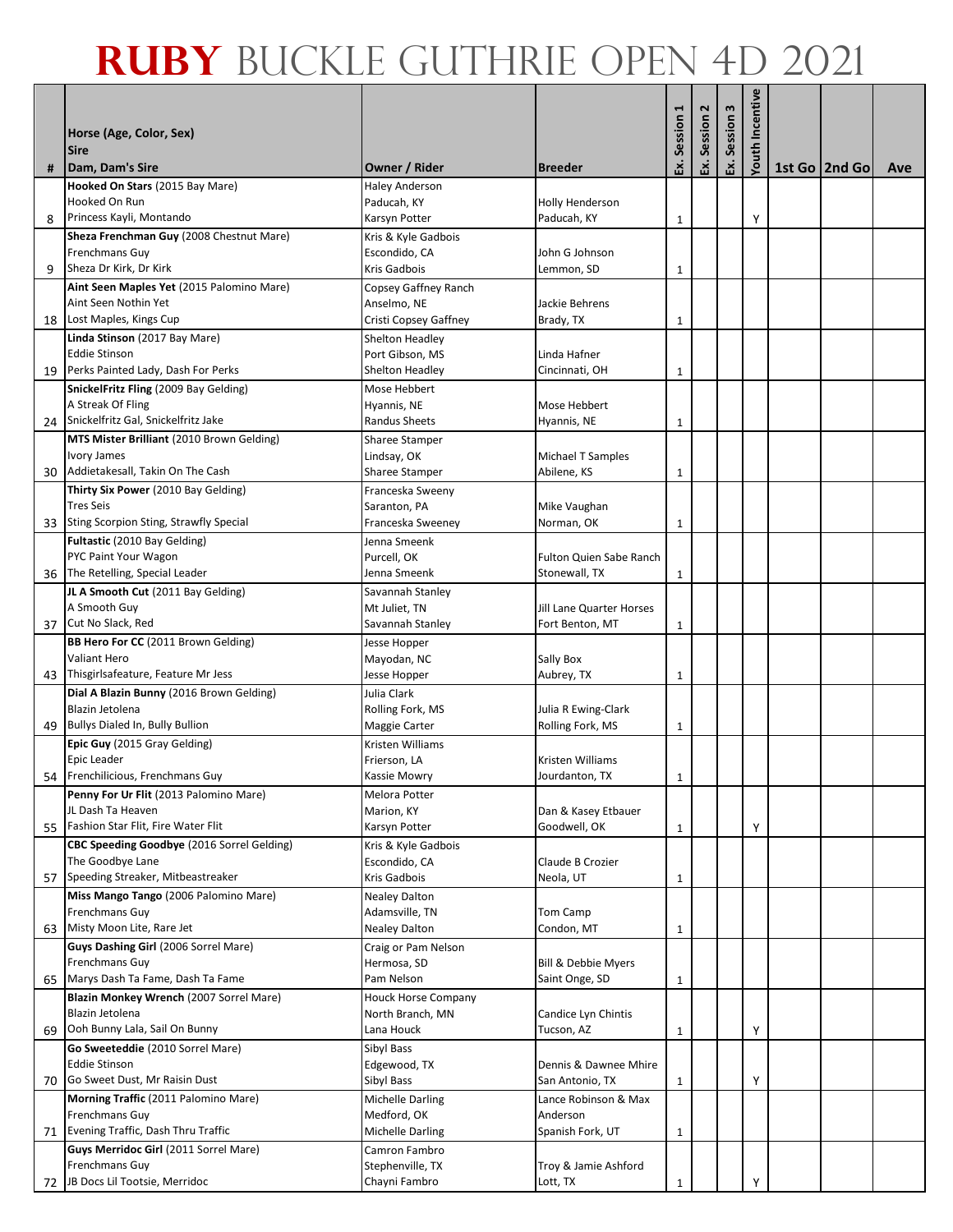|    | Horse (Age, Color, Sex)<br><b>Sire</b>                                        |                                           |                                   | Session | 2<br>Session | $\boldsymbol{\omega}$<br>Session | Youth Incentive |                 |     |
|----|-------------------------------------------------------------------------------|-------------------------------------------|-----------------------------------|---------|--------------|----------------------------------|-----------------|-----------------|-----|
| #  | Dam, Dam's Sire                                                               | <b>Owner / Rider</b>                      | <b>Breeder</b>                    | Ŀ.      | Ŀ.           | ន<br>                            |                 | 1st Go   2nd Go | Ave |
|    | Eddies Dash (2011 Sorrel Mare)                                                | Melinda Schexnaider                       |                                   |         |              |                                  |                 |                 |     |
|    | <b>Eddie Stinson</b>                                                          | Shreveport, LA                            | Julien Stevens Jr                 |         |              |                                  |                 |                 |     |
| 73 | Brays Gray Dash, Dashing Cleat<br>Fire On Arrival (2012 Black Gelding)        | Melinda Schexnaider                       | Leesville, LA                     | 1       |              |                                  |                 |                 |     |
|    | Blazin Jetolena                                                               | Jana Perry<br>Cut Bank, MT                | Teri Dinnell & Jana Perry         |         |              |                                  |                 |                 |     |
| 79 | Truly De Great, Floyd De Great                                                | Dylynn Dewbre                             | Saint Ignatius, MT                | 1       |              |                                  | Υ               |                 |     |
|    | Paid Perscription (2012 Bay Gelding)                                          | Casey & Linda Hunter                      | Stoyan R or Chelsea R             |         |              |                                  |                 |                 |     |
|    | Irish Pay                                                                     | Stephenville, TX                          | Lucey                             |         |              |                                  |                 |                 |     |
| 81 | Peppers Perscription, Si Olena<br>Technicolour Dreams (2012 Sorrel Mare)      | Linda Hunter<br>John Maubach              | Hot Springs, SD                   | 1       |              |                                  |                 |                 |     |
|    | Technicolours                                                                 | Purcell, OK                               | Dale E or Tina L Kolb             |         |              |                                  |                 |                 |     |
|    | 82 Go For Dreams, Outdashem                                                   | Megan Stoll                               | Sallisaw, OK                      | 1       |              |                                  |                 |                 |     |
|    | Seeking The Fame (2010 Sorrel Mare)                                           | Nicole Whitby Ramburger                   |                                   |         |              |                                  |                 |                 |     |
|    | Carrizzo                                                                      | Blum, TX                                  | Frank Moore Jr                    |         |              |                                  |                 |                 |     |
| 83 | Gracies Little Jewel, Streakin Jewel<br>Folsom Prisoner (2013 Sorrel Gelding) | Nicole Ramburger<br>Robin Weaver          | Greenville, SC                    | 1       |              |                                  |                 |                 |     |
|    | Blazin Jetolena                                                               | Mahaffey, PA                              | Varner Brandy                     |         |              |                                  |                 |                 |     |
| 89 | Honor This Nonstop, Mr Honor Bound                                            | <b>Robin Weaver</b>                       | Johnstown, PA                     | 1       |              |                                  |                 |                 |     |
|    | Simply Slick (2015 Brown Gelding)                                             | Jason Eagle                               |                                   |         |              |                                  |                 |                 |     |
|    | Slick By Design                                                               | Ward, AR                                  | Jason Eagle                       |         |              |                                  |                 |                 |     |
|    | 93 Simplyadashtafame, Dash Ta Fame                                            | Katelyn McLeod                            | Ward, AR                          | 1       |              |                                  |                 |                 |     |
|    | Easy Goin Guy (2009 Sorrel Gelding)<br><b>BHR Frenchies Socks</b>             | For The Fame, LLC<br>Micanopy, FL         | Crystal Nichole Shumate           |         |              |                                  |                 |                 |     |
| 96 | Holland Lady, Holland Ease                                                    | Crystal Shumate                           | Micanopy, FL                      | 1       |              |                                  |                 |                 |     |
|    | SlicknSlide (2015 Bay Stallion)                                               | Maria Norman                              |                                   |         |              |                                  |                 |                 |     |
|    | Slick By Design                                                               | Cabot, AR                                 | Maria Norman                      |         |              |                                  |                 |                 |     |
| 97 | Red Pepa Jet, Rene Dan Jet                                                    | Maggie Carter                             | Cabot, AR                         | 1       |              |                                  |                 |                 |     |
|    | CP He Will Be Epic (2015 Gray Gelding)<br>Epic Leader                         | Kassie Mowry<br>Dublin, TX                | <b>Claire Powel</b>               |         |              |                                  |                 |                 |     |
|    | 102 Percilla, Dash Ta Fame                                                    | Kassie Mowry                              | El Dorado, TX                     | 1       |              |                                  |                 |                 |     |
|    | Famous Goodbye Lane (2013 Brown Gelding)                                      | Kris & Kyle Gadbois                       |                                   |         |              |                                  |                 |                 |     |
|    | The Goodbye Lane                                                              | Escondido, CA                             | Rubylee F Walker                  |         |              |                                  |                 |                 |     |
|    | 103 V J Ta Fame, Darkelly                                                     | Kris Gadbois                              | Pinegree, ID                      | 1       |              |                                  |                 |                 |     |
|    | Any Guy Of Mine (2013 Chestnut Mare)<br>Frenchmans Guy                        | Joe Beaver<br>Huntsville, TX              | Jinx & Marlin Maude               |         |              |                                  |                 |                 |     |
|    | 110 UX Firewater Lizzie, Firewater Frost                                      | Jenna Beaver                              | Hermosa, SD                       | 1       |              |                                  |                 |                 |     |
|    | ToyN With The Guys (2013 Buckskin Mare)                                       | Courtney Adair                            |                                   |         |              |                                  |                 |                 |     |
|    | A Smooth Guy                                                                  | Burnet, TX                                | Mykayla B Lockhart                |         |              |                                  |                 |                 |     |
|    | 112 Toi Joi, Toi Caballo<br>BCK Dally N Sunshine (2013 Palomino Mare)         | Courtney Adair<br>G5 Land & Livestock LLC | Liberty Hill, TX                  | 1       |              |                                  |                 |                 |     |
|    | PC Redwood Manny                                                              | Payson, UT                                | Dawson Seeley                     |         |              |                                  |                 |                 |     |
|    | 114 PH Jazzy Judy, Tuff Buddy Cash                                            | Charlie Gleave                            | Spanish Fork, UT                  | 1       |              |                                  | Υ               |                 |     |
|    | <b>Streakin N Famous (2013 Bay Gelding)</b>                                   | Cindy Jones                               |                                   |         |              |                                  |                 |                 |     |
|    | A Streak Of Fling<br>115 Short Penny, Dash Ta Fame                            | Amarillo, TX                              | Jeff & Kelly Gorrell<br>Beach, ND |         |              |                                  |                 |                 |     |
|    | Fling Me The Cash (2014 Bay Roan Gelding)                                     | Cindy Jones<br>Jessica Beck               | <b>Atwood Quarter Horses</b>      | 1       |              |                                  |                 |                 |     |
|    | A Streak Of Fling                                                             | Pauls Valley, OK                          | Inc                               |         |              |                                  |                 |                 |     |
|    | 118 SDP Spoonful of Cash, Hes A Peptospoonful                                 | <b>Travis Beck</b>                        | Kenwood, CA                       | 1       |              |                                  |                 |                 |     |
|    | NB Heza Fast Bug Leo (2014 Chestnut Gelding)                                  | Kristin Brewer                            |                                   |         |              |                                  |                 |                 |     |
|    | Shawne Bug Leo<br>119 IB Fast, Ronas Ryon                                     | Lavernia, TX                              | <b>Crystal Nichols</b>            |         |              |                                  |                 |                 |     |
|    | Hercules Got Guns (2014 Gray Gelding)                                         | Kristin Brewer<br>Wade & Ruth Christensen | Abilene, TX                       | 1       |              |                                  |                 |                 |     |
|    | Fiestas Gotta Gun                                                             | Erda, UT                                  | Shelbie Smoker                    |         |              |                                  |                 |                 |     |
|    | 122 Mip Laughingwood, Blondys Driftin Dude                                    | <b>Heather Clegg</b>                      | Midland, TX                       | 1       |              |                                  |                 |                 |     |
|    | VF Temptations (2014 Sorrel Gelding)                                          | Debbie Rabb                               |                                   |         |              |                                  |                 |                 |     |
|    | <b>Eddie Stinson</b><br>123 Red Temptress, Rolls of Romance                   | Llano, TX                                 | <b>Victory Farms</b>              |         |              |                                  |                 |                 |     |
|    | Pay Da Man (2014 Bay Roan Gelding)                                            | Cassidy Rabb<br>loe & Annie Campbell      | Ada, OK<br>Bear Creek Quarter     | 1       |              |                                  |                 |                 |     |
|    | A Streak Of Fling                                                             | Torrington, WY                            | Horses                            |         |              |                                  |                 |                 |     |
|    | 124 VF Red Lights, Designer Red                                               | Annie Campbell                            | Bienville, LA                     | 1       |              |                                  |                 |                 |     |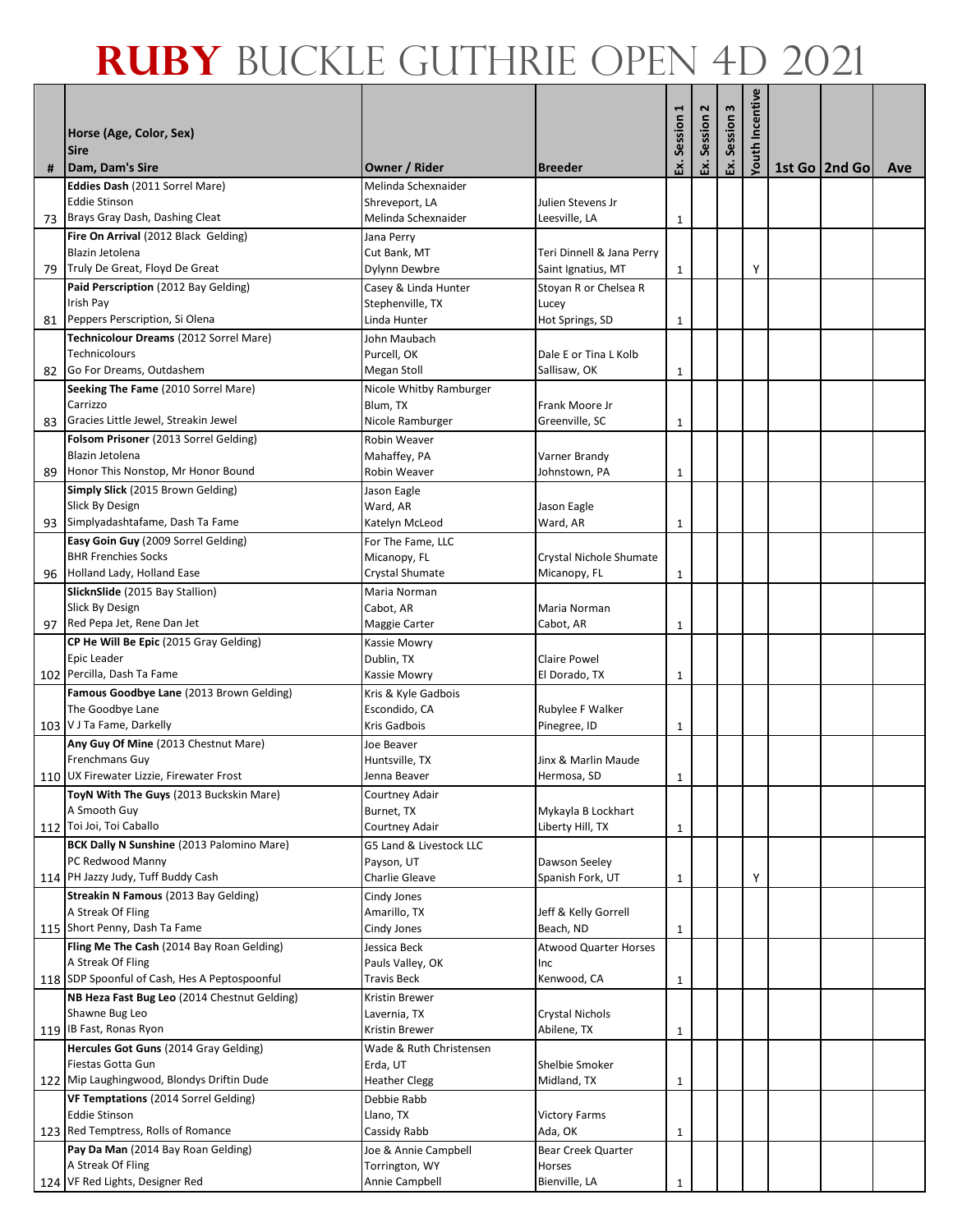| # | Horse (Age, Color, Sex)<br><b>Sire</b><br>Dam, Dam's Sire        | Owner / Rider                        | <b>Breeder</b>             | Session<br>Ŀ. | 2<br>Session<br>Ŀ. | Session 3<br>ន<br> | Youth Incentive | 1st Go 2nd Go | Ave |
|---|------------------------------------------------------------------|--------------------------------------|----------------------------|---------------|--------------------|--------------------|-----------------|---------------|-----|
|   | Gracies Lane (2014 Brown Mare)                                   | Dena Kirkpatrick                     |                            |               |                    |                    |                 |               |     |
|   | The Goodbye Lane                                                 | Post, TX                             | Mark & Linda Jarvis        |               |                    |                    |                 |               |     |
|   | 125 TS Up N Famous, Dash Ta Fame                                 | Dena Kirkpatrick                     | Spanish Fork, UT           | 1             |                    |                    |                 |               |     |
|   | Technistones (2014 Buckskin Gelding)                             | Natalie Zucoone                      | Darrin or Jennifer         |               |                    |                    |                 |               |     |
|   | <b>Technicolours</b>                                             | Somerset, WI                         | Henderson                  |               |                    |                    |                 |               |     |
|   | 127 Recurrent Thread, Sticks An Stones                           | Natalie Zuccone                      | Hindsville, AR             | 1             |                    |                    |                 |               |     |
|   | Epic Party In Vegas (2014 Sorrel Mare)                           | <b>Mission Ranch LLC</b>             |                            |               |                    |                    |                 |               |     |
|   | Epic Leader                                                      | Wynne, AR                            | Jimmy Leek                 |               |                    |                    |                 |               |     |
|   | 128 Shootin Tootin Party, Shout Yeah                             | Niki Lewis                           | Wynne, AR                  | 1             |                    |                    |                 |               |     |
|   | Return Of A Hero (2014 Black Mare)                               | Allie Zant                           |                            |               |                    |                    |                 |               |     |
|   | Valiant Hero                                                     | Stephenville, TX                     | Jud Little Ranch           |               |                    |                    |                 |               |     |
|   | 130 Less Return, Dashinginvestment                               | Allie Zant                           | Springer, OK               | 1             |                    |                    |                 |               |     |
|   | Easy On The Jazz (2013 Bay Roan Mare)                            | <b>Bailee Switzer</b>                |                            |               |                    |                    |                 |               |     |
|   | A Streak Of Fling                                                | Maricopa, AZ                         | Flag Ranch LLC             |               |                    |                    |                 |               |     |
|   | 133 Jazzy Princess, Da Jazzy Starlight                           | <b>Bailee Switzer</b>                | Purcell, OK                | 1             |                    |                    |                 |               |     |
|   | Eddie BJ (2015 Sorrel Gelding)                                   | <b>Stacy Bason</b>                   |                            |               |                    |                    |                 |               |     |
|   | <b>Eddie Stinson</b>                                             | Tularosa, NM                         | <b>Victory Farms</b>       |               |                    |                    |                 |               |     |
|   | 141 Royal Sisters Hot, Royal Quick Dash                          | Dakota Danley                        | Ada, OK                    | 1             |                    |                    |                 |               |     |
|   | Streak N Goodbye (2015 Chestnut Gelding)                         | Dr. Zachary Bruggen                  |                            |               |                    |                    |                 |               |     |
|   | The Goodbye Lane                                                 | Ward, AR                             | Rubylee F Walker           |               |                    |                    |                 |               |     |
|   | 142 Streak N Wink, Streakin Jewel                                | Katelyn McLeod                       | Pinegree, ID               | 1             |                    |                    |                 |               |     |
|   | Fortunate Frenchgirl (2012 Chestnut Mare)                        | For The Fame, LLC                    |                            |               |                    |                    |                 |               |     |
|   | <b>BHR Frenchies Socks</b>                                       | Micanopy, FL                         | Crystal Nichole Shumate    |               |                    |                    |                 |               |     |
|   | 144 For The Fame, Dash Ta Fame                                   | Crystal Shumate                      | Micanopy, FL               | 1             |                    |                    |                 |               |     |
|   | A Streak Of Scarlett (2014 Sorrel Gelding)                       | Southwestern Farms                   |                            |               |                    |                    |                 |               |     |
|   | A Streak Of Fling                                                | Kirbyville, TX                       | James D or Ruth S Haislip  |               |                    |                    |                 |               |     |
|   | 147 Go Royal Scarlett, Royal Go Go                               | Kyle Leleux                          | Acampo, CA                 | 1             |                    |                    |                 |               |     |
|   | Tres Leche (2016 Brown Mare)                                     | Marcie Laughrey                      |                            |               |                    |                    |                 |               |     |
|   | <b>Tres Seis</b>                                                 | Athens, TX                           | Michael S Partin           |               |                    |                    |                 |               |     |
|   | 150 Easy On Liberty, Shazoom                                     | Maggie Carter                        | Montalba, TX               | 1             |                    |                    |                 |               |     |
|   | Hes Ta Man* (2015 Chestnut Stallion)                             | McColee Land & Livestock             | Frederick & Morace Jr      |               |                    |                    |                 |               |     |
|   | Dash Ta Fame<br>155 Streakin Link, Streakin Six                  | Mapleton, UT                         | Kuhlmann                   |               |                    |                    |                 |               |     |
|   |                                                                  | Kaycee Crockett                      | Bryan, TX                  | 1             |                    |                    |                 |               |     |
|   | Bet Shesa Rey (2014 Sorrel Mare)<br>Bet Hesa Cat                 | Gary Dellinger<br>Catawba, NC        | <b>Gary Dellinger</b>      |               |                    |                    |                 |               |     |
|   | 157 Paving The Rey, Dual Rey                                     | Savannah Banner                      | Catawba, NC                |               |                    |                    |                 |               |     |
|   | Guyko (2015 Sorrel Mare)                                         | Helen McGraw                         |                            | 1             |                    |                    |                 |               |     |
|   | Frenchmans Guv                                                   | Pilot Point, TX                      | <b>Helen McGraw</b>        |               |                    |                    |                 |               |     |
|   | 159 Kobabe, Kodo                                                 | <b>Brittany Pierson</b>              | Dallas, TX                 | 1             |                    |                    |                 |               |     |
|   | Im A Slick Guy* (2015 Black Stallion)                            | David &/or Elaine Sloan              |                            |               |                    |                    |                 |               |     |
|   | Slick By Design                                                  | Jermyn, TX                           | Cathy Geary                |               |                    |                    |                 |               |     |
|   | 161 Frenchmans Perkette, Frenchmans Guy                          | Kelli Barichello                     | Wadsworth, OH              | 1             |                    |                    |                 |               |     |
|   | Dialin Heaven (2015 Sorrel Gelding)                              | Jana Perry                           |                            |               |                    |                    |                 |               |     |
|   | JL Dash Ta Heaven                                                | Cut Bank, MT                         | Jud Little                 |               |                    |                    |                 |               |     |
|   | 166 Ms Kid Dee Dial, Kiddin N Streakin                           | Jana Perry                           | Ardmore, OK                | 1             |                    |                    |                 |               |     |
|   | RSL Firstroyaleddie (2014 Gray Mare)                             | <b>RSL Enterprises LLC</b>           |                            |               |                    |                    |                 |               |     |
|   | <b>Eddie Stinson</b>                                             | Bromide, OK                          | <b>RSL Enterprises LLC</b> |               |                    |                    |                 |               |     |
|   | 175 Royal First Down, Royal Quick Dash                           | Kara Large                           | Bromide, OK                | 1             |                    |                    |                 |               |     |
|   | Dynamos Wonder RRR (2015 Palomino Mare)                          | Kayla Coker                          |                            |               |                    |                    |                 |               |     |
|   | Dashin Dynamo                                                    | Greenville, AL                       | Sammy Gilbreath            |               |                    |                    |                 |               |     |
|   | 182 Drifting Wonder RRR, CMG Wonder Smoke                        | Kayla Coker                          | Florence, AL               | 1             |                    |                    |                 |               |     |
|   | Fames French Captain (2014 Sorrel Gelding)                       | Dakota Danley                        |                            |               |                    |                    |                 |               |     |
|   | Ur One Famous Rebel                                              | Velma, OK                            | Karen Lynn Ottinger        |               |                    |                    |                 |               |     |
|   | 187 Biankusfrenchshasta, Captain Biankus                         | Dakota Danley                        | Hondo, TX                  | 1             |                    |                    |                 |               |     |
|   | My Flings On Fire (2014 Bay Gelding)                             | <b>Check L Performance Horses</b>    |                            |               |                    |                    |                 |               |     |
|   | A Streak Of Fling<br>188 My Frosted Firewater, No Fade Wranglers | Wilmore, KS                          | Charla Wooten              |               |                    |                    |                 |               |     |
|   |                                                                  | <b>Heather Leeper</b>                | Willis, TX                 | 1             |                    |                    |                 |               |     |
|   | SR Endeavor (2012 Sorrel Gelding)<br>JL Dash Ta Heaven           | Southwestern Farms<br>Kirbyville, TX | Jud Little                 |               |                    |                    |                 |               |     |
|   | 198 Des Delight, Raise A Wildthang                               | Kyle Leleux                          | Ardmore, OK                | 1             |                    |                    |                 |               |     |
|   |                                                                  |                                      |                            |               |                    |                    |                 |               |     |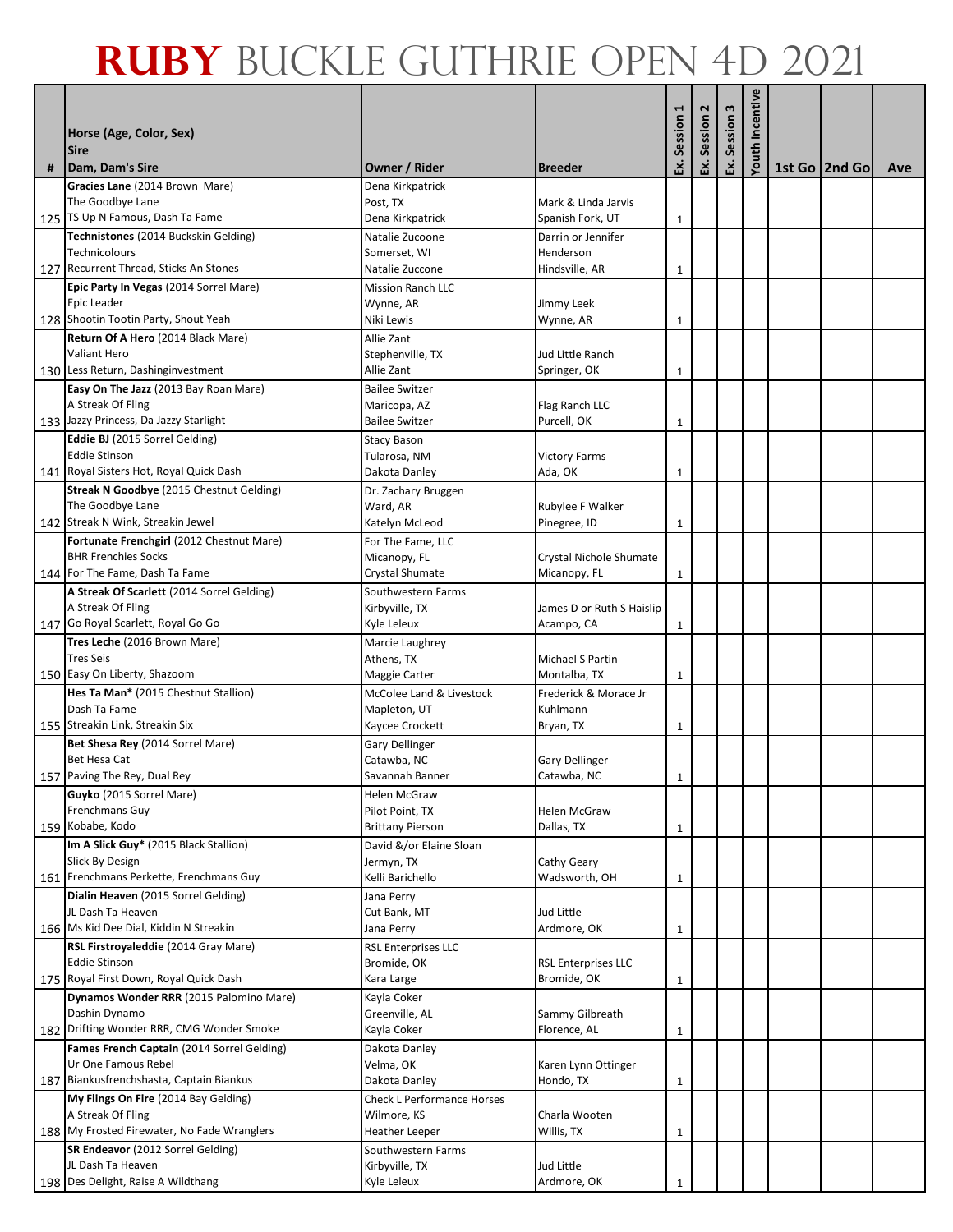|   | Horse (Age, Color, Sex)                                       |                                           |                                         | Session      | 2<br>Session | Session 3 | <b>Youth Incentive</b> |                 |     |
|---|---------------------------------------------------------------|-------------------------------------------|-----------------------------------------|--------------|--------------|-----------|------------------------|-----------------|-----|
| # | <b>Sire</b><br>Dam, Dam's Sire                                | Owner / Rider                             | <b>Breeder</b>                          | Ŀ.           | <u>ន</u> ័   | Š.        |                        | 1st Go   2nd Go | Ave |
|   | Mystery In The Winds (2015 Sorrel Mare)                       | Alona James                               |                                         |              |              |           |                        |                 |     |
|   | Furyofthewind                                                 | Ada, OK                                   | <b>Ernest Sumner</b>                    |              |              |           |                        |                 |     |
|   | 207 Louisiana Trail, Streakin La Jolla                        | Alona James                               | Checotah, OK                            | 1            |              |           |                        |                 |     |
|   | Rob Em Smooth (2015 Buckskin Stallion)<br>A Smooth Guy        | Jordan Bassett/Elayne Nevill<br>Dewey, AZ | Shane & Hope Sickler                    |              |              |           |                        |                 |     |
|   | 213 Robin Meade, Dash Ta Fame                                 | Kelsey Trehanre                           | Gladstone, ND                           | 1            |              |           |                        |                 |     |
|   | Lethal By Design (2016 Bay Mare)                              | <b>Shelley Spratt</b>                     |                                         |              |              |           |                        |                 |     |
|   | Slick By Design                                               | Phoenix, AZ                               | Self Birgit                             |              |              |           |                        |                 |     |
|   | 214 TR Miss Graygun, Playgun                                  | <b>Shelley Spratt</b>                     | Pilot Point, TX                         | 1            |              |           |                        |                 |     |
|   | KN First Slick Chick (2016 Palomino Mare)<br>Slick By Design  | Tricia Aldridge                           | Kimi Nichols                            |              |              |           |                        |                 |     |
|   | 218 Vanishing Frenchgirl, Frenchmans Guy                      | Sanger, TX<br><b>Bailey Fowler</b>        | Brownwood, TX                           | 1            |              |           | Υ                      |                 |     |
|   | Boomer Sooner (2016 Palomino Stallion)                        | Michelle Noterman                         |                                         |              |              |           |                        |                 |     |
|   | <b>Eddie Stinson</b>                                          | Purcell, OK                               | <b>Victory Farms</b>                    |              |              |           |                        |                 |     |
|   | 225 Bullys Buggy Babe, Bullys On Fire                         | Michelle Noterman                         | Ada, OK                                 | 1            |              |           |                        |                 |     |
|   | MJ Lola Lane (2015 Chestnut Mare)                             | Mark or Linda Jarvis                      |                                         |              |              |           |                        |                 |     |
|   | The Goodbye Lane<br>226 Pappys Fools Ta Fame, Easy Illusion   | Spanish Fork, UT<br>Marcie Wilson         | Mark & Linda Jarvis<br>Spanish Fork, UT | 1            |              |           |                        |                 |     |
|   | Positively Smooth (2016 Palomino Mare)                        | Joe & Carla Spitz                         |                                         |              |              |           |                        |                 |     |
|   | A Smooth Guy                                                  | Lamar, CO                                 | Joe & Carla Spitz                       |              |              |           |                        |                 |     |
|   | 229 Positively A Coyote, Coyote Colonel                       | <b>Buffy Walchli</b>                      | Lamar, CO                               | 1            |              |           |                        |                 |     |
|   | Guns Fancy Fling (2010 Bay Roan Mare)                         | <b>Heather Leeper</b>                     |                                         |              |              |           |                        |                 |     |
|   | A Streak Of Fling<br>233 Guns Fancy Chex, NU Chex To Cash     | Wilmore, KS<br><b>Heather Leeper</b>      | Cathi T Carroll<br>Edmond, OK           | 1            |              |           |                        |                 |     |
|   | SJS Bombshell (2014 Gray Mare)                                | Dockter Land & Cattle                     |                                         |              |              |           |                        |                 |     |
|   | Fiestas Gotta Gun                                             | Denhoff, ND                               | Shane & Hope Sickler                    |              |              |           |                        |                 |     |
|   | 234 Famous French Flair, Dash Ta Fame                         | Hope Raley                                | Gladstone, ND                           | 1            |              |           |                        |                 |     |
|   | Outstanding Pay (2014 Brown Mare)                             | Mary Ellen Bullard                        |                                         |              |              |           |                        |                 |     |
|   | Irish Pay<br>237 Elite Mercedes, Freckles Elite               | Andalusia, AL<br>Kayla Coker              | David or Lisa O'Keefe<br>Mohall, ND     |              |              |           |                        |                 |     |
|   | Senseistional (2013 Chestnut Mare)                            | Suzanne Hill                              |                                         | 1            |              |           |                        |                 |     |
|   | <b>Tres Seis</b>                                              | Kirbyville, TX                            | Melissa Doose                           |              |              |           |                        |                 |     |
|   | 244 French Queenie, Frenchmans Guy                            | Kyle Leleux                               | Mesquite, TX                            | 1            |              |           |                        |                 |     |
|   | TFour Speedy N Fame (2015 Red Dunn Gelding)                   | Bill & Autumn Keller                      |                                         |              |              |           |                        |                 |     |
|   | TFouroverdrivinfame<br>250 Bestbarinhollywood, Hollywood Heat | Fairview, UT<br>Autumn Keller             | James Taylor<br>Neola, UT               |              |              |           |                        |                 |     |
|   | French Offim Stylish (2017 Chestnut Mare)                     | <b>Stephanie Cleveland</b>                |                                         | 1            |              |           |                        |                 |     |
|   | Frenchmans Guy                                                | Kellyville, OK                            | Stephanie Cleveland                     |              |              |           |                        |                 |     |
|   | 252 Twice As Stylish 07, Twice As Shiney                      | Stephanie Cleveland                       | Kellyville, OK                          | $\mathbf{1}$ |              |           |                        |                 |     |
|   | Big Texx (2016 Bay Gelding)                                   | Scott Duke & Hilary Roberts               |                                         |              |              |           |                        |                 |     |
|   | <b>Tres Seis</b><br>253 Diamond For Lois, Chicks Beduino      | Vancleave, MS<br>Ty Marks                 | Diane Beckmann<br>Gainesville, TX       | 1            |              |           |                        |                 |     |
|   | Who Robbed Vegas (2015 Sorrel Gelding)                        | Mark & Heidi Jacobson                     | Echeta Performance                      |              |              |           |                        |                 |     |
|   | French Streaktovegas                                          | Gillette, WY                              | Horses                                  |              |              |           |                        |                 |     |
|   | 255 Heywho Robbed Mysock, Hey Rob                             | Sheyenne Jacobsen                         | Arlington, KS                           | $\mathbf{1}$ |              |           |                        |                 |     |
|   | Cinch Me Up Ta Win (2011 Sorrel Gelding)                      | <b>Addison Byars</b>                      |                                         |              |              |           |                        |                 |     |
|   | <b>BHR Frenchies Socks</b><br>260 Orange Light, Gold Spring   | Bridgeport, TX<br><b>Addison Byars</b>    | Andrea Wolf<br>Sunset, TX               |              |              |           | Υ                      |                 |     |
|   | Smooth Truckin Fling (2011 Sorrel Gelding)                    | Kalley Furnish                            |                                         | 1            |              |           |                        |                 |     |
|   | A Streak Of Fling                                             | Amarillo, TX                              | Sherri Cass                             |              |              |           |                        |                 |     |
|   | 261 TJS Smooth Truckin, True N True                           | Becki Mask                                | Pierre, SD                              | 1            |              |           |                        |                 |     |
|   | Hell On The Red (2012 Sorrel Mare)                            | Youree-Ward Barrel Horses                 | Youree-Ward Barrel                      |              |              |           |                        |                 |     |
|   | JL Dash Ta Heaven<br>262 Designer Ruby, Designer Red          | Addington, OK<br>Kylie West               | Horses<br>Addington, OK                 |              |              |           |                        |                 |     |
|   | Totanka (2012 Dun Gelding)                                    | Rebecca Weiner                            |                                         | 1            |              |           |                        |                 |     |
|   | <b>Tres Seis</b>                                              | Ocala, FL                                 | Alejandro Moya                          |              |              |           |                        |                 |     |
|   | 264 Foxie Minnie, Game Patriot                                | Rebecca Weiner                            | Edcouch, TX                             | 1            |              |           |                        |                 |     |
|   | Goldy Gopher (2017 Sorrel Mare)                               | Michelle Noterman                         |                                         |              |              |           |                        |                 |     |
|   | <b>Eddie Stinson</b><br>269 Bullys Buggy Babe, Bulls On Fire  | Purcell, OK                               | Michelle Noterman                       |              |              |           |                        |                 |     |
|   |                                                               | Michelle Noterman                         | Purcell, OK                             | 1            |              |           |                        |                 |     |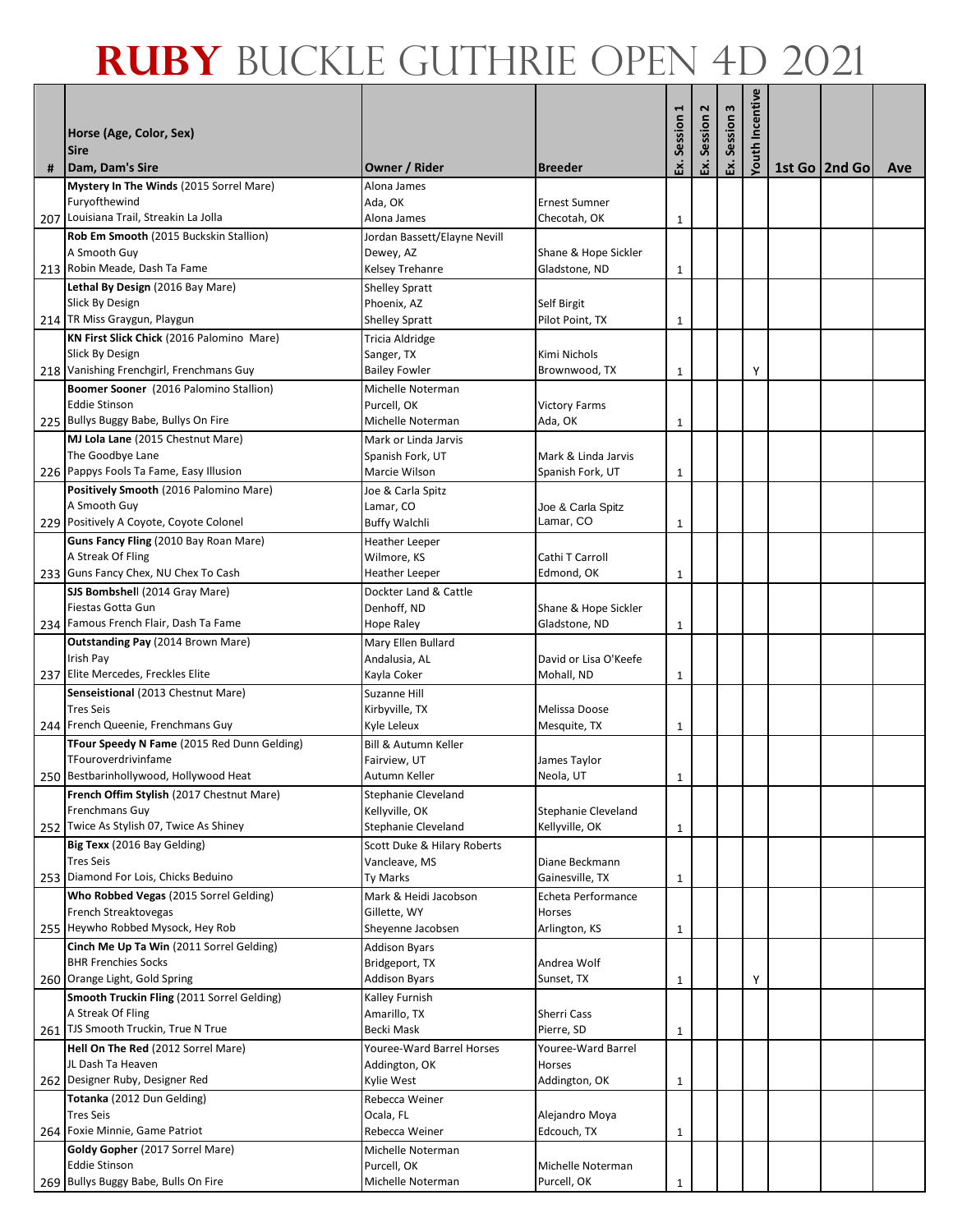|   | Horse (Age, Color, Sex)<br><b>Sire</b>                              |                                                |                                             | Ex. Session  | 2<br>Session | $\boldsymbol{\mathsf{m}}$<br>Session 3 | <b>Youth Incentive</b> |                 |     |
|---|---------------------------------------------------------------------|------------------------------------------------|---------------------------------------------|--------------|--------------|----------------------------------------|------------------------|-----------------|-----|
| # | Dam, Dam's Sire                                                     | <b>Owner / Rider</b>                           | <b>Breeder</b>                              |              | <u>ន</u> ័   | Σś.                                    |                        | 1st Go   2nd Go | Ave |
|   | Liquidcourage 72 (2016 Red Roan Stallion)<br>Bet Hesa Cat           | 70 Ranch Performance Horses<br>Gainesville, TX | <b>Ware Farms</b>                           |              |              |                                        |                        |                 |     |
|   | 270 Eutaw, Ocean Runaway<br>Red Hot French Socks (2016 Sorrel Mare) | Kelsey Treharne                                | Millsap, TX                                 | 1            |              |                                        |                        |                 |     |
|   | <b>BHR Frenchies Socks</b>                                          | Jennifer Harris<br>Sanderson, FL               | <b>Shelby Mills</b>                         |              |              |                                        |                        |                 |     |
|   | 271 Red Hot Tuesday, Red Hot Pursuit                                | Amanda Hardee                                  | Chiefland, FL                               | 1            |              |                                        |                        |                 |     |
|   | WYO Fancy N Famous (2015 Chestnut Mare)                             | Levi & Cabrina Vickers                         |                                             |              |              |                                        |                        |                 |     |
|   | Aint Seen Nothin Yet                                                | Flagstaff, AZ                                  | Roduner Diane L                             |              |              |                                        |                        |                 |     |
|   | 273 Rightbit Tiny Remedy, Kings Big Mack                            | Cabrina Vickers                                | Buffalo, WY                                 | 1            |              |                                        |                        |                 |     |
|   | Headlyne News (2016 Sorrel Gelding)<br><b>Frenchmans Guy</b>        | Shane & Jana Sickler<br>Gladstone, ND          | Shane & Hope Sickler                        |              |              |                                        |                        |                 |     |
|   | 278 Robin Meade, Dash Ta Fame                                       | <b>Hope Raley</b>                              | Gladstone, ND                               | 1            |              |                                        |                        |                 |     |
|   | Slick Bo Jangles (2015 Black Gelding)                               | Jennifeur Perry                                | Jim & Stephanie                             |              |              |                                        |                        |                 |     |
|   | Slick By Design                                                     | Paris, TX                                      | Hutchison                                   |              |              |                                        |                        |                 |     |
|   | 279 CA Alpos Doc, Doc Badger Bob                                    | Jennifeur Perry                                | Boyd, TX                                    | 1            |              |                                        |                        |                 |     |
|   | MJ Night Train Lane (2015 Brown Gelding)                            | Mark or Linda Jarvis                           |                                             |              |              |                                        |                        |                 |     |
|   | The Goodbye Lane<br>281 Moment Of Pursuit, Dash Ta Fame             | Spanish Fork, UT<br>Marcie Wilson              | Mark & Linda Jarvis<br>Spanish Fork, UT     | 1            |              |                                        |                        |                 |     |
|   | Streakin French Dash (2008 Bay Roan Mare)                           | Rudie Hepper                                   | <b>Fulton Performance</b>                   |              |              |                                        |                        |                 |     |
|   | A Streak Of Fling                                                   | Wing, ND                                       | <b>Horses</b>                               |              |              |                                        |                        |                 |     |
|   | 284 Frenchmans Dashin Six, Frenchmans Guy                           | Rudie Hepper                                   | Valentine, NE                               | 1            |              |                                        |                        |                 |     |
|   | Shesa Fancy Magnolia (2014 Sorrel Mare)                             | <b>Brooke McGehee</b>                          |                                             |              |              |                                        |                        |                 |     |
|   | Be A Magnolia Runner                                                | Stephenville, TX                               | <b>Brittany Pozzi Tonozzi</b>               |              |              |                                        |                        |                 |     |
|   | 289 Guys Fancy Ladybug, Frenchmans Guy                              | <b>Brooke McGehee</b>                          | Lampasas, TX                                | 1            |              |                                        |                        |                 |     |
|   | VF Coup Fulla Coins (2013 Sorrel Gelding)<br><b>Eddie Stinson</b>   | Cassidy Rabb<br>Llano, TX                      | <b>Victory Farms</b>                        |              |              |                                        |                        |                 |     |
|   | 290 VF Coup De Ville, Burrs First Down                              | Debbie Rabb                                    | Ada, OK                                     | 1            |              |                                        |                        |                 |     |
|   | Blazin Nonstop (2013 Bay Mare)                                      | Amberley Snyder                                |                                             |              |              |                                        |                        |                 |     |
|   | Blazin Jetolena                                                     | Elk Ridge, UT                                  | Jacob Robyn                                 |              |              |                                        |                        |                 |     |
|   | 292 Amelias Nonstop, Furyofthewind                                  | Autumn Snyder                                  | Carmine, TX                                 | 1            |              |                                        |                        |                 |     |
|   | Famous Eddie (2014 Sorrel Gelding)<br><b>Eddie Stinson</b>          | Clint & Chelsea Durbin<br>Guymon, OK           | <b>Molly Powell</b>                         |              |              |                                        |                        |                 |     |
|   | 296 Disco Bling, Frenchmans Guy                                     | Chelsea Durbin                                 | Stephenville, TX                            | 1            |              |                                        |                        |                 |     |
|   | pending (2015 Sorrel Mare)                                          | Jill Bradburn & Hope Dunn                      |                                             |              |              |                                        |                        |                 |     |
|   | Shawne Bug Leo                                                      | Stephenville, TX                               | Jill Bradburn                               |              |              |                                        |                        |                 |     |
|   | 300 Honor Ell Comet, Jet Of Honor                                   | Hope Dunn                                      | Stephenville, TX                            | 1            |              |                                        |                        |                 |     |
|   | Cartel Caliente (2003 Bay Gelding)                                  | KC & Gayle Jones                               |                                             |              |              |                                        |                        |                 |     |
|   | Corona Cartel<br>305 Sweet As Cash, Dash For Cash                   | Decatur, TX<br>Gayle Jones                     | <b>Walter Fletcher</b><br>Lakin, KS         | $\mathbf{1}$ |              |                                        |                        |                 |     |
|   | Yabba Dabba Voo Doo (2005 Palomino Gelding)                         | Lauren Magdeburg                               |                                             |              |              |                                        |                        |                 |     |
|   | <b>Frenchmans Guy</b>                                               | Roland, OK                                     | <b>Bill &amp; Debbie Myers</b>              |              |              |                                        |                        |                 |     |
|   | 306 Voo Doo Martha, Marthas Six Moon                                | Lauren Magdeburg                               | Saint Onge, SD                              | 1            |              |                                        |                        |                 |     |
|   | Taken U Flyn (2005 Brown Mare)                                      | Rylee Allen                                    |                                             |              |              |                                        |                        |                 |     |
|   | JD Look<br>307 Lady Cash It, Juno Dat Cash                          | Wallsburg, UT                                  | <b>Charles McRae</b><br>Milton Freewater OR |              |              |                                        |                        |                 |     |
|   | Guys Easy Six (2007 Chestnut Gelding)                               | Ryann Becker<br>Karen & Kevin Newberry         |                                             | 1            |              |                                        | Υ                      |                 |     |
|   | Frenchmans Guy                                                      | Shawnee, OK                                    | Melissa Brandt                              |              |              |                                        |                        |                 |     |
|   | 310 Voo Doo Martha, Marthas Six Moons                               | Karen Newberry                                 | Hermosa, SD                                 | 1            |              |                                        |                        |                 |     |
|   | Flit Money (2007 Chestnut Gelding)                                  | Angela Ganter                                  | Kenneth or Barbara                          |              |              |                                        |                        |                 |     |
|   | Designer Red                                                        | Abilene, TX                                    | <b>Burns</b>                                |              |              |                                        |                        |                 |     |
|   | 312 Primrose Firewater, Dun Lucky Dee                               | Angela Ganter                                  | Atlanta, TX                                 | 1            |              |                                        |                        |                 |     |
|   | Furociousladychaser (2016 Black Gelding)<br>Furyofthewind           | Andrea Cline<br>Springtown, TX                 | Copper Spring Ranch<br><b>NM LLC</b>        |              |              |                                        |                        |                 |     |
|   | 317 Dashin Ladybird, Dash For Perks                                 | Andrea Cline                                   | Tularosa, NM                                | $\mathbf{1}$ |              |                                        |                        |                 |     |
|   | Miss Etta Stinson (2015 Bay Mare)                                   | Amanda Hardee                                  |                                             |              |              |                                        |                        |                 |     |
|   | <b>Eddie Stinson</b>                                                | Starke, FL                                     | <b>Victory Farms</b>                        |              |              |                                        |                        |                 |     |
|   | 318 A Dash Of Reality, Some Dasher                                  | Amanda Hardee                                  | Ada, OK                                     | 1            |              |                                        |                        |                 |     |
|   | Famous Tin Cadillac (2011 Chestnut Mare)<br><b>Eddie Stinson</b>    | David &/or Elaine Sloan<br>Jermyn, TX          |                                             |              |              |                                        |                        |                 |     |
|   | 319 Ms Cadillac Anny, Dr Nick Bar                                   | Caila Seal                                     | <b>Victory Farms</b><br>Ada, OK             |              |              |                                        |                        |                 |     |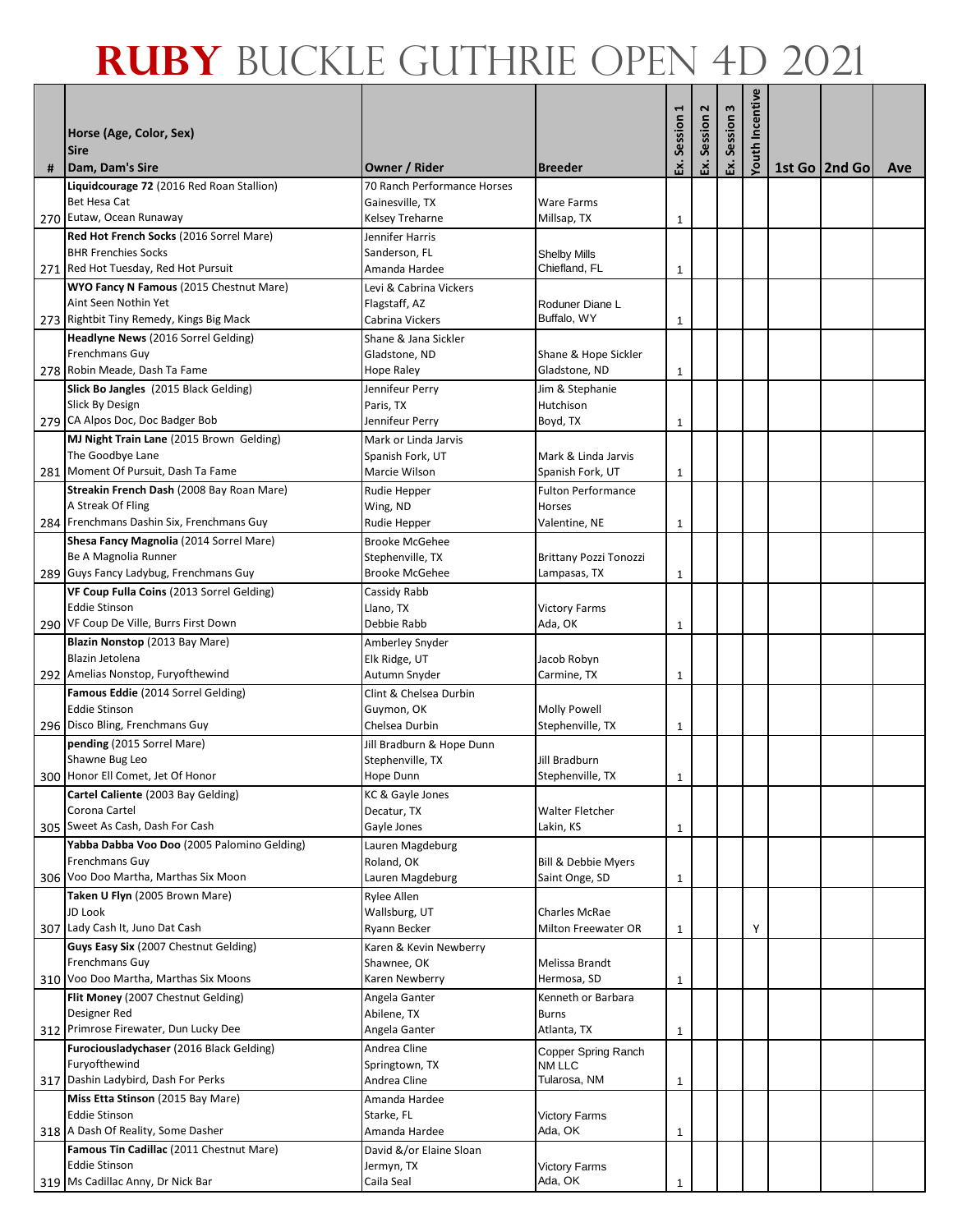|   | Horse (Age, Color, Sex)<br><b>Sire</b>                             |                                   |                                      | Session      | $\mathbf{r}$<br>Session | Session 3 | Youth Incentive |               |     |
|---|--------------------------------------------------------------------|-----------------------------------|--------------------------------------|--------------|-------------------------|-----------|-----------------|---------------|-----|
| # | Dam, Dam's Sire                                                    | Owner / Rider                     | <b>Breeder</b>                       | Ŀ.           | <u> ន</u> ័             | Š.        |                 | 1st Go 2nd Go | Ave |
|   | Frenchmans Hot Line (2008 Palomino Gelding)                        | Casey & Linda Hunter              |                                      |              |                         |           |                 |               |     |
|   | <b>Frenchmans Guy</b>                                              | Stephenville, TX                  | Bill & Debbie Myers                  |              |                         |           |                 |               |     |
|   | 320 Special Hot Line, Hot Colours                                  | DeAnn Morgan                      | Saint Onge, SD                       | 1            |                         |           |                 |               |     |
|   | Guys Special Effort (2007 Palomino Mare)<br><b>Frenchmans Guy</b>  | Cabrina Vickers<br>Flagstaff, AZ  |                                      |              |                         |           |                 |               |     |
|   | 321 Some Kinda Keeper, Special Effort                              | Cabrina Vickers                   | <b>Tyrell R Moody</b><br>Letcher, SD | 1            |                         |           |                 |               |     |
|   | Meade In France (2015 Buckskin Mare)                               | Shane & Jana Sickler              |                                      |              |                         |           |                 |               |     |
|   | <b>Frenchmans Guy</b>                                              | Gladstone, ND                     | Shane & Hope Sickler                 |              |                         |           |                 |               |     |
|   | 324 Robin Meade, Dash Ta Fame                                      | <b>Hope Raley</b>                 | Gladstone, ND                        | 1            |                         |           |                 |               |     |
|   | Dashing Ta Fortune (2015 Brown Mare)                               | Jennifeur Perry                   |                                      |              |                         |           |                 |               |     |
|   | <b>Tres Fortunes</b>                                               | Paris, TX                         | Cayla Melby Small                    |              |                         |           |                 |               |     |
|   | 327 Dash Ta Lil, Dash Ta Fame                                      | Jennifeur Perry                   | Wilson, OK                           | 1            |                         |           |                 |               |     |
|   | Fast Like Heaven (2016 Bay Mare)                                   | Megan Teer                        |                                      |              |                         |           |                 |               |     |
|   | JL Dash Ta Heaven                                                  | Denison, TX                       | Jud Little                           |              |                         |           |                 |               |     |
|   | 328 Credit Chicado, Cash Not Credit                                | Kelsey Treharne                   | Ardmore, OK                          | 1            |                         |           |                 |               |     |
|   | Our First Goodbye (2013 Brown Mare)<br>The Goodbye Lane            | Mark or Linda Jarvis              | Mark & Linda Jarvis                  |              |                         |           |                 |               |     |
|   | 332 Jessie James Agent, Jesse James Jr                             | Spanish Fork, UT<br>Marcie Wilson | Spanish Fork, UT                     | 1            |                         |           |                 |               |     |
|   | Painted Prize (2014 Brown Mare)                                    | Jeff or Eva Hepper                |                                      |              |                         |           |                 |               |     |
|   | PYC Paint Your Wagon                                               | Keene, ND                         | Jim Streelman or Bill Dale           |              |                         |           |                 |               |     |
|   | 333 First Prize Kate, Fly Jess Fly                                 | Rudie Hepper                      | Clinton, MO                          | 1            |                         |           |                 |               |     |
|   | High On Koak (2008 Bay Mare)                                       | Jerid Hunt                        |                                      |              |                         |           |                 |               |     |
|   | As Good As Nick Gets                                               | Alvord, TX                        | Jill Lane Quarter Horses             |              |                         |           |                 |               |     |
|   | 338 Koak, Doc's Oak                                                | <b>Ashley Hunt</b>                | Fort Benton, MT                      | 1            |                         |           | Υ               |               |     |
|   | DTV Bucky Cartel (2009 Buckskin Mare)                              | Triple U Quarter Horses           |                                      |              |                         |           |                 |               |     |
|   | Corona Cartel                                                      | Marietta, OK                      | Alan Woodbury                        |              |                         |           |                 |               |     |
|   | 343 Dash Ta Vanila, Dash Ta Fame                                   | <b>Haley Hughes</b>               | Dickinson, ND                        | 1            |                         |           |                 |               |     |
|   | Classic Frenchman (2009 Sorrel Gelding)<br><b>Frenchmans Guy</b>   | Kaitlyn Prentice<br>Bokchito, OK  | Vaughn & Jill Cook                   |              |                         |           |                 |               |     |
|   | 345 Classic Keepsake, Dash For Cash                                | Kaitlyn Prentice                  | Fort Collins, CO                     | 1            |                         |           |                 |               |     |
|   | Famous Gem (2012 Sorrel Gelding)                                   | Starla Fitzgerald                 |                                      |              |                         |           |                 |               |     |
|   | <b>JB Proud N Famous</b>                                           | Odessa, TX                        | M Jones                              |              |                         |           |                 |               |     |
|   | 349 Ruby Faysema, Bold Episode                                     | Starla Fitzgerald                 | Joseph, UT                           | 1            |                         |           |                 |               |     |
|   | Colour Me Smooth (2012 Buckskin Gelding)                           | Kalie Corley                      |                                      |              |                         |           |                 |               |     |
|   | A Smooth Guy<br>350 Colours Of A Lady, Hot Colours                 | Broussard, LA                     | <b>Bill &amp; Debbie Myers</b>       |              |                         |           |                 |               |     |
|   |                                                                    | <b>Kalie Corley</b>               | Saint Onge, SD                       | 1            |                         |           |                 |               |     |
|   | Magnolia Martini (2012 Palomino Mare)<br>Be A Magnolia Runner      | Reagan Adkins<br>Somerville, TN   | Brittany Pozzi Tonozzi               |              |                         |           |                 |               |     |
|   | 352 French Covergirl, Saintly Fellow                               | Reagan Adkins                     | Lampasas, TX                         | $\mathbf{1}$ |                         |           |                 |               |     |
|   | A Leap Of Fame (2012 Sorrel Mare)                                  | Rachel Porath                     | Rickey Armstrong & Pam               |              |                         |           |                 |               |     |
|   | <b>Eddie Stinson</b>                                               | Saint Johns, MI                   | Hall                                 |              |                         |           |                 |               |     |
|   | 353 Eye Of Goddess, Mr Eye Opener                                  | Rachel Porath                     | El Reno, OK                          | $\mathbf{1}$ |                         |           |                 |               |     |
|   | Crazybeaminfrenchman (2013 Palomino Gelding)                       | Kathy & Shelby Rita               |                                      |              |                         |           |                 |               |     |
|   | <b>Frenchmans Guy</b><br>356 Curtiss Crazy Alice, Commander Curtis | Clovis, NM                        | Sidney L Walkoviak                   |              |                         |           |                 |               |     |
|   |                                                                    | Shelby Rita                       | Anderson, TX                         | $\mathbf{1}$ |                         |           |                 |               |     |
|   | The Noticer (2013 Brown Gelding)<br><b>Ivory James</b>             | Okelberry Livestock<br>Goshen, UT | Bobby D Cox                          |              |                         |           |                 |               |     |
|   | 361 Jess Genuine, Mr Jess Perry                                    | Annie Okelberry                   | Fort Worth. TX                       | 1            |                         |           |                 |               |     |
|   | Blurry Bug Leo (2014 Brown Gelding)                                | Todd Matte & Andrea Cline         |                                      |              |                         |           |                 |               |     |
|   | Shawne Bug Leo                                                     | Springtown, TX                    | Sheila Hill                          |              |                         |           |                 |               |     |
|   | 362 CP Murrtal, Dash Ta Fame                                       | Andrea Cline                      | Saint Anthony, ID                    | 1            |                         |           |                 |               |     |
|   | Magic Juice (2013 Sorrel Gelding)                                  | David &/or Elaine Sloan           |                                      |              |                         |           |                 |               |     |
|   | Stoli                                                              | Jermyn, TX                        | Dan & Erin Knox                      |              |                         |           |                 |               |     |
|   | 364 Shake My Magic, Pretty Boy Perry                               | Caila Seal                        | Pilot Point, TX                      | 1            |                         |           |                 |               |     |
|   | Paid For A Fling (2015 Buckskin Gelding)<br>Irish Pay              | DeAnn Morgan<br>Stephenville, TX  | Thomas K Sampson                     |              |                         |           |                 |               |     |
|   | 367 Torias Little Fling, A Streak Of Fling                         | DeAnn Morgan                      | Interior, SD                         | 1            |                         |           |                 |               |     |
|   | Bobbysocks (2015 Brown Mare)                                       | Linda Jett Mosley                 |                                      |              |                         |           |                 |               |     |
|   | <b>BHR Frenchies Socks</b>                                         | Vidalia, GA                       | Andy E McClure                       |              |                         |           |                 |               |     |
|   | 372 Bids April Twist, Dinks Double Bid                             | Linda Jett Mosley                 | Palmetto, GA                         | 1            |                         |           |                 |               |     |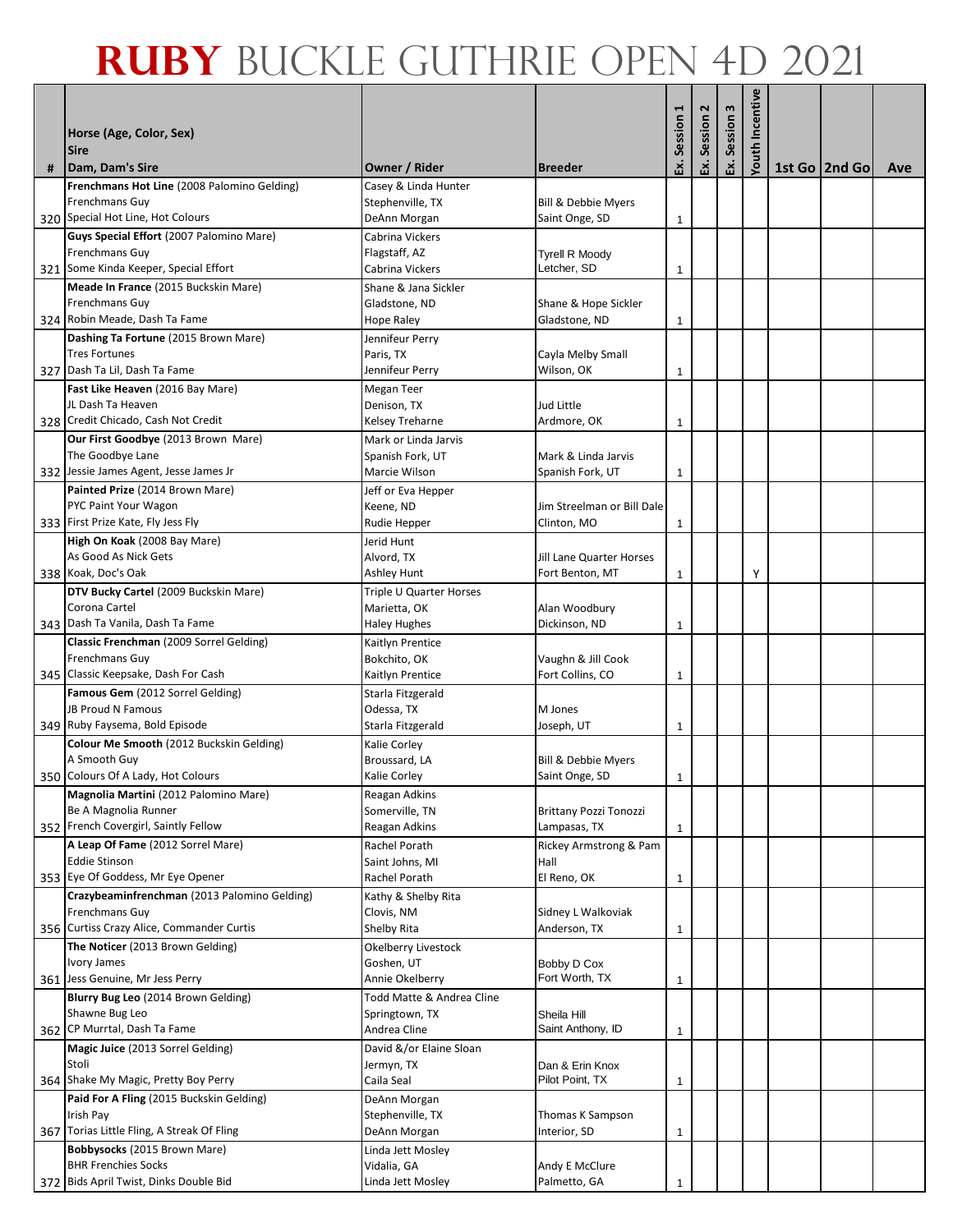|   | Horse (Age, Color, Sex)<br><b>Sire</b>                             |                                       |                                        | Session | $\mathbf{r}$<br>Session | Session 3<br>ន<br> | <b>Youth Incentive</b> |               |     |
|---|--------------------------------------------------------------------|---------------------------------------|----------------------------------------|---------|-------------------------|--------------------|------------------------|---------------|-----|
| # | Dam, Dam's Sire<br>Hide Ur Crazy (2014 Brown Mare)                 | Owner / Rider                         | <b>Breeder</b>                         | Ŀ.      | Ŀ.                      |                    |                        | 1st Go 2nd Go | Ave |
|   | PYC Paint Your Wagon                                               | Rudie Hepper<br>Wing, ND              | <b>Kirk Wessels</b>                    |         |                         |                    |                        |               |     |
|   | 378 Heros Queen, Valient Hero                                      | Rudie Hepper                          | Lamont, IA                             | 1       |                         |                    |                        |               |     |
|   | Heavenbringsmoolah (2013 Sorrel Mare)                              | Southwestern Farms                    |                                        |         |                         |                    |                        |               |     |
|   | JL Dash Ta Heaven                                                  | Kirbyville, TX                        | Jud Little                             |         |                         |                    |                        |               |     |
|   | 379 Investment Delight, Dashing Investment                         | Sophie Palmore                        | Ardmore, OK                            | 1       |                         |                    |                        |               |     |
|   | GM Splashing Proud (2013 Sorrel Gelding)                           | Wade & Ruth Christensen               |                                        |         |                         |                    |                        |               |     |
|   | <b>JB Proud N Famous</b><br>385 Splashing Sally, Striking Distance | Erda, UT<br>Jamie Wade Christensen    | Gloria Martineau<br>Salt Lake City, UT |         |                         |                    |                        |               |     |
|   | Paintthisroyalwagon (2013 Brown Gelding)                           | Trisha Shields                        |                                        | 1       |                         |                    |                        |               |     |
|   | PYC Paint Your Wagon                                               | Wynnewood, OK                         | Abigail K Kawananakoa                  |         |                         |                    |                        |               |     |
|   | 387 Czechthis Florentine, Corona Czech                             | Trisha Shields                        | Nuevo, CA                              | 1       |                         |                    |                        |               |     |
|   | Sockit To Me Nonstop (2014 Sorrel Gelding)                         | Katie Mace                            |                                        |         |                         |                    |                        |               |     |
|   | <b>BHR Frenchies Socks</b>                                         | Hooper, NE                            | Katie Mace                             |         |                         |                    |                        |               |     |
|   | 390 Ima Bubblin Bug, Nonstop Bubblin                               | Katie Mace                            | Hooper, NE                             | 1       |                         |                    |                        |               |     |
|   | Flit Fling N Bling (2014 Brown Mare)<br>A Streak Of Fling          | Janet Brunkan                         | Janet Brunkan                          |         |                         |                    |                        |               |     |
|   | 391 Annaly Nick Bar, Dr Nick Bar                                   | Oskaloosa, KS<br>Janet Brunkan        | Oskaloosa, KS                          | 1       |                         |                    |                        |               |     |
|   | VF Going Big Time (2014 Bay Gelding)                               | Debbie Richardson                     |                                        |         |                         |                    |                        |               |     |
|   | <b>Eddie Stinson</b>                                               | Elmore City, OK                       | <b>Victory Farms</b>                   |         |                         |                    |                        |               |     |
|   | 394 Scored Big Time, Even The Score                                | Debbie Richardson                     | Ada, OK                                | 1       |                         |                    |                        |               |     |
|   | Harvey P Wald (2014 Bay Roan Stallion)                             | Debbie or Heather Bauman              | Debbie or Heather                      |         |                         |                    |                        |               |     |
|   | French Streaktovegas                                               | Piedmont, SD                          | Bauman                                 |         |                         |                    |                        |               |     |
|   | 396 Joni Jacolynn, The Little Colonel                              | Heather Bauman                        | Piedmont, SD                           | 1       |                         |                    |                        |               |     |
|   | American Guy (2014 Palomino Gelding)<br>Frenchmans Guy             | Jeff or Eva Hepper<br>Keene, ND       | Jeff & Eva Marie Hepper                |         |                         |                    |                        |               |     |
|   | 398 Dash For A Rose, Dash For Perks                                | Kari Hepper                           | Keene, ND                              | 1       |                         |                    | Υ                      |               |     |
|   | LH A Smooth Success (2014 Sorrel Mare)                             | Larry K Hancock                       |                                        |         |                         |                    |                        |               |     |
|   | A Smooth Guy                                                       | Wickenburg, AZ                        | Larry K Hancock                        |         |                         |                    |                        |               |     |
|   | 400 Success By Biankus, Captain Biankus                            | Madilyn Todd                          | Wickenburg, AZ                         | 1       |                         |                    | Υ                      |               |     |
|   | Riptide Rider (2014 Brown Gelding)<br><b>Winners Version</b>       | Brad or Karly Knight<br>Roosevelt, UT | A & C Racing & Roping                  |         |                         |                    |                        |               |     |
|   | 401 A Fast Runaway, Make It Anywhere                               | Jordynn Knight                        | Roosevelt, UT                          | 1       |                         |                    | Υ                      |               |     |
|   | Heavens Illuminator (2014 Gray Gelding)                            | <b>Tracy Lambert</b>                  |                                        |         |                         |                    |                        |               |     |
|   | JL Dash Ta Heaven                                                  | Grandbury, TX                         | Jud Little                             |         |                         |                    |                        |               |     |
|   | 403 TR Dashing Badger, Mr Illuminator                              | <b>Tracy Lambert</b>                  | Ardmore, OK                            | 1       |                         |                    |                        |               |     |
|   | RSR Speed Com Manny (2014 Palomino Gelding)<br>PC Redwood Manny    | Okelberry Livestock                   |                                        |         |                         |                    |                        |               |     |
|   | 407 Speed Dot Com, Sixarun                                         | Goshen, UT<br>Annie Okelberry         | TK Swan Jr<br>Kaysville, UT            | 1       |                         |                    |                        |               |     |
|   | Trafficrunawaytrain (2015 Buckskin Mare)                           | Jenna Graf                            |                                        |         |                         |                    |                        |               |     |
|   | <b>Traffic Guy</b>                                                 | Millsap, TX                           | Troy & Jamie Ashford                   |         |                         |                    |                        |               |     |
|   | 421 Dashing Performance, Royal Quick Dash                          | Jenna Graf                            | Lott, TX                               | 1       |                         |                    |                        |               |     |
|   | JL Jamaican Me Rich (2012 Sorrel Gelding)<br>JL Dash Ta Heaven     | Southwestern Farms                    |                                        |         |                         |                    |                        |               |     |
|   | 424 Frenchmans Lana, Frenchmans Guy                                | Kirbyville, TX<br>Sophie Palmore      | Jud Little<br>Ardmore, OK              | 1       |                         |                    |                        |               |     |
|   | Jezabells Hot Advice (2012 Sorrel Mare)                            | Charles Holcomb                       |                                        |         |                         |                    |                        |               |     |
|   | <b>Best Advice</b>                                                 | Cannelton, IN                         | Don Vandiver                           |         |                         |                    |                        |               |     |
|   | 428 Make Em Hot, Hot Colours                                       | Charles Holcomb                       | Wainwright, OK                         | 1       |                         |                    |                        |               |     |
|   | RKM Stone Cold Ivory (2014 Bay Gelding)                            | <b>Whitney Chandler</b>               |                                        |         |                         |                    |                        |               |     |
|   | <b>Ivory James</b><br>430 Streakin Link, Streakin Six              | Celina, TX<br><b>Whitney Chandler</b> | R K Mcgehee<br>Yoakum, TX              |         |                         |                    |                        |               |     |
|   | Fast N Fergie (2015 Bay Mare)                                      | Kristina Brem                         |                                        | 1       |                         |                    |                        |               |     |
|   | Freighttrain B                                                     | Azie, TX                              | <b>Authur Loftis</b>                   |         |                         |                    |                        |               |     |
|   | 434 Little Prairie, Royal Quick Dash                               | Kristina Brem                         | Burleson, TX                           | 1       |                         |                    |                        |               |     |
|   | Stoli Is Back (2015 Sorrel Gelding)                                | Mickayla Brown                        |                                        |         |                         |                    |                        |               |     |
|   | Stoli<br>437 RC Back In Black, Ninety Nine Goldmine                | Pleasant Hill, LA                     | Jane and/or Ryan Melby                 |         |                         |                    |                        |               |     |
|   | Hesa Smart Rocker (2014 Sorrel Gelding)                            | Mickayla Brown<br>Paige Belle Wiseman | Wilson, OK                             | 1       |                         |                    |                        |               |     |
|   | Rockin W                                                           | Paola, KS                             | Hill Dottie St Clair                   |         |                         |                    |                        |               |     |
|   | 439 RPL Smart Lil Jewel, Peptoboonsmal                             | Paige Wiseman                         | Glen Rose, TX                          | 1       |                         |                    |                        |               |     |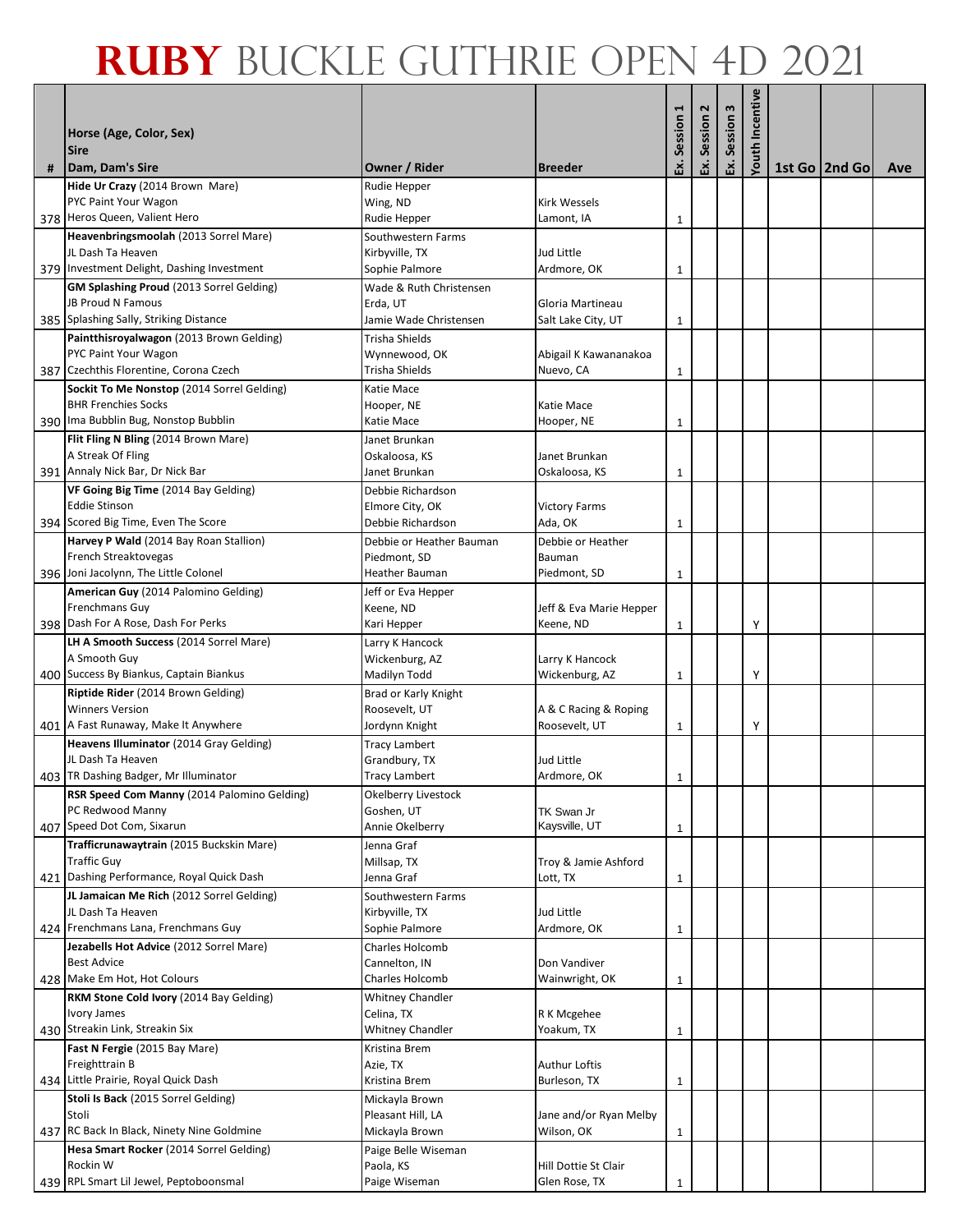|   | Horse (Age, Color, Sex)<br><b>Sire</b>                                   |                                              |                                        | Session | 2<br>Session | Session 3 | Youth Incentive |                 |     |
|---|--------------------------------------------------------------------------|----------------------------------------------|----------------------------------------|---------|--------------|-----------|-----------------|-----------------|-----|
| # | Dam, Dam's Sire                                                          | Owner / Rider                                | <b>Breeder</b>                         | Ŀ.      | Εx.          | ន<br>     |                 | 1st Go   2nd Go | Ave |
|   | Heads Up Gorgeous (2016 Chestnut Mare)<br>Blazin Jetolena                | <b>Busby Quarterhorse LLC</b><br>Millsap, TX | <b>Busby Quarterhorse LLC</b>          |         |              |           |                 |                 |     |
|   | 448 French Lady Perks, Frenchmans Guy                                    | Ashley Schafer                               | Millsap, TX                            | 1       |              |           |                 |                 |     |
|   | Chris Le Dough (2014 Sorrel Gelding)<br>Twoforthedough                   | Okelberry Livestock<br>Goshen, UT            | David A Whitaker                       |         |              |           |                 |                 |     |
|   | 449 Dash To A Frenchman, Frenchmans Guy                                  | Annie Okelberry                              | Taylor, UT                             | 1       |              |           |                 |                 |     |
|   | Noshoesnosoxnoproblm (2013 Bay Gelding)<br><b>BHR Frenchies Socks</b>    | Linda Jett Mosley<br>Vidalia, GA             | Andy E McClure                         |         |              |           |                 |                 |     |
|   | 462 Bids April Twist, Dinks Double Bid                                   | Linda Jett Mosley                            | Palmetto, GA                           | 1       |              |           |                 |                 |     |
|   | This Guyz Hot (2015 Palomino Gelding)                                    | Kristi or Samantha Duran                     |                                        |         |              |           |                 |                 |     |
|   | Frenchmans Guy                                                           | Chino Hills, CA                              | Bill & Debbie Myers                    |         |              |           |                 |                 |     |
|   | 465 Hot Movida, Hot Colours                                              | Samantha Duran                               | Saint Onge, SD                         | 1       |              |           | Υ               |                 |     |
|   | Firin Ta Heaven (2015 Sorrel Gelding)<br>JL Dash Ta Heaven               | Southwestern Farms                           |                                        |         |              |           |                 |                 |     |
|   | 467 Flitin Firin Cash, Cash Not Credit                                   | Kirbyville, TX<br>Sophie Palmore             | Jud Little<br>Ardmore, OK              | 1       |              |           |                 |                 |     |
|   | VF Slick Trick (2015 Sorrel Mare)                                        | <b>Chloe Castle</b>                          |                                        |         |              |           |                 |                 |     |
|   | Slick By Design                                                          | Rush Springs, OK                             | Rebecca Stimax                         |         |              |           |                 |                 |     |
|   | 470 Six Fols Dash, First Down Dash                                       | <b>Chloe Castle</b>                          | Marion, IN                             | 1       |              |           | Υ               |                 |     |
|   | Leadthewaytovegas (2015 Sorrel Gelding)                                  | Randy &/or Sherell Davis                     |                                        |         |              |           |                 |                 |     |
|   | French Streaktovegas<br>471 CD Special, Special Leader                   | Blanchard, OK                                | Sherri Cass                            |         |              |           |                 |                 |     |
|   | Streakers Queen (2015 Sorrel Mare)                                       | <b>Sherell Davis</b><br>Shelly Shields       | Pierre, SD                             | 1       |              |           |                 |                 |     |
|   | A Streak Of Fling                                                        | Burneyville, OK                              | Lisa O'Rourke Fulton                   |         |              |           |                 |                 |     |
|   | 472 Queen Fa Tima, Dash Ta Fame                                          | Sierra Melby                                 | Valentine, NE                          | 1       |              |           |                 |                 |     |
|   | <b>This Fame Is On Fire*</b> (2012 Chestnut Stallion)                    | Raise The Bar Perf Horses LLC                |                                        |         |              |           |                 |                 |     |
|   | Fire Water Flit                                                          | Vicksburg, MI                                | <b>Heath Boucher</b>                   |         |              |           |                 |                 |     |
|   | 474 Famous Silk Panties, Dash Ta Fame                                    | Jimmie Smith                                 | Gallion, OH                            | 1       |              |           |                 |                 |     |
|   | Bar B Frenchmansfame (2015 Sorrel Gelding)<br>Frenchmans Guy             | <b>Skylar Curtis</b><br>Angleton, TX         | Don or Beverly Burdette                |         |              |           |                 |                 |     |
|   | 478 Miss Mitos Whiskey, Dash Ta Fame                                     | Skylar Curtis                                | Lufkin, TX                             | 1       |              |           |                 |                 |     |
|   | Not A Tres Of Terror (2015 Bay Gelding)                                  | Jennifer Phillips                            |                                        |         |              |           |                 |                 |     |
|   | <b>Tres Seis</b>                                                         | Panhandle, TX                                | <b>Ware Farms</b>                      |         |              |           |                 |                 |     |
|   | 482 Eutaw, Ocean Runaway                                                 | Jennifer Phillips                            | Millsap, TX                            | 1       |              |           |                 |                 |     |
|   | A Smooth Hula Queen (2015 Palomino Mare)                                 | Audra Masterson                              |                                        |         |              |           |                 |                 |     |
|   | A Smooth Guy<br>483 Nicks Hula Queen, As Good As Nick Gets               | Purcell, OK<br>Audra Masterson               | Kelsey Jones Cawley<br>Bloomington, TX | 1       |              |           |                 |                 |     |
|   | Firewaterfrenchfame (2014 Chestnut Gelding)                              | Kevin & Summer Kosel                         |                                        |         |              |           |                 |                 |     |
|   | Aint Seen Nothin Yet                                                     | Glenham, SD                                  | Carol T Warren                         |         |              |           |                 |                 |     |
|   | 487 Fire Water Flyer, Fire Water Flit                                    | Summer Kosel                                 | Hermiston, OR                          | 1       |              |           |                 |                 |     |
|   | RV Minion (2015 Bay Gelding)                                             | Gregg or Shana Gibson                        |                                        |         |              |           |                 |                 |     |
|   | The Goodbye Lane<br>488 Two Fools Gold, Frenchmans Guy                   | Ogden, UT<br>Shana Gibson                    | Randy & Vauna Walker<br>Pingree, ID    |         |              |           |                 |                 |     |
|   | Smoke N Jetolena (2011 Sorrel Gelding)                                   | Sarah Kieckhefer                             |                                        | 1       |              |           |                 |                 |     |
|   | Blazin Jetolena                                                          | Prescott, AZ                                 | Cheryl or Daniel Murray                |         |              |           |                 |                 |     |
|   | 489 Miss Mucho Caliente, Smoke N Sparks                                  | Sarah Kieckhefer                             | Green Valley, AZ                       | 1       |              |           |                 |                 |     |
|   | Miss Ziggy Stinson (2011 Sorrel Mare)                                    | Brenda Rector                                |                                        |         |              |           |                 |                 |     |
|   | <b>Eddie Stinson</b>                                                     | Terre Haute, IN                              | <b>Blue Lake Farms</b>                 |         |              |           |                 |                 |     |
|   | 490 Miss Ziggy Bug, Fe Fe's Bug<br>KB Honky Tonk Angel (2015 Brown Mare) | Randa Rector                                 | Terre Haute, IN                        | 1       |              |           |                 |                 |     |
|   | <b>Eddie Stinson</b>                                                     | Jymmy Kay Cox<br>Pleasanton, TX              | Kay Blanford                           |         |              |           |                 |                 |     |
|   | 492 Talents Dark Angel, Flaming Talent                                   | Jymmy Kay Cox                                | Sutherland Springs, TX                 | 1       |              |           |                 |                 |     |
|   | French Streakin Slew (2016 Sorrel Gelding)                               | Donna Workman                                |                                        |         |              |           |                 |                 |     |
|   | French Streaktovegas                                                     | Katy, TX                                     | Donna Workman                          |         |              |           |                 |                 |     |
|   | 494 After School Lou, Louisiana Swamp                                    | Ashley Schafer                               | Katy, TX                               | 1       |              |           |                 |                 |     |
|   | Triple Provocative (2016 Sorrel Gelding)                                 | Ben Shelton                                  |                                        |         |              |           |                 |                 |     |
|   | Triple Vodka<br>501 Provocative Presence, Paunting Presence              | Macclesfield, NC<br>Jordan Harrell           | Charles & Irma Lyles<br>Vinton, LA     | 1       |              |           |                 |                 |     |
|   | Forbez* (2016 Brown Stallion)                                            | Cayla Melby Small                            |                                        |         |              |           |                 |                 |     |
|   | Dash Ta Fame                                                             | Wilson, OK                                   | Peter M Oen                            |         |              |           |                 |                 |     |
|   | 507 EJ Martha Feature, Marthas Six Moons                                 | Cayla Small                                  | Maysville, OK                          |         |              |           |                 |                 |     |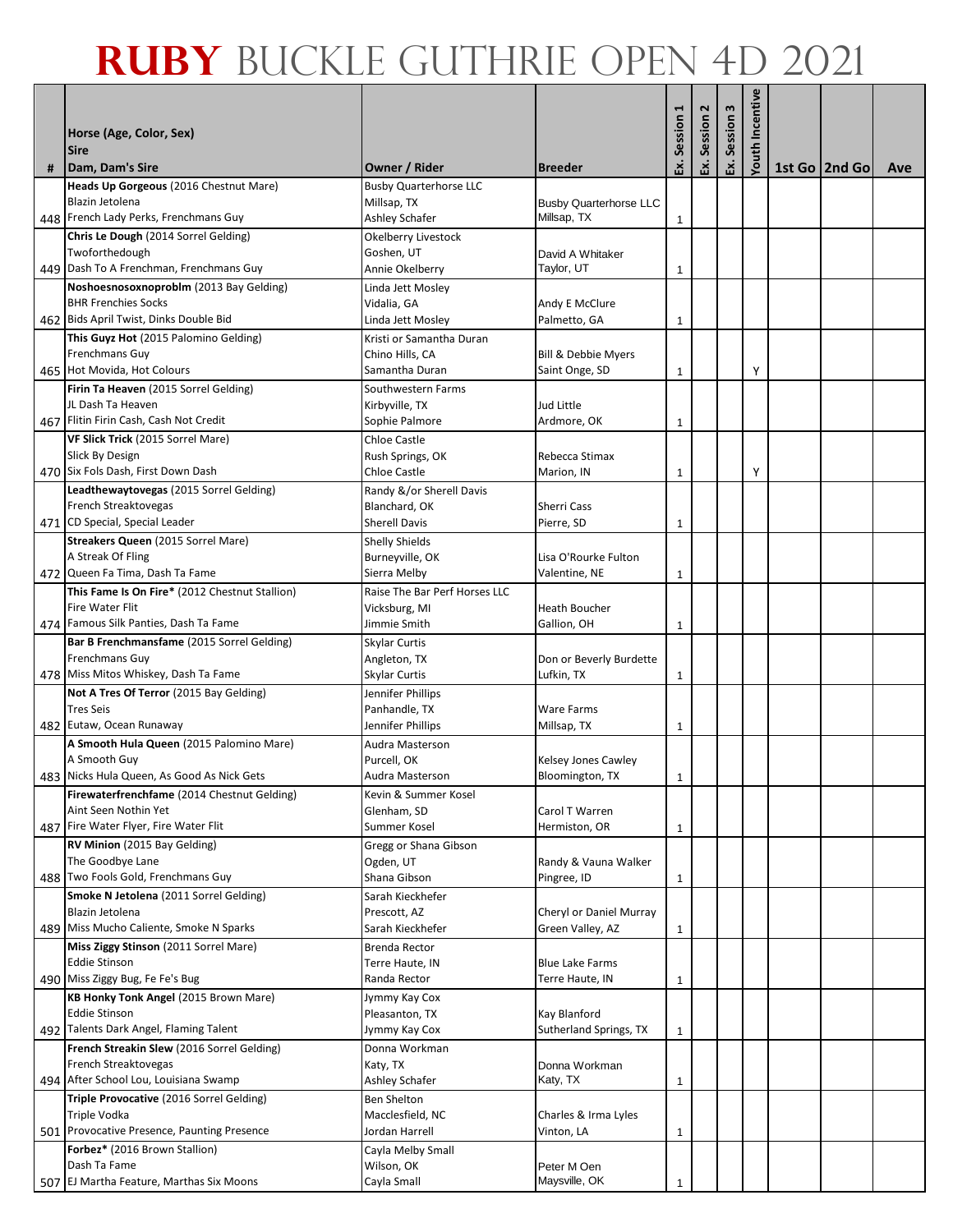|   | Horse (Age, Color, Sex)<br><b>Sire</b>                                                           |                                                                       |                                       | Session      | 2<br>Session | Session 3 | <b>/outh Incentive</b> |                 |     |
|---|--------------------------------------------------------------------------------------------------|-----------------------------------------------------------------------|---------------------------------------|--------------|--------------|-----------|------------------------|-----------------|-----|
| # | Dam, Dam's Sire                                                                                  | Owner / Rider                                                         | <b>Breeder</b>                        | Ŀ.           | 덧.           | Š.        |                        | 1st Go   2nd Go | Ave |
|   | Canyon Of Roses (2015 Gray Mare)<br><b>Firewater Canyon</b>                                      | Copper Spring Ranch NM, LLC<br>Tularosa, NM                           | Bill & Debbie Myers                   |              |              |           |                        |                 |     |
|   | 508 A Rose For You, PYC Paint Your Wagon                                                         | Lisa Anderson                                                         | Saint Onge, SD                        | 1            |              |           |                        |                 |     |
|   | Inspect My Design (2015 Grullo Mare)<br>Slick By Design<br>509 Spectrums Omega, Wonders Spectrum | Linda Jett Mosley & Marti Garrett<br>Vidalia, GA<br>Linda Jett Mosley | Ronda Shannon Butler<br>Arcadia, FL   | 1            |              |           |                        |                 |     |
|   | LX Famous By Design (2015 Sorrel Gelding)                                                        | Kristi or Samantha Duran                                              |                                       |              |              |           |                        |                 |     |
|   | Slick By Design                                                                                  | Chino Hills, CA                                                       | Randy & Vauna Walker                  |              |              |           |                        |                 |     |
|   | 511 Two Dash To Fame, Dash Ta Fame                                                               | Samantha Duran                                                        | Pingree, ID                           | 1            |              |           | Υ                      |                 |     |
|   | Guys Im A Bunny Cat (2016 Bay Stallion)                                                          | Jimmie Smith                                                          |                                       |              |              |           |                        |                 |     |
|   | <b>Traffic Guy</b>                                                                               | McDade, TX                                                            | Jimmie Smith                          |              |              |           |                        |                 |     |
|   | 516 Firewater Scat Cat, Alive N Firen                                                            | Jimmie Smith                                                          | McDade, TX                            | 1            |              |           |                        |                 |     |
|   | Sudden Hero (2015 Brown Gelding)                                                                 | Dale Snow                                                             |                                       |              |              |           |                        |                 |     |
|   | <b>Valiant Hero</b>                                                                              | Nocona, TX                                                            | Webb Ranch LLC                        |              |              |           |                        |                 |     |
|   | 518 Vanilas Sudden Fame, Dash Ta Fame                                                            | Charli Snow                                                           | Isabel, SD                            | 1            |              |           | Υ                      |                 |     |
|   | Straight Up Smooth (2015 Buckskin Mare)                                                          | Josh & Kristine Jacobsen                                              |                                       |              |              |           |                        |                 |     |
|   | A Smooth Guy                                                                                     | Weatherford, TX                                                       | Mike Oden Cattle Co                   |              |              |           |                        |                 |     |
|   | 521 Up Straight, Lean With Me                                                                    | Cienna Jacobsen                                                       | Williams, AZ                          | 1            |              |           | Υ                      |                 |     |
|   | This Lady Takin Cash (2015 Chestnut Mare)                                                        | Codi McCorkie                                                         |                                       |              |              |           |                        |                 |     |
|   | Aint Seen Nothin Yet<br>525 Fuels Billy Jean, Oklahoma Fuel                                      | Saint James, MO<br>Codi McCorkie                                      | Ron Reed<br>Lawrence, KS              | 1            |              |           |                        |                 |     |
|   | EB Ripple Effect (2015 Brown Gelding)                                                            | Jennifer Harris                                                       |                                       |              |              |           |                        |                 |     |
|   | Ivory James                                                                                      | Sanderson, FL                                                         | <b>Elyse Nicole Busby</b>             |              |              |           |                        |                 |     |
|   | 529 BH Dash of Ginger, Dash Ta Fame                                                              | Jennifer Harris                                                       | Aledo, TX                             | 1            |              |           |                        |                 |     |
|   | Born Ta Be A Cowboy* (2016 Buckskin Stallion)                                                    | Nichols & Kara Caspers                                                |                                       |              |              |           |                        |                 |     |
|   | Sadies Borntoperform                                                                             | New Underwood, SD                                                     | Arrow Y Ranch                         |              |              |           |                        |                 |     |
|   | 530 Boons Drift Girl, PC Boonlacious                                                             | Jessica Caspers                                                       | Wasta, SD                             | 1            |              |           | Υ                      |                 |     |
|   | Sexy Lil Fritz (2015 Bay Mare)                                                                   | Kevin & Summer Kosel                                                  |                                       |              |              |           |                        |                 |     |
|   | Aint Seen Nothin Yet                                                                             | Glenham, SD                                                           | Ron Reed                              |              |              |           |                        |                 |     |
|   | 535 Dallas Fritz Finale, Dallas Fritz                                                            | Summer Kosel                                                          | Lawrence, KS                          | 1            |              |           |                        |                 |     |
|   | Ittys Valiant Eagle (2009 Sorrel Gelding)                                                        | Sarah Kieckhefer                                                      |                                       |              |              |           |                        |                 |     |
|   | Valiant Hero                                                                                     | Prescott, AZ                                                          | Jud Little                            |              |              |           |                        |                 |     |
|   | 536 Ittys Sis, Eagles Reason                                                                     | Sarah Kieckhefer                                                      | Ardmore, OK                           | 1            |              |           |                        |                 |     |
|   | Esters Stoli (2015 Bay Mare)                                                                     | Jymmy Kay Cox                                                         |                                       |              |              |           |                        |                 |     |
|   | Stoli<br>541 On A Bunny, On A High                                                               | Pleasanton, TX                                                        | <b>Robert Driggers</b>                |              |              |           |                        |                 |     |
|   |                                                                                                  | Jymmy Kay Cox                                                         | Anthony, NM                           | 1            |              |           |                        |                 |     |
|   | Cattle Baron B (2013 Sorrel Gelding)<br>Stoli                                                    | Brenda Rector                                                         | <b>Bielau Oaks</b>                    |              |              |           |                        |                 |     |
|   | 544 Fast Prize Ginger, Oak Tree Special                                                          | Terre Haute, IN<br>Randa Rector                                       | Weimar, TX                            | 1            |              |           |                        |                 |     |
|   | SG Funny Money (2014 Gray Gelding)                                                               | Shana Gibson                                                          |                                       |              |              |           |                        |                 |     |
|   | The Goodbye Lane                                                                                 | Ogden, UT                                                             | Shana Gibson                          |              |              |           |                        |                 |     |
|   | 545 Some Famous Girl, Mr Fancy Fame                                                              | Shana Gibson                                                          | Ogden, UT                             | 1            |              |           |                        |                 |     |
|   | Sheza Free Runner (2016 Sorrel Mare)                                                             | Chelly Zerlotti                                                       |                                       |              |              |           |                        |                 |     |
|   | Be A Magnolia Runner                                                                             | Pleasanton, TX                                                        | Brittany Pozzi Tonozzi                |              |              |           |                        |                 |     |
|   | 547 Shes Free To Flame, Flaming Fire Water                                                       | Julia Leao                                                            | Lampasas, TX                          | $\mathbf{1}$ |              |           | Υ                      |                 |     |
|   | TS Lora's Guy Stinson (2016 Sorrel Gelding)                                                      | Lindsay Schulz                                                        |                                       |              |              |           |                        |                 |     |
|   | <b>Eddie Stinson</b>                                                                             | Moses Lake, WA                                                        | Karen Lynn Ottinger                   |              |              |           |                        |                 |     |
|   | 551 Firewater Frenchie, Frenchmans Guy                                                           | Lindsay Schulz                                                        | Hondo, TX                             | 1            |              |           |                        |                 |     |
|   | Ima Standup Guy (2016 Sorrel Gelding)                                                            | Clay & Cassidy Deen                                                   |                                       |              |              |           |                        |                 |     |
|   | <b>Frenchmans Guy</b>                                                                            | Wills Point, TX                                                       | <b>Bill &amp; Debbie Myers</b>        |              |              |           |                        |                 |     |
|   | 552 Hot Movida, Hot Colours                                                                      | Cassidy Deen                                                          | Saint Onge, SD                        | $\mathbf{1}$ |              |           |                        |                 |     |
|   | Mountains R Blue (2013 Buckskin Gelding)                                                         | Brian & Lisa Anderson                                                 |                                       |              |              |           |                        |                 |     |
|   | <b>Frenchmans Guy</b><br>553 Featurette For Sure, Feature Mr Jess                                | Tularosa, NM<br>Lisa Anderson                                         | Brian & Lisa Anderson<br>Tularosa, NM |              |              |           |                        |                 |     |
|   | Slick N Black (2014 Black Mare)                                                                  |                                                                       |                                       | 1            |              |           |                        |                 |     |
|   | Slick By Design                                                                                  | Cayla Melby Small<br>Wilson, OK                                       | Jane and/or Ryan Melby                |              |              |           |                        |                 |     |
|   | 555 RC Back In Black, Ninety Nine Goldmine                                                       | Cayla Small                                                           | Wilson, OK                            | 1            |              |           |                        |                 |     |
|   | Traffic Kat (2013 Black Gelding)                                                                 | Jimmie Smith                                                          |                                       |              |              |           |                        |                 |     |
|   | <b>Traffic Guy</b>                                                                               | McDade, TX                                                            | Michael Sanchez                       |              |              |           |                        |                 |     |
|   | 556 Blue Berry Kitty Kat, RF Bob Cat                                                             | Jimmie Smith                                                          | McDade, TX                            | 1            |              |           |                        |                 |     |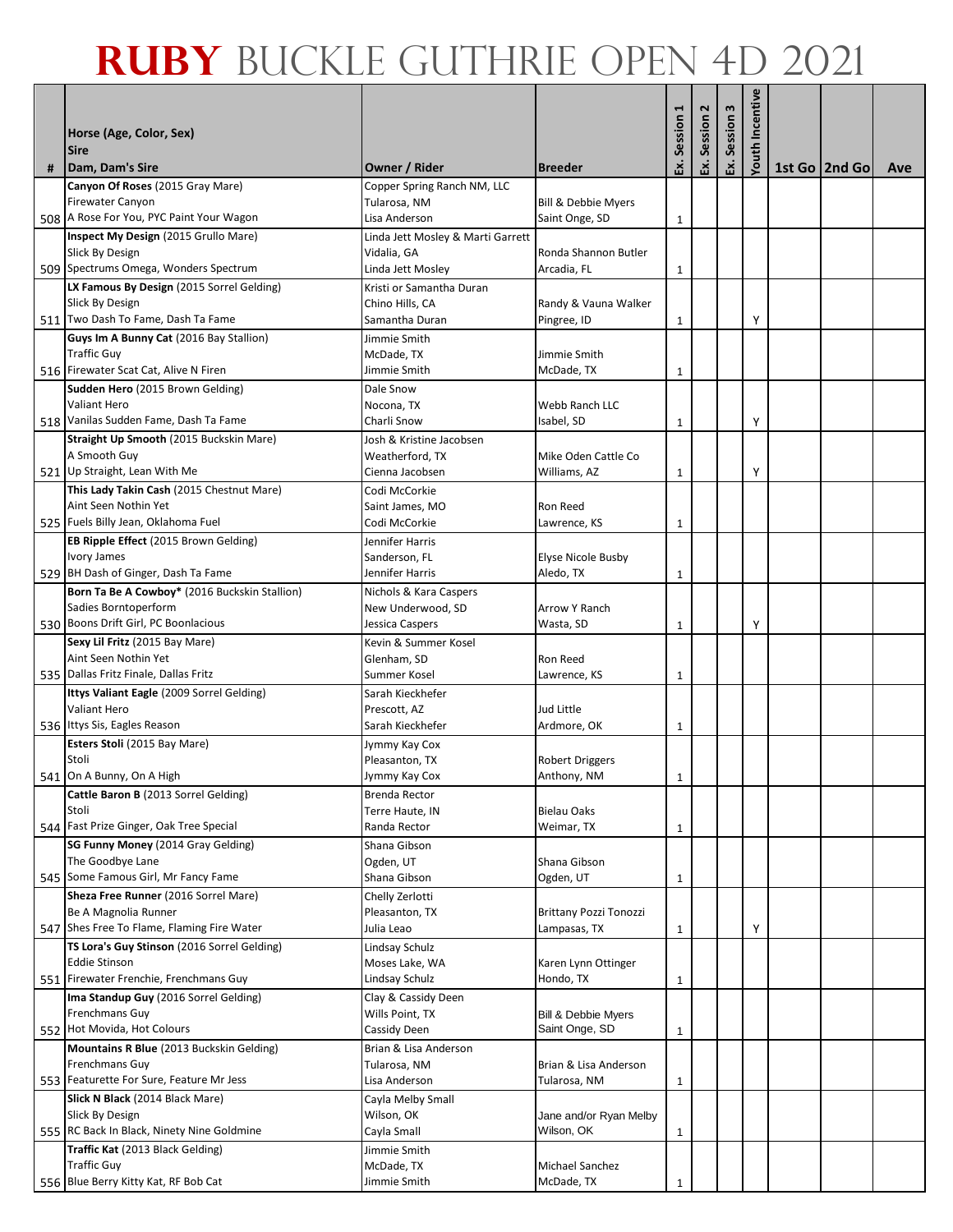|   | Horse (Age, Color, Sex)                                                |                                        |                                        | Session      | 2<br>Session | Session 3 | <b>Youth Incentive</b> |                 |     |
|---|------------------------------------------------------------------------|----------------------------------------|----------------------------------------|--------------|--------------|-----------|------------------------|-----------------|-----|
|   | <b>Sire</b>                                                            |                                        |                                        |              |              |           |                        |                 |     |
| # | Dam, Dam's Sire                                                        | Owner / Rider                          | <b>Breeder</b>                         | Ŀ.           | Ė.           | Š.        |                        | 1st Go   2nd Go | Ave |
|   | First Down Fling (2016 Chestnut Gelding)<br>A Streak Of Fling          | James Rogers<br>Elk City, OK           | Eaves Horses Family LTD<br>Part        |              |              |           |                        |                 |     |
|   | 561 Buckshot Delight, First Down Dash                                  | Chaley Hext                            | Edmond, OK                             | $\mathbf{1}$ |              |           |                        |                 |     |
|   | Sinaloa Stinson (2016 Bay Gelding)                                     | Catherin Guinn                         |                                        |              |              |           |                        |                 |     |
|   | <b>Eddie Stinson</b>                                                   | Sanger, TX                             | <b>Victory Farms</b>                   |              |              |           |                        |                 |     |
|   | 565 Mamaimcominhome, Corona Cartel                                     | Catherine Dudley                       | Ada, OK                                | 1            |              |           |                        |                 |     |
|   | Epic Coco (2015 Gray Gelding)                                          | Dawn Higgins                           |                                        |              |              |           |                        |                 |     |
|   | Epic Leader<br>567 Cfour Black Easter, Darkelly                        | Loving, NM                             | Schiller Ranch LLC                     |              |              |           |                        |                 |     |
|   | Blazin Boss (2016 Sorrel Stallion)                                     | Tauna Alcorn<br>Hayle Gibson           | <b>College Station, TX</b>             | 1            |              |           |                        |                 |     |
|   | Blazin Jetolena                                                        | Redcrest, CA                           | Amy Williams                           |              |              |           |                        |                 |     |
|   | 569 Famous Moonlight, Dash Ta Fame                                     | <b>Troy Crumrine</b>                   | Sandia, TX                             | 1            |              |           |                        |                 |     |
|   | Bugginforafling (2007 Bay Roan Mare)                                   | <b>Heather Haltom</b>                  |                                        |              |              |           |                        |                 |     |
|   | A Streak Of Fling                                                      | Jones, OK                              | Jeremy Lyons                           |              |              |           |                        |                 |     |
|   | 574 First Vagabond, Little Vagabond                                    | <b>Heather Haltom</b>                  | Sparks, OK                             | 1            |              |           |                        |                 |     |
|   | Okey Dokey Guy (2008 Bay Gelding)                                      | Janae Ordeman                          |                                        |              |              |           |                        |                 |     |
|   | Dats A Frenchman<br>575 Sheza Nifty Okie, Okey Dokey Dale              | Saratoga, WY<br>Janae Orderman         | Robert & Kay Weeks<br>Elk City, OK     |              |              |           |                        |                 |     |
|   | Lil Allante (2015 Bay Mare)                                            | Ryan Reynolds                          |                                        | 1            |              |           |                        |                 |     |
|   | Freighttrain B                                                         | Collinsville, TX                       | Ashley C Snedeger                      |              |              |           |                        |                 |     |
|   | 577 VF Coup De Ville, Burrs First Down                                 | Ryan Reynolds                          | Willis, TX                             | 1            |              |           |                        |                 |     |
|   | RB Prince OfA Guy (2015 Sorrel Gelding)                                | Ian & Megan Welles                     |                                        |              |              |           |                        |                 |     |
|   | <b>Traffic Guy</b>                                                     | Buffalo, WY                            | <b>Ronny Bumpus</b>                    |              |              |           |                        |                 |     |
|   | 584 Peppys Sun Princess, Ninas Peppy Doc                               | Michelle Alley                         | Lampasas, TX                           | 1            |              |           |                        |                 |     |
|   | Guys French Jet (2004 Buckskin Stallion)                               | Angela Ganter                          |                                        |              |              |           |                        |                 |     |
|   | <b>Frenchmans Guy</b><br>586 Miss Landing Rocket, Easy Diamond Landing | Abilene, TX<br>Jackie Ganter           | Ronald or Linda Paulson<br>Fairfax, SD |              |              |           |                        |                 |     |
|   | Send Sixes The Candy (2015 Gray Gelding)                               | Doak Farms                             |                                        | 1            |              |           |                        |                 |     |
|   | Sixes Liason                                                           | Las Cruces, NM                         | <b>Brian L Gunder</b>                  |              |              |           |                        |                 |     |
|   | 589 Send Me The Candy, Leaving Memories                                | Kaylin Doak                            | Lewisburg, OH                          | 1            |              |           |                        |                 |     |
|   | Jess A French Vixen (2014 Buckskin Mare)                               | April Vernon                           | Christine & Debra                      |              |              |           |                        |                 |     |
|   | First Down French                                                      | Morristown, AZ                         | Langlois                               |              |              |           |                        |                 |     |
|   | 591 Feature Miss Dimples, Feature Mr Jess                              | April Vernon                           | Watsonville, CA                        | 1            |              |           |                        |                 |     |
|   | Vixens Ivory Hero (2014 Bay Gelding)<br>Ivory James                    | Sydney Hollingsworth<br>Stillwater, OK | <b>Brenda Reiswig</b>                  |              |              |           |                        |                 |     |
|   | 592 Valiant Red Vixen, Valiant Hero                                    | Sydney Hollingsworth                   | Bismarck, ND                           | 1            |              |           | Y                      |                 |     |
|   | Guys Sangria (2012 Sorrel Mare)                                        | Copper Spring Ranch NM, LLC            |                                        |              |              |           |                        |                 |     |
|   | Frenchmans Guy                                                         | Tularosa, NM                           | Bill & Debbie Myers                    |              |              |           |                        |                 |     |
|   | 594 Hot Brandi and Wine, Hot Colours                                   | Lisa Anderson                          | Saint Onge, SD                         | $\mathbf{1}$ |              |           |                        |                 |     |
|   | A Valiant Nicky (2013 Sorrel Mare)                                     | Merritt Potter                         |                                        |              |              |           |                        |                 |     |
|   | Valiant Hero<br>595 Nicky Brick House, Brick House Bouncy              | Moody, TX<br>Jimmie Smith              | Jud Little<br>Ardmore, OK              |              |              |           |                        |                 |     |
|   | Lost Creek Widow (2015 Sorrel Gelding)                                 |                                        |                                        | 1            |              |           |                        |                 |     |
|   | Rockin W                                                               | Jamey & Brandy Voge<br>Wills Point, TX | Tony Palermo Sr                        |              |              |           |                        |                 |     |
|   | 596 Wicked Widow, Widows Freckles                                      | Cassidy Deen                           | Sulphur, LA                            | 1            |              |           |                        |                 |     |
|   | Lets Get Rollin (2014 Sorrel Gelding)                                  | Jessica Asher                          |                                        |              |              |           |                        |                 |     |
|   | Blazin Jetolena                                                        | Tazewell, TN                           | <b>Busby Quarterhorse LLC</b>          |              |              |           |                        |                 |     |
|   | 598 Rollin Nickie, As Good As Nick Gets                                | Calya Small                            | Millsap, TX                            | 1            |              |           |                        |                 |     |
|   | VF Eddie Flashed Me (2016 Sorrel Gelding)<br><b>Eddie Stinson</b>      | Sarah Pauels                           |                                        |              |              |           |                        |                 |     |
|   | 600 Flash Red Jet, Dr Red Rock                                         | Midlothian, TX<br>Sarah Pauels         | <b>Victory Farms</b><br>Ada, OK        | 1            |              |           |                        |                 |     |
|   | Fortunes Fling (2014 Bay Mare)                                         | Laura Julkowski                        |                                        |              |              |           |                        |                 |     |
|   | A Streak Of Fling                                                      | Orr, MN                                | Melissa Mae Cave                       |              |              |           |                        |                 |     |
|   | 603 Bullys Special Prize, Bully Bullion                                | Laura Julkowski                        | Cook, MN                               | 1            |              |           |                        |                 |     |
|   | Ima Streak Of Fame (2016 Bay Mare)                                     | Teresa Marr                            |                                        |              |              |           |                        |                 |     |
|   | A Streak Of Fling                                                      | Tularosa, NM                           | Teresa Marr                            |              |              |           |                        |                 |     |
|   | 604 Six Packin Sassy, Dash Ta Fame                                     | <b>Shacie Marr</b><br><b>Ivy Hurst</b> | Tularosa, NM<br>Jill Lane Quarter      | 1            |              |           |                        |                 |     |
|   | JL Tularosa (2014 Chestnut Mare)<br>JL Sirocco                         | Springer, OK                           | Horses                                 |              |              |           |                        |                 |     |
|   | 605 BF Silver Charm, Takin On the Cash                                 | <b>Ivy Hurst</b>                       | Fort Benton, MT                        | 1            |              |           |                        |                 |     |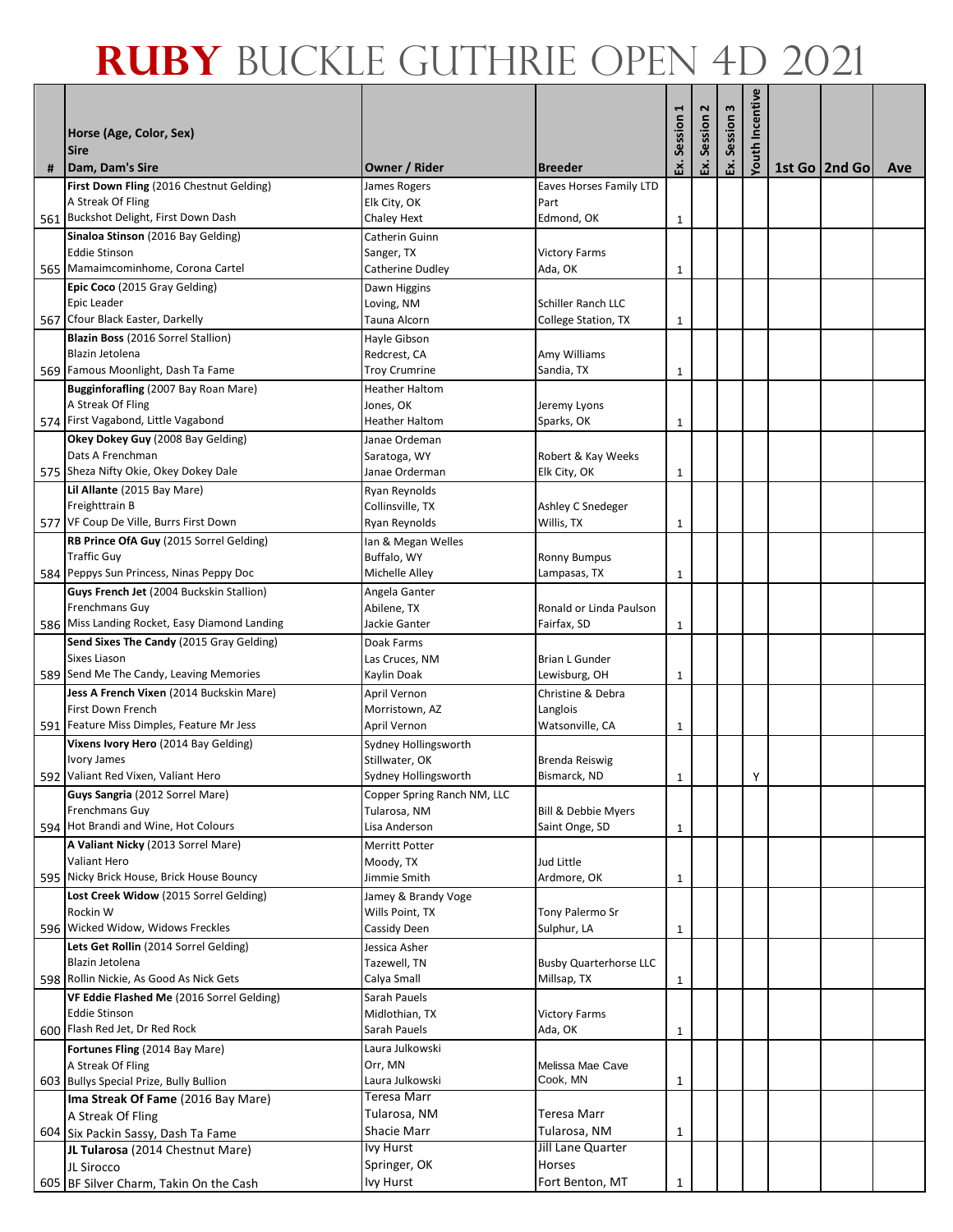|                | Horse (Age, Color, Sex)                                            |                                              |                                              |             | 2                       | Session 3 | <b>Youth Incentive</b> |                 |     |
|----------------|--------------------------------------------------------------------|----------------------------------------------|----------------------------------------------|-------------|-------------------------|-----------|------------------------|-----------------|-----|
|                | <b>Sire</b>                                                        |                                              |                                              | Ex. Session | Session                 |           |                        |                 |     |
| #              | Dam, Dam's Sire                                                    | Owner / Rider                                | <b>Breeder</b>                               |             | $\ddot{\mathbf{g}}$     | ă.        |                        | 1st Go   2nd Go | Ave |
|                | <b>GL Six Flits N Fame</b> (2015 Chestnut Gelding)                 | Abigail Poe                                  | <b>Gun Lake Performance</b>                  |             |                         |           |                        |                 |     |
| $\mathbf{1}$   | Aint Seen Nothin Yet<br>Looks To Kill For, Flit To Kill            | Fitzgerald, GA<br>Abigail Poe                | Horses<br>Tifton, GA                         |             | $\overline{\mathbf{c}}$ |           | Υ                      |                 |     |
|                | Me Flingin Diamonds (2016 Buckskin Mare)                           | Limitless Performance Horses, LLC            |                                              |             |                         |           |                        |                 |     |
|                | A Streak Of Fling                                                  | Dublin, TX                                   | Cami Dewees Morgan                           |             |                         |           |                        |                 |     |
| $\overline{2}$ | Sister Golden Bug, Runaway Bug                                     | <b>Billie Ann Harmon</b>                     | Westville, FL                                |             | $\overline{\mathbf{c}}$ |           |                        |                 |     |
|                | Born Ta Spitfire (2015 Palomino Mare)                              | Kelly Mancinelli (Lear)                      |                                              |             |                         |           |                        |                 |     |
|                | Born Ta Be Famous                                                  | Cleburne, TX                                 | Jordon J & Justin Briggs                     |             |                         |           |                        |                 |     |
| 3              | Huggys Spitfire, With Great Ease                                   | Kelly Mancinelli                             | Chilton, TX                                  |             | 2                       |           |                        |                 |     |
|                | Shawne Streakin Jet (2015 Bay Roan Stallion)<br>A Streak Of Fling  | Shawne Streakin Jet LLC<br>Valentine, NE     | Lisa O'Rourke-Fulton                         |             |                         |           |                        |                 |     |
| 4              | Wild Shawne Lace, Shawne Bug                                       | Ceri Ward                                    | Valentine, NE                                |             | 2                       |           |                        |                 |     |
|                | VF Born Famous (2013 Palomino Gelding)                             | Clay Espey & Dustin Angelle                  |                                              |             |                         |           |                        |                 |     |
|                | Born Ta Be Famous                                                  | Robert, LA                                   | <b>Victory Farms</b>                         |             |                         |           |                        |                 |     |
| 5              | Sleek Glass, Image Of Greatness                                    | Dustin Angelle                               | Ada, OK                                      |             | $\overline{2}$          |           |                        |                 |     |
|                | Ima Friendly Guy (2010 Bay Gelding)                                | M R Performance Horses                       |                                              |             |                         |           |                        |                 |     |
|                | A Smooth Guy                                                       | Bellville, TX                                | Bill & Debbie Myers                          |             |                         |           |                        |                 |     |
| $\overline{7}$ | Dash Of Hot Colours, Dashing Val                                   | Jodee Miller                                 | Saint Onge, SD                               |             | 2                       |           |                        |                 |     |
|                | Lookinsharpintraffic (2016 Buckskin Gelding)<br><b>Traffic Guy</b> | Tammy Fischer<br>Ledbetter, TX               | Bashaw & Fischer                             |             |                         |           |                        |                 |     |
|                | 15 Imakeitlookeasy, Scooping the Cash                              | Tammy Fischer                                | Ledbetter, TX                                |             | 2                       |           |                        |                 |     |
|                | Miss Molly Oh My (2014 Bay Mare)                                   | Montie Ledford                               |                                              |             |                         |           |                        |                 |     |
|                | <b>Tres Fortunes</b>                                               | Talala, OK                                   | Johnny Barney                                |             |                         |           |                        |                 |     |
| 17             | Oh Goodgollymsmolly, Streak And Dash                               | Montie Ledford                               | Ada, OK                                      |             | $\overline{2}$          |           |                        |                 |     |
|                | Ima Famous Spider (2017 Sorrel Gelding)                            | Dakota Bingham                               |                                              |             |                         |           |                        |                 |     |
|                | Freckles Ta Fame<br>20 Ima Skippin Gold Bar, Ima J Bar Bull        | Delta, CO                                    | Sean & Kelli Bingham<br>Olathe, CO           |             |                         |           |                        |                 |     |
|                | Little Man Keith (2008 Brown Gelding)                              | Dakota Bingham<br>Marty & Jessica Leach      |                                              |             | $\overline{2}$          |           |                        |                 |     |
|                | <b>Tres Seis</b>                                                   | Rockville, NE                                | Ervin E Wyatt                                |             |                         |           |                        |                 |     |
| 22             | This Is Mi World, Corona Cartel                                    | Jessica Leach                                | Edmond, OK                                   |             | 2                       |           |                        |                 |     |
|                | Smooth As Toast (2009 Buckskin Mare)                               | Tracy & Dusti Swan                           |                                              |             |                         |           |                        |                 |     |
|                | A Smooth Guy                                                       | Hubbard, TX                                  | Fred & Clara Wilson                          |             |                         |           |                        |                 |     |
|                | 23 Nother Wild Card, Dox Bueno Dinero                              | Darbi Swan                                   | Newcastle, WY                                |             | 2                       |           | Υ                      |                 |     |
|                | Tres Seis Smooches (2009 Chestnut Mare)<br><b>Tres Seis</b>        | Angelle Carter<br>Whitby, ON                 | Angelle Carter                               |             |                         |           |                        |                 |     |
|                | 27 Sheza Soverign Dash, Royal Soverign                             | Angelle Carter                               | Whitby, ON                                   |             | 2                       |           |                        |                 |     |
|                | Jess Tres Seis (2010 Chestnut Gelding)                             | Lynn Brady                                   | Lance Robinson & Max                         |             |                         |           |                        |                 |     |
|                | <b>Tres Seis</b>                                                   | Wynnewood, OK                                | Anderson                                     |             |                         |           |                        |                 |     |
|                | 35 Jess Sass Me, Mr Jess Perry                                     | Lynn Brady                                   | Spanish Fork, UT                             |             | $\overline{2}$          |           |                        |                 |     |
|                | KM Perksofbeingfrench (2011 Palomino Gelding)                      | <b>Bailee Snow</b>                           |                                              |             |                         |           |                        |                 |     |
|                | First Down French<br>38 Silk Perks, Dash For Perks                 | Bentonville, AR<br><b>Bailee Snow</b>        | Katie L McCaslan                             |             |                         |           |                        |                 |     |
|                | Frenchgirl Fame (2011 Chestnut Mare)                               | Danielle Rowe                                | Raisin City, CA                              |             | $\overline{2}$          |           |                        |                 |     |
|                | <b>BHR Frenchies Socks</b>                                         | Canton, GA                                   | Crystal Nichole Shumate                      |             |                         |           |                        |                 |     |
| 39             | For The Fame, Dash Ta Fame                                         | Derek Piel                                   | Micanopy, FL                                 |             | $\overline{2}$          |           |                        |                 |     |
|                | SX Smooth Drambouie (2011 Sorrel Gelding)                          | Greg & Lori Shearer                          |                                              |             |                         |           |                        |                 |     |
|                | A Smooth Guy                                                       | Wall, SD                                     | Greg & Lori Shearer                          |             |                         |           |                        |                 |     |
|                | 41 SX Docs Cricketta, Doc Bruce                                    | Lori Shearer                                 | Wall, SD                                     |             | $\overline{2}$          |           |                        |                 |     |
|                | Famoso Tres Sietes (2011 Brown Stallion)<br><b>Tres Seis</b>       | <b>Grandview Farms LLC</b><br>Canonsburg, PA | Shannon Renee<br>Akerstrom                   |             |                         |           |                        |                 |     |
| 44             | Fanny May Dash, Dash Ta Fame                                       | Abby Yarkosky                                | Potter Valley, CA                            |             | $\overline{2}$          |           |                        |                 |     |
|                | French Contender (2014 Bay Mare)                                   | Charmayne Pike                               |                                              |             |                         |           |                        |                 |     |
|                | <b>BHR Frenchies Socks</b>                                         | Inverness, FL                                | Joanna Parker                                |             |                         |           |                        |                 |     |
|                | 46 Roses Moonlady, Title Contender                                 | Abigail Poe                                  | Opelika, AL                                  |             | $\overline{2}$          |           | Υ                      |                 |     |
|                | Jets Top Gun (2015 Sorrel Stallion)                                | <b>Busby Quarterhorse LLC</b>                |                                              |             |                         |           |                        |                 |     |
|                | Blazin Jetolena<br>47 GL Famous First Lady, Dash Ta Fame           | Millsap, TX<br>Janna Brown                   | <b>Busby Quarterhorse LLC</b><br>Millsap, TX |             | 2                       |           |                        |                 |     |
|                | BT Scoredlolastinson (2014 Bay Mare)                               | <b>Bridget Thomas</b>                        |                                              |             |                         |           |                        |                 |     |
|                | <b>Eddie Stinson</b>                                               | Combine, TX                                  | <b>Bridget Ann Thomas</b>                    |             |                         |           |                        |                 |     |
|                | 48 Scored Big Time, Even The Score                                 | <b>Billie Ann Harmon</b>                     | Combine, TX                                  |             | $\overline{c}$          |           |                        |                 |     |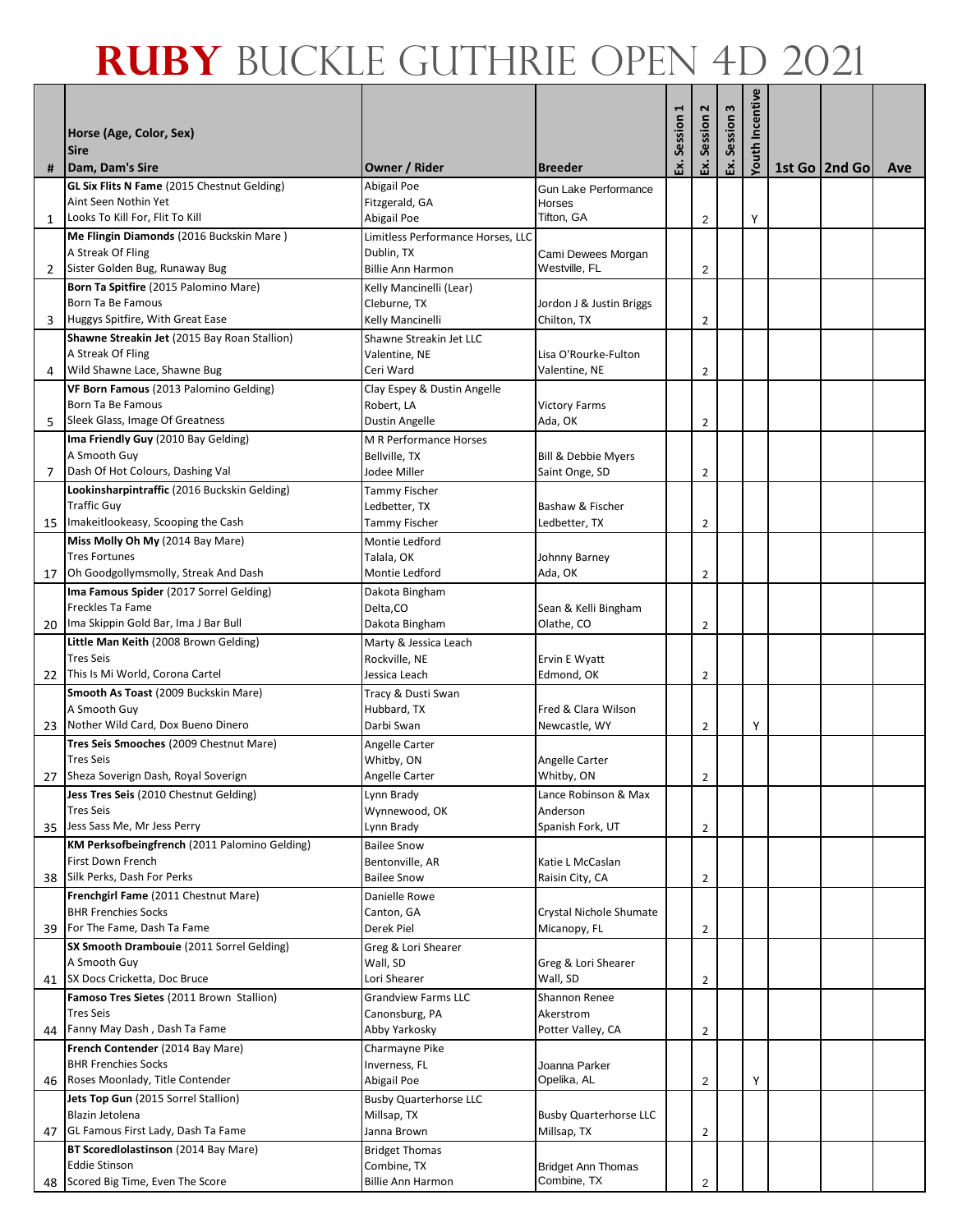| #  | Horse (Age, Color, Sex)<br><b>Sire</b><br>Dam, Dam's Sire   | Owner / Rider                | <b>Breeder</b>                    | Session<br>Ŀ. | 2<br>Session<br>Ŀ. | Session 3<br>ន<br> | <b>Youth Incentive</b> | 1st Go 2nd Go | Ave |
|----|-------------------------------------------------------------|------------------------------|-----------------------------------|---------------|--------------------|--------------------|------------------------|---------------|-----|
|    | Barefoot N Buckwild (2013 Buckskin Mare)                    | Renae DelHomme               |                                   |               |                    |                    |                        |               |     |
|    | PC Redwood Manny                                            | Stillwater, OK               | Jerry Bailey                      |               |                    |                    |                        |               |     |
| 50 | Blue Raysen Wagon, Hancock Juan                             | Ceri Ward                    | Pauls Valley, OK                  |               | 2                  |                    |                        |               |     |
|    | BR Golden Leader* (2013 Grey Stallion)                      | Garland Baker                |                                   |               |                    |                    |                        |               |     |
|    | Confederate Leader                                          | Russellville, AR             | Garland Ray Baker                 |               |                    |                    |                        |               |     |
| 52 | KN Docs Gray Gold, Groanies Gray Pony                       | Dustin Angelle               | Russellville, AR                  |               | 2                  |                    |                        |               |     |
|    | M R Vegas Fame (2016 Bay Mare)                              | M R Performance Horses       |                                   |               |                    |                    |                        |               |     |
|    | French Streaktovegas                                        | Bellville, TX                | Jayme Robison                     |               |                    |                    |                        |               |     |
|    | 53 JL Sweet Fame, Dash Ta Fame                              | Jodee Miller                 | Magnolia, TX                      |               | $\overline{2}$     |                    |                        |               |     |
|    | Blue Eyed Barbie (2014 Cremello Mare)                       | Tammy Fischer                |                                   |               |                    |                    |                        |               |     |
|    | <b>Traffic Guy</b>                                          | Giddings, TX                 | Jackie Jatzlau                    |               |                    |                    |                        |               |     |
| 61 | Hanks Sweet Label, Letta Hank Do It                         | <b>Tammy Fischer</b>         | Giddings, TX                      |               | 2                  |                    |                        |               |     |
|    | Lad Dragonfly (2015 Palomino Mare)                          | Erin B. Williams             |                                   |               |                    |                    |                        |               |     |
|    | <b>Eddie Stinson</b>                                        | Alzada, MT                   | Doreen Wintermute                 |               |                    |                    |                        |               |     |
|    | 62 C Me Frenchie, Frenchmans Guy                            | Sabra O'Quinn                | Stuart, FL                        |               | 2                  |                    |                        |               |     |
|    | Streaken Frenchman (2006 Buckskin Mare)                     | Gay M Wynn                   |                                   |               |                    |                    |                        |               |     |
|    | Frenchmans Guy                                              | Newberry, FL                 | <b>Robert E Blocher Estate</b>    |               |                    |                    |                        |               |     |
| 68 | Robos Miss Streaker, Streakin Six                           | Gay M Wynn                   | Waterford, CA                     |               | $\overline{2}$     |                    |                        |               |     |
|    | Streakin In My Socks (2012 Chestnut Gelding)                | Macy Brown                   |                                   |               |                    |                    |                        |               |     |
|    | <b>BHR Frenchies Socks</b>                                  | Lithia, FL                   | Shawn & Angela Jackson            |               |                    |                    |                        |               |     |
|    | 75 Justa Sexy Woman, Dashin Is Easy                         | Macy Brown                   | High Springs, FL                  |               | $\overline{2}$     |                    |                        |               |     |
|    | Im Little Bit Famous (2011 Sorrel Mare)                     | Chani Graves                 |                                   |               |                    |                    |                        |               |     |
|    | Born Ta Be Famous                                           | Sulphur Springs, TX          | <b>Victory Farms</b>              |               |                    |                    |                        |               |     |
| 78 | Little Bit Princess , Super Sence Amillion                  | Chani Graves                 | Ada, OK                           |               | $\overline{2}$     |                    |                        |               |     |
|    | Hesa Catty Colonel (2012 Gray Gelding)                      | Jakup Bender                 |                                   |               |                    |                    |                        |               |     |
|    | Bet Hesa Cat<br>Princess Colonel, Triple Colonel            | Burleson, TX                 | Henry Knox                        |               |                    |                    |                        |               |     |
| 80 |                                                             | Ashley Shelley               | Sedalia, MO                       |               | 2                  |                    |                        |               |     |
|    | French Kiss The Lady (2012 Buckskin Mare)<br>Guys Eye Paint | Linda Penland                |                                   |               |                    |                    |                        |               |     |
| 85 | Tiny Patches Lady, Tiny Patch                               | Kountze, TX<br>Linda Penland | Dawson Seeley<br>Spanish Fork, UT |               | 2                  |                    |                        |               |     |
|    | Rebel Look (2012 Chestnut Mare)                             | Kacey Gartner                |                                   |               |                    |                    |                        |               |     |
|    | JD Look                                                     | Walla Walla, WA              | Chance or Kacey Gartner           |               |                    |                    |                        |               |     |
| 86 | Jo Jos Dasher, Twaynas Dash                                 | Kacey Gartner                | Walla Walla, WA                   |               | $\overline{2}$     |                    |                        |               |     |
|    | Gambleonthestreaker (2008 Sorrel Gelding)                   | Sherri Cass                  |                                   |               |                    |                    |                        |               |     |
|    | A Streak Of Fling                                           | Pierre, SD                   | <b>Stephen Harvey</b>             |               |                    |                    |                        |               |     |
| 91 | Pessey Gamble, Raise The Gamble                             | <b>Taylyn Cass</b>           | Lebanon, IN                       |               | $\overline{2}$     |                    | Υ                      |               |     |
|    | Frenchmans Got Perks (2009 Buckskin Stallion)               | Lindsey Brown/Gun Lake Perf. |                                   |               |                    |                    |                        |               |     |
|    | Frenchmans Guy                                              | Horses Nashville, GA         | <b>Melissa Brandt</b>             |               |                    |                    |                        |               |     |
| 92 | Im Financed, Dash For Perks                                 | Abigail Poe                  | Hermosa, SD                       |               | $\overline{c}$     |                    | Υ                      |               |     |
|    | Mitey Pitstopinvegas (2016 Gray Mare)                       | <b>Billie Ann Harmon</b>     |                                   |               |                    |                    |                        |               |     |
|    | French Streaktovegas                                        | Elk City, OK                 | Lani M Smith Rust                 |               |                    |                    |                        |               |     |
|    | 95 A Mitey Tuff Gal, Ultimate Smasher                       | <b>Billie Ann Harmon</b>     | Stephenville, TX                  |               | $\overline{c}$     |                    |                        |               |     |
|    | This Guys No Angel (2011 Palomino Stallion)                 | John Maubach                 |                                   |               |                    |                    |                        |               |     |
|    | Frenchmans Guy                                              | Purcell, OK                  | Bill & Debbie Myers               |               |                    |                    |                        |               |     |
| 98 | Briscos Angel, Brisco County Jr.                            | Ceri Ward                    | Saint Onge, SD                    |               | $\overline{2}$     |                    |                        |               |     |
|    | MR Repete Pete (2016 Sorrel Gelding)                        | M R Performance Horses       |                                   |               |                    |                    |                        |               |     |
|    | French Streaktovegas                                        | Bellville, TX                | Jayme Robison                     |               |                    |                    |                        |               |     |
| 99 | Repete Fame, Dash Ta Fame                                   | Jodee Miller                 | Magnolia, TX                      |               | $\overline{2}$     |                    |                        |               |     |
|    | KN Famous Czar* (2010 Bay Stallion)<br>Dash Ta Fame         | Winston & Light              |                                   |               |                    |                    |                        |               |     |
|    | 101 Kczartessa, Streakin Dash                               | Rio Medina, TX               | Marylou Kelly                     |               |                    |                    |                        |               |     |
|    |                                                             | Dustin Angelle               | Sonita, AZ                        |               | 2                  |                    |                        |               |     |
|    | Bring It On Guys (2009 Chestnut Mare)<br>Frenchmans Guy     | Sabra O'Quinn<br>Ocala, FL   | Bill & Debbie Myers               |               |                    |                    |                        |               |     |
|    | 106 Full Of Irish Whiskey, Paddy Irish Whiskey              | Sabra O'Quinn                | Saint Onge, SD                    |               | $\overline{2}$     |                    |                        |               |     |
|    | Lady Mystique Streak (2013 Gray Mare)                       | Mika Drews                   |                                   |               |                    |                    |                        |               |     |
|    | A Streak Of Fling                                           | Thedford, NE                 | Randy or Karie Lyn Suhn           |               |                    |                    |                        |               |     |
|    | 111 Lady Chivato, Dash To Chivato                           | Mika Drews                   | Riverton, WY                      |               | 2                  |                    |                        |               |     |
|    | LegsGoneWild (2013 Bay Mare)                                | Leslie Newman                |                                   |               |                    |                    |                        |               |     |
|    | Tres Seis                                                   | Corsicana, TX                | <b>Bielau Oaks</b>                |               |                    |                    |                        |               |     |
|    | 113 Stoli Bugs Me, Stoli                                    | Leslie Newman                | Weimar, TX                        |               | 2                  |                    |                        |               |     |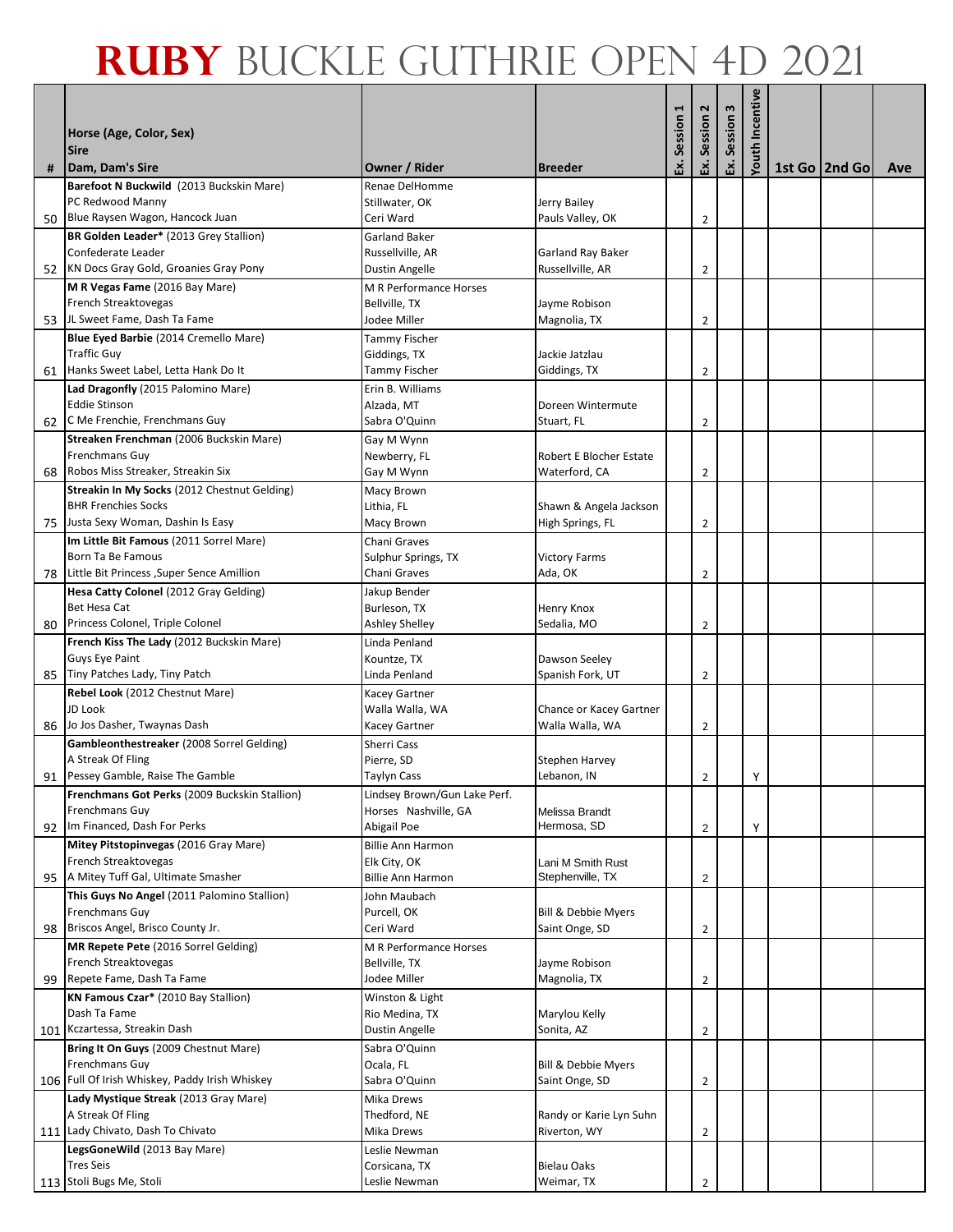| Horse (Age, Color, Sex)<br><b>Sire</b>                                  |                                                    |                                                | Session | 2<br>Session            | Session 3 | Youth Incentive |                 |     |
|-------------------------------------------------------------------------|----------------------------------------------------|------------------------------------------------|---------|-------------------------|-----------|-----------------|-----------------|-----|
| Dam, Dam's Sire                                                         | Owner / Rider                                      | <b>Breeder</b>                                 | Ŀ.      | Ŀ.                      | ន<br>     |                 | 1st Go   2nd Go | Ave |
| Sierra De Tres (2013 Brown Mare)                                        | Amy Stoltzfus                                      |                                                |         |                         |           |                 |                 |     |
| <b>Tres Seis</b>                                                        | Beavertown, PA                                     | <b>Marshall S Wier</b>                         |         |                         |           |                 |                 |     |
| 117 Startini, Stoli                                                     | <b>Brandon Cullins</b>                             | Lipan, TX                                      |         | $\overline{2}$          |           |                 |                 |     |
| Aint Playboy Famous (2014 Palomino Mare)<br>Aint Seen Nothin Yet        | Karen Nielsen<br>Louisburg, KS                     | <b>Misty James</b>                             |         |                         |           |                 |                 |     |
| 120 Playboy Bar Lynx, Ima Playboy Sam                                   | Makenzee Wheelhouse                                | Checotah, OK                                   |         | 2                       |           | Υ               |                 |     |
| For Heaven Seis (2014 Brown Gelding)                                    | Megan McKerchie                                    |                                                |         |                         |           |                 |                 |     |
| JL Dash Ta Heaven                                                       | Palm City, FL                                      | Jud Little                                     |         |                         |           |                 |                 |     |
| 129 Vamoosa, Tres Seis                                                  | Megan McKerchie                                    | Ardmore, OK                                    |         | 2                       |           |                 |                 |     |
| Lkstreakinfrenchdown (2008 Sorrel Mare)<br>Frenchmans Guy               | Sherri Cass<br>Pierre, SD                          | Aimee Olson & Leo Kay                          |         |                         |           |                 |                 |     |
| 134 Dashing Minstral, First Down Dash                                   | <b>Taylyn Cass</b>                                 | Bluff Dale, TX                                 |         | $\overline{2}$          |           | Υ               |                 |     |
| Tsunamii (2014 Bay Gelding)                                             | Keith Nellesen                                     | McColee Land &                                 |         |                         |           |                 |                 |     |
| Corona Cartel                                                           | Mapleton, UT                                       | Livestock                                      |         |                         |           |                 |                 |     |
| 136 Little Surfer, First Down Dash                                      | Amanda Butler                                      | Mapleton, UT                                   |         | $\overline{2}$          |           |                 |                 |     |
| Furious Interlude (2010 Bay Mare)                                       | Abigail Poe/Kelli Jo & Alan Hulsey                 |                                                |         |                         |           |                 |                 |     |
| Furyofthewind<br>137 Secret Interlude, Tejano                           | Fitzgerald, GA<br>Abigail Poe                      | <b>Bob Moore Farms</b><br>Norman, OK           |         | 2                       |           | Υ               |                 |     |
| <b>SBW Copy Cat (2016 Sorrel Gelding)</b>                               | Stephanie Wheeler                                  |                                                |         |                         |           |                 |                 |     |
| Blazin Jetolena                                                         | Hattiesburg, MS                                    | Stephanie Wheeler                              |         |                         |           |                 |                 |     |
| 138 SX Dr Peacharita, Dr Nick Bar                                       | <b>Brian Wheeler</b>                               | Hattiesburg, MS                                |         | $\overline{c}$          |           |                 |                 |     |
| Secret Ta Heaven (2014 Sorrel Mare)                                     | Limitless Performance Horses,                      |                                                |         |                         |           |                 |                 |     |
| JL Dash Ta Heaven                                                       | LLC; Dublin, TX                                    | <b>Garland Ray Baker</b><br>Russellville, AR   |         |                         |           |                 |                 |     |
| 140 Scats Rockette, Scat Pac<br>Overthemoonforaguy (2011 Chestnut Mare) | <b>Billie Ann Harmon</b><br>M R Performance Horses |                                                |         | $\overline{\mathbf{c}}$ |           |                 |                 |     |
| Frenchmans Guy                                                          | Bellville, TX                                      | Matt & Bendi Dunn                              |         |                         |           |                 |                 |     |
| 143 Mulberry Canyon Moon, Marthas Six Moons                             | Jodee Miller                                       | Bismarck, MO                                   |         | 2                       |           |                 |                 |     |
| KN Czar Episode (2016 Chestnut Mare)                                    | Kimi Nichols                                       |                                                |         |                         |           |                 |                 |     |
| <b>KN Famous Czar</b>                                                   | Brownwood, TX                                      | Kimi Nichols                                   |         |                         |           |                 |                 |     |
| 145 MCM Tres Episode, Tres Seis                                         | Dustin Angelle                                     | Brownwood, TX                                  |         | $\overline{2}$          |           |                 |                 |     |
| M R Epic Edition (2015 Gray Mare)<br>Epic Leader                        | M R Performance Horses<br>Bellville. TX            | Jayme Robison                                  |         |                         |           |                 |                 |     |
| 146 Reys Edition, Black Rey                                             | Jayme Robinson                                     | Magnolia, TX                                   |         | 2                       |           |                 |                 |     |
| Trafficcat (2015 Bay Gelding)                                           | Cheryl Barron                                      |                                                |         |                         |           |                 |                 |     |
| <b>Traffic Guy</b>                                                      | Lockhart, TX                                       | Dawn Smith                                     |         |                         |           |                 |                 |     |
| 148 Firewater Scat Cat, Alive N Firen                                   | Janna Brown                                        | Mc Dade, TX                                    |         | $\overline{2}$          |           |                 |                 |     |
| Letta Traffic Do It (2015 Buckskin Mare)<br>Traffic Guy                 | Jaime Stackpole<br>Gray, GA                        | Troy & Jamie Ashford                           |         |                         |           |                 |                 |     |
| 158 April Rose For Hank, Letta Hank Do It                               | Jaime Stackpole                                    | Lott, TX                                       |         | $\overline{2}$          |           |                 |                 |     |
| Best Spot In Traffic (2015 Buckskin Gelding)                            | J. Korin Matthijetz                                |                                                |         |                         |           |                 |                 |     |
| Traffic Guy                                                             | Lexington, TX                                      | J. Korin Matthijetz                            |         |                         |           |                 |                 |     |
| 160 Shall Be Best, Confederate Leader                                   | Kory Matthijetz                                    | Lexington, TX                                  |         | 2                       |           |                 |                 |     |
| Twobigfourmybritches (2015 Sorrel Mare)<br><b>Tres Seis</b>             | Setting Sun Ranch<br>Nephi, UT                     | <b>Steel Gang Quarter</b><br><b>Horses LLC</b> |         |                         |           |                 |                 |     |
| 162 KPS Pockets of Fire, Fire Water Flit                                | Hailey Humphrey                                    | Newellton, LA                                  |         | $\overline{2}$          |           |                 |                 |     |
| Fast N Frosty Fling (2015 Bay Roan Mare)                                | Coy & Maesa Kummer                                 |                                                |         |                         |           |                 |                 |     |
| A Streak Of Fling                                                       | Briggsdale, CO                                     | <b>Monica McClung</b>                          |         |                         |           |                 |                 |     |
| 163 Bugs With Frosting, Dash Ta Fame                                    | Maesa Kummer                                       | May, OK                                        |         | 2                       |           |                 |                 |     |
| Carrie Me Ta Heaven (2015 Sorrel Mare)<br>JL Dash Ta Heaven             | <b>Brad Lieblong</b><br>Jonesboro, AR              | Jud Little                                     |         |                         |           |                 |                 |     |
| 165 Ms Carrie Lou, First Down Dash                                      | <b>Brad Lieblong</b>                               | Ardmore, OK                                    |         | $\overline{2}$          |           |                 |                 |     |
| Rockin Maxine (2014 Sorrel Mare)                                        | Hailey Beal                                        | Waltons Rockin W Ranch                         |         |                         |           |                 |                 |     |
| Rockin W                                                                | Blackwell, TX                                      | Inc                                            |         |                         |           |                 |                 |     |
| 167 Zacks Lena, Zack T Wood                                             | Hailey Beal                                        | Fort Worth, TX                                 |         | 2                       |           | Υ               |                 |     |
| Sipping On Firewater (2015 Sorrel Mare)                                 | Tiffani Sonnier                                    |                                                |         |                         |           |                 |                 |     |
| Shawne Bug Leo<br>169 Firewater Squaw, Fire Water Flit                  | Boling, TX<br>Tiffani Sonnier                      | Nickelbar Ranch LLC<br>San Angelo, TX          |         | $\overline{2}$          |           |                 |                 |     |
| RR Tooslick Eye Mist (2015 Sorrel Gelding)                              | Pete Carr                                          |                                                |         |                         |           |                 |                 |     |
| Slick By Design                                                         | Heath, TX                                          | Robin Weaver                                   |         |                         |           |                 |                 |     |
| 174 KN Fabs Mist Of Fame, Frenchmans Fabulous                           | Morgan Bagnell                                     | Mahaffey, PA                                   |         |                         |           |                 |                 |     |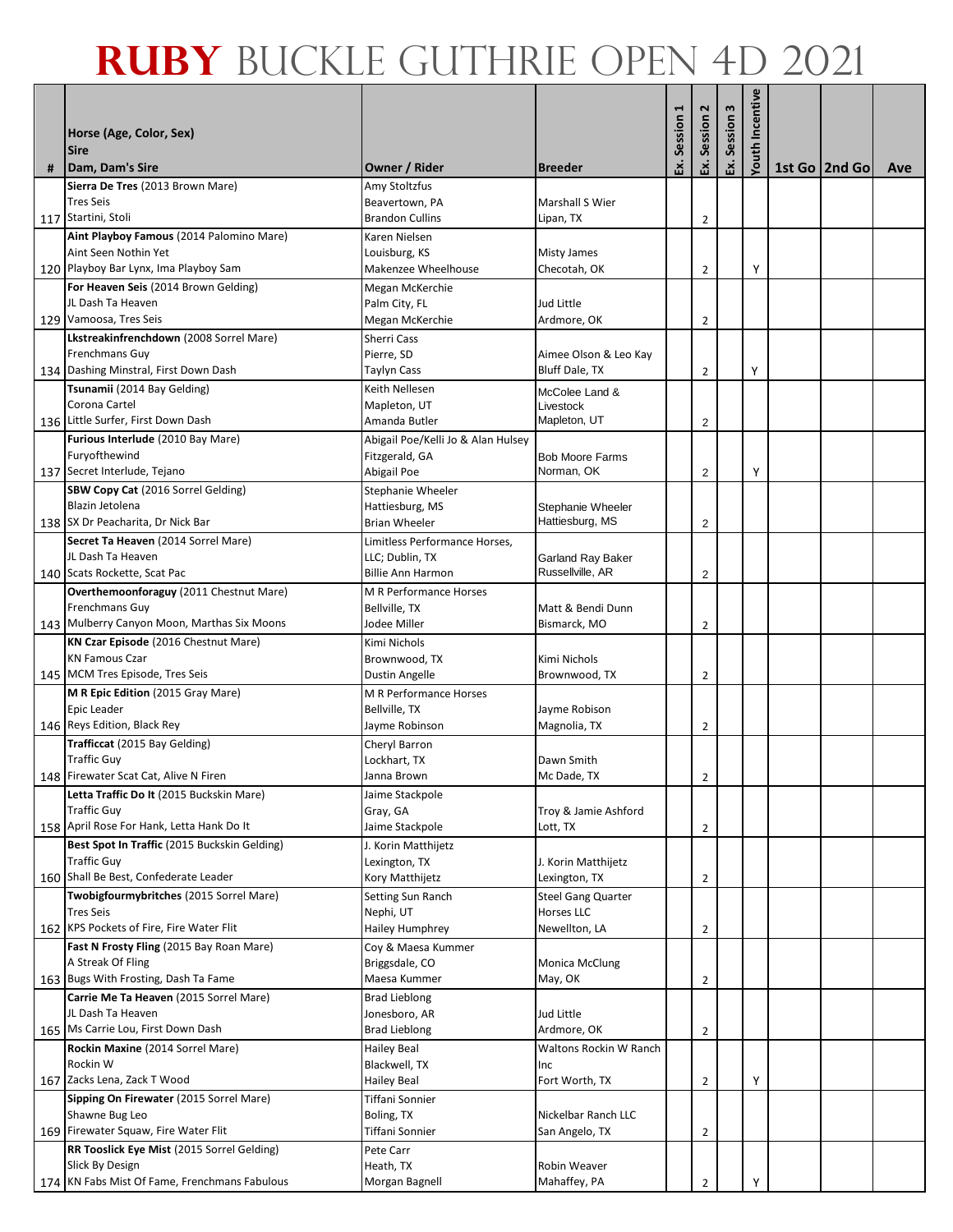|   | Horse (Age, Color, Sex)<br><b>Sire</b>                                                                   |                                                        |                                        | Session | 2<br>Session   | Session 3 | Youth Incentive |                 |     |
|---|----------------------------------------------------------------------------------------------------------|--------------------------------------------------------|----------------------------------------|---------|----------------|-----------|-----------------|-----------------|-----|
| # | Dam, Dam's Sire                                                                                          | <b>Owner / Rider</b>                                   | <b>Breeder</b>                         | Ŀ.      | Ŀ.             | ន<br>     |                 | 1st Go   2nd Go | Ave |
|   | Grand PC Redwood (2015 Red Dunn Gelding)<br>PC Redwood Manny<br>179 CQ Grand Daisy Hill, CQ Two Dot Hill | Jeffrey D Crockett<br>Spanish Fork, UT<br>Teigan Adams | <b>Scott Morgan Bass</b><br>Morgan, UT |         | 2              |           |                 |                 |     |
|   | DB Time For A Fling (2015 Bay Roan Gelding)                                                              | Al Childs                                              |                                        |         |                |           |                 |                 |     |
|   | A Streak Of Fling                                                                                        | Athens, OH                                             | Dennis Beaty                           |         |                |           |                 |                 |     |
|   | 180 Nana Time, Dashing Val                                                                               | Rylee Elliot-Howell                                    | Chickamauga, GA                        |         | 2              |           |                 |                 |     |
|   | <b>LJR Famous Ed (2012 Sorrel Mare)</b><br><b>Eddie Stinson</b>                                          | B Spur'n Ranch<br>Payson, UT                           | <b>Victory Farms</b>                   |         |                |           |                 |                 |     |
|   | 183 Dots Lucky Red Ace, Lucky Aces N Eights                                                              | Amanda Butler                                          | Ada, OK                                |         | $\overline{2}$ |           |                 |                 |     |
|   | <b>SBW Repeat</b> (2016 Sorrel Gelding)                                                                  | Stephanie Wheeler                                      |                                        |         |                |           |                 |                 |     |
|   | Blazin Jetolena                                                                                          | Hattiesburg, MS                                        | Stephanie Wheeler                      |         |                |           |                 |                 |     |
|   | 185 SX Dr Peacharita, Dr Nick Bar                                                                        | <b>Brian Wheeler</b>                                   | Hattiesburg, MS                        |         | $\overline{c}$ |           |                 |                 |     |
|   | Famous French Socks (2013 Sorrel Gelding)<br><b>BHR Frenchies Socks</b>                                  | Driver Land & Cattle Co LLC                            |                                        |         |                |           |                 |                 |     |
|   | 189 Here Comes The Fame, Dash Ta Fame                                                                    | Garden City, TX<br>Jennifer Driver                     | Kelly Joe Carr<br>Madison, IN          |         | 2              |           |                 |                 |     |
|   | French Rivierra (2007 Palomino Mare)                                                                     | Driver Land & Cattle Co LLC                            |                                        |         |                |           |                 |                 |     |
|   | Frenchmans Guy                                                                                           | Garden City, TX                                        | Marcus Smith                           |         |                |           |                 |                 |     |
|   | 190 Volley Six, Streakin Six                                                                             | Jordan Driver                                          | Dallas, TX                             |         | 2              |           |                 |                 |     |
|   | Fabulous Fallon (2008 Sorrel Mare)                                                                       | <b>M R Performance Horses</b>                          |                                        |         |                |           |                 |                 |     |
|   | Stoli                                                                                                    | Bellville, TX<br>Jodee Miller                          | <b>Stanley Forbes</b><br>O'Donnell, TX |         |                |           |                 |                 |     |
|   | 192 Special Sign Effort, Special Effort<br>HBS Mayan Gold (2009 Palomino Mare)                           | <b>M R Performance Horses</b>                          |                                        |         | $\overline{2}$ |           |                 |                 |     |
|   | Frenchmans Guy                                                                                           | Bellville, TX                                          | Lori Ross                              |         |                |           |                 |                 |     |
|   | 193 Justwhatiaskfor, Raise Your Glass                                                                    | Jayme Robinson                                         | Olathe, CO                             |         | $\overline{2}$ |           |                 |                 |     |
|   | Krome (2015 Sorrel Gelding)                                                                              | Emma Olson                                             |                                        |         |                |           |                 |                 |     |
|   | Blazin Jetolena                                                                                          | Mayer, MN                                              | Kassie Honensten                       |         |                |           |                 |                 |     |
|   | 196 Rocky Top Sue, Dashing Cleat                                                                         | Emma Olson                                             | Wynnewood, OK                          |         | 2              |           |                 |                 |     |
|   | SH Streak Of Fame (2013 Sorrel Mare)<br>A Streak Of Fling                                                | Sherri Cass<br>Pierre, SD                              | Shaina M Huffman                       |         |                |           |                 |                 |     |
|   | 200 Sudden Susan, Dash Ta Fame                                                                           | Sherri Cass                                            | Selby, SD                              |         | $\overline{2}$ |           |                 |                 |     |
|   | Uh Huh Im Streakin (2015 Brown Gelding)                                                                  | Courtney Donegan                                       |                                        |         |                |           |                 |                 |     |
|   | French Streaktovegas                                                                                     | Stephenville, TX                                       | Kathy Donegan                          |         |                |           |                 |                 |     |
|   | 203 Uh Huh Bug, Shawne Bug                                                                               | Courtney Donegan                                       | Bluff Dale, TX                         |         | 2              |           |                 |                 |     |
|   | Kold Feet (2015 Gray Gelding)<br><b>Frenchmans Guy</b>                                                   | Summer Run Inc<br>Buffalo, MN                          | Summer Run Inc                         |         |                |           |                 |                 |     |
|   | 204 Dr Runaway Bride, SC Chiseled In Stone                                                               | Maren Luedemann                                        | Buffalo, MN                            |         | $\overline{2}$ |           |                 |                 |     |
|   | Famous Dash Ta Vegas* (2015 Bay Stallion)                                                                | Annette Anderson                                       |                                        |         |                |           |                 |                 |     |
|   | Dash Ta Fame                                                                                             | Susanville, CA                                         | Kenneth Waggoner                       |         |                |           |                 |                 |     |
|   | 206 Corona Koolaid, Corona Cartel                                                                        | Dale Long                                              | Madill, OK                             |         | $\overline{2}$ |           |                 |                 |     |
|   | French Redneck (2015 Sorrel Stallion)<br>Frenchmans Guy                                                  | Shelton Headley<br>Port Gibson, MS                     | Shelton Headley                        |         |                |           |                 |                 |     |
|   | 208 Redneck Rosey, Redneck Jet                                                                           | Sami Sylvester                                         | Port Gibson, MS                        |         | 2              |           |                 |                 |     |
|   | Taryns Tres (2015 Bay Mare)                                                                              | Hughes-Morley Land & Livestock                         |                                        |         |                |           |                 |                 |     |
|   | <b>Tres Seis</b>                                                                                         | Spanish Fork, UT                                       | <b>Standfield Livestock</b>            |         |                |           |                 |                 |     |
|   | 210 Might Be Gone, Mighty Invictus                                                                       | Jessica Sampson                                        | Chico, TX                              |         | $\overline{2}$ |           |                 |                 |     |
|   | Big Time Traffic (2015 Buckskin Mare)                                                                    | Kirk Johnston                                          |                                        |         |                |           |                 |                 |     |
|   | Traffic Guy<br>215   Am Nancys Girl, Big As I Am                                                         | Anderson, TX<br><b>Maddy Dickens</b>                   | Troy & Jamie Ashford<br>Lott, TX       |         | 2              |           |                 |                 |     |
|   | Coats Firewater Cash (2015 Gray Gelding)                                                                 | Tracina Wilson                                         |                                        |         |                |           |                 |                 |     |
|   | <b>Firewater Canyon</b>                                                                                  | Tabiona, UT                                            | Danyelle Campbell                      |         |                |           |                 |                 |     |
|   | 219 Precious Fighter, Fighter On Fire                                                                    | Tracina Wilson                                         | Millsap, TX                            |         | $\overline{2}$ |           |                 |                 |     |
|   | Shesa Crowd Pleaser (2016 Sorrel Mare)                                                                   | Janett Dykes                                           |                                        |         |                |           |                 |                 |     |
|   | Carrizzo<br>220 Gracies Little Jewel, Streakin Jewel                                                     | Baxley, GA                                             | Frank Moore Jr                         |         |                |           |                 |                 |     |
|   | FirstClass Ta Heaven (2016 Sorrel Gelding)                                                               | Gary Dykes<br>Megan & Terry McKerchie                  | Greenville, SC                         |         | 2              |           |                 |                 |     |
|   | JL Dash Ta Heaven                                                                                        | Palm City, FL                                          | Jud Little                             |         |                |           |                 |                 |     |
|   | 221 Des Delight, Raise A Wildthang                                                                       | Joshua Pack                                            | Ardmore, OK                            |         | $\overline{2}$ |           |                 |                 |     |
|   | Frenchmans Spice (2015 Buckskin Gelding)                                                                 | Linda Jaeger                                           |                                        |         |                |           |                 |                 |     |
|   | Frenchmans Guy                                                                                           | Loomis, CA                                             | Alyssa Hebdon                          |         |                |           |                 |                 |     |
|   | 227 Jo Spice For Love, Taras First Love                                                                  | Kelsey Hayden                                          | Smithfield, UT                         |         |                |           |                 |                 |     |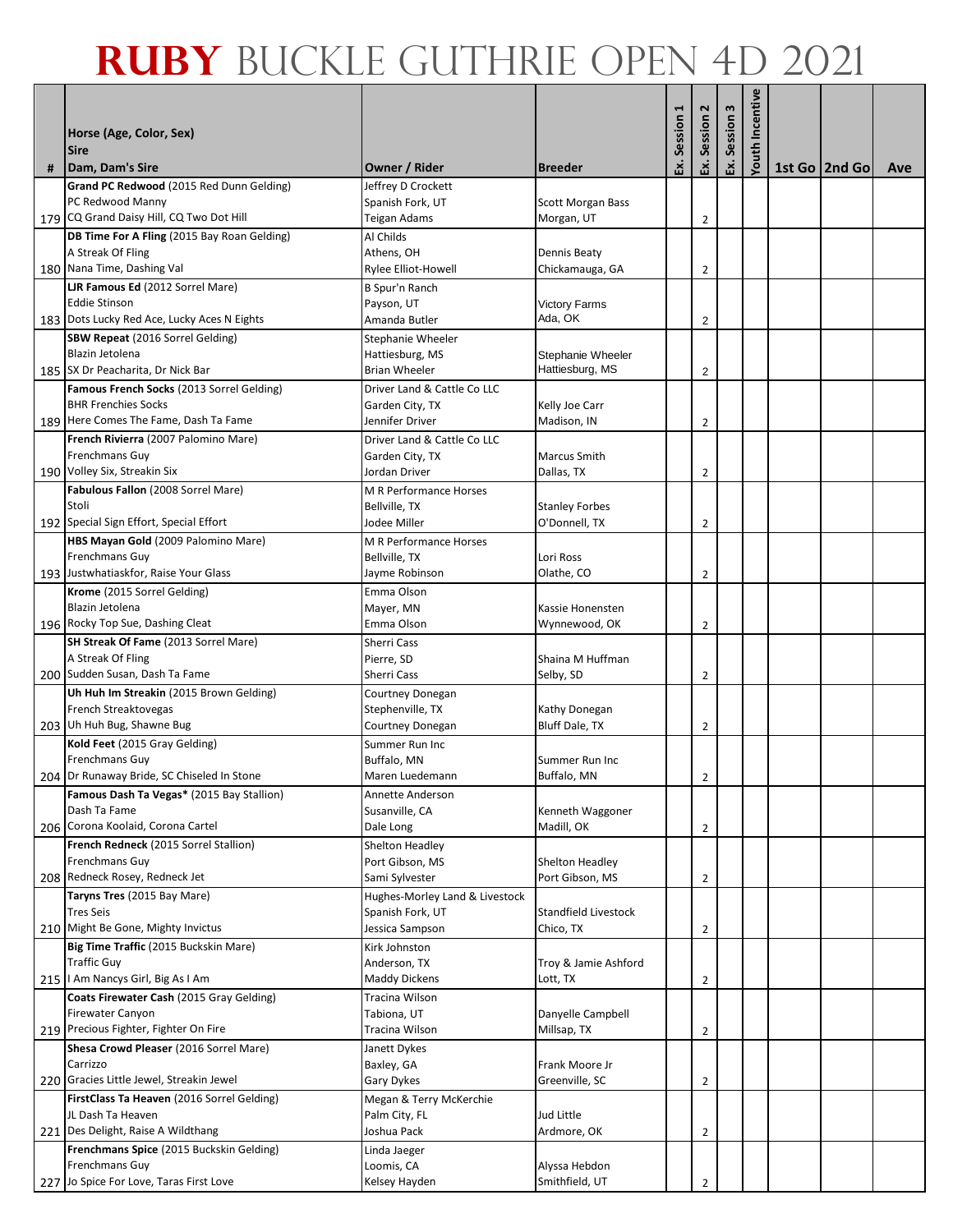|   | Horse (Age, Color, Sex)<br><b>Sire</b>                                       |                                                   |                                        | Session | $\mathbf{r}$<br>Session | Session 3 | <b>Youth Incentive</b> |               |     |
|---|------------------------------------------------------------------------------|---------------------------------------------------|----------------------------------------|---------|-------------------------|-----------|------------------------|---------------|-----|
| # | Dam, Dam's Sire                                                              | <b>Owner / Rider</b>                              | <b>Breeder</b>                         | Ŀ.      | Ŀ.                      | ន<br>     |                        | 1st Go 2nd Go | Ave |
|   | Gun Locke (2015 Buckskin Gelding)<br>PC Redwood Manny                        | Lance Robinson & Max Anderson<br>Spanish Fork, UT | Lance Robinson & Max<br>Anderson       |         |                         |           |                        |               |     |
|   | 228 Painted Playgun, Playgun                                                 | Amanda Butler                                     | Spanish Fork, UT                       |         | $\overline{c}$          |           |                        |               |     |
|   | Good Timin Guy (2014 Sorrel Gelding)                                         | Jennifer McGraw                                   |                                        |         |                         |           |                        |               |     |
|   | <b>BHR Frenchies Socks</b>                                                   | Ocala, FL                                         | Deborah J Semarge                      |         |                         |           |                        |               |     |
|   | 235 Good Timin Tinks, Good Timin Hank                                        | Jennifer McGraw                                   | Alachua, FL                            |         | 2                       |           |                        |               |     |
|   | Incendiary Ivory (2009 Brown Gelding)                                        | Driver Land & Cattle Co LLC                       |                                        |         |                         |           |                        |               |     |
|   | Ivory James<br>236 Miss Kamikaze, Hennessy                                   | Garden City, TX<br>Jennifer Driver                | <b>Bobby D Cox</b><br>Fort Worth, TX   |         | 2                       |           |                        |               |     |
|   | Frenchmansdiscorose (2014 Gray Mare)                                         | Driver Land & Cattle Co LLC                       |                                        |         |                         |           |                        |               |     |
|   | Frenchmans Guy                                                               | Garden City, TX                                   | Jeff & Eva Marie Hepper                |         |                         |           |                        |               |     |
|   | 238 Dance N Lights, Dash For Perks                                           | Jordan Driver                                     | Kenne, ND                              |         | $\overline{2}$          |           |                        |               |     |
|   | My Favorite Fling (2015 Bay Roan Mare)                                       | Gay M Wynn                                        |                                        |         |                         |           |                        |               |     |
|   | A Streak Of Fling                                                            | Newberry, FL                                      | Gary Langford                          |         |                         |           |                        |               |     |
|   | 243 Kansas Ivory, Ivory James                                                | Rylee Elliot-Howell                               | Daytona Beach, FL                      |         | $\overline{2}$          |           |                        |               |     |
|   | Streakin Eye Paint (2005 Red Roan Mare)<br>A Streak Of Fling                 | Sherri Cass<br>Pierre, SD                         | Lance Robinson & Max<br>Anderson       |         |                         |           |                        |               |     |
|   | 246 Miss Eye Paint, Mr Eye Opener                                            | Sherri Cass                                       | Spanish Fork, UT                       |         | 2                       |           |                        |               |     |
|   | RV Two Dash Ta Vegas (2016 Sorrel Gelding)                                   | Anita Ellis                                       |                                        |         |                         |           |                        |               |     |
|   | French Streaktovegas                                                         | Blackfoot, ID                                     | Randy & Vauna Walker                   |         |                         |           |                        |               |     |
|   | 248 Two Dash To Fame, Dash Ta Fame                                           | Anita Ellis                                       | Pingree, ID                            |         | 2                       |           |                        |               |     |
|   | CR Dynastia Fame (2013 Brown Mare)                                           | Sylvia Howell                                     |                                        |         |                         |           |                        |               |     |
|   | CR Rode Ta Fame<br>257 Indian Zee, Indians Image                             | Romoland, CA<br>Charlene Howell                   | Sylvia Howell<br>Romoland, CA          |         | 2                       |           |                        |               |     |
|   | What A Special Guy (2010 Bay Gelding)                                        | Peggy Holzer                                      |                                        |         |                         |           |                        |               |     |
|   | A Smooth Guy                                                                 | Bismarck, ND                                      | Peggy Holzer                           |         |                         |           |                        |               |     |
|   | 259 Special Zevi, Shake It Special                                           | Peggy Holzer                                      | Bismarck, ND                           |         | $\overline{2}$          |           |                        |               |     |
|   | JJJ Roscoe Bully Fame (2010 Bay Gelding)                                     | Jeannie S Baldwin                                 |                                        |         |                         |           |                        |               |     |
|   | <b>Eddie Stinson</b>                                                         | Lufkin, TX                                        | Jeannie S Baldwin                      |         |                         |           |                        |               |     |
|   | 266 GCH Ballerina, Bully Bullion<br>HH Deacon (2015 Sorrel Gelding)          | Jakup Bender<br>Alfred & Nikki Hansen             | Lufkin, TX                             |         | 2                       |           | Υ                      |               |     |
|   | A Smooth Guy                                                                 | Dickinson, ND                                     | <b>Bob or Rose Hansen</b>              |         |                         |           |                        |               |     |
|   | 268 Lindas Signature, Hard Cash Dash                                         | Nikki Hansen                                      | Dickinson, ND                          |         | $\overline{2}$          |           |                        |               |     |
|   | Tactical Patience (2016 Chestnut Gelding)                                    | B Spur'n Ranch                                    |                                        |         |                         |           |                        |               |     |
|   | <b>Winners Version</b>                                                       | Payson, UT                                        | Robert or Jody Norris                  |         |                         |           |                        |               |     |
|   | 272 Just Swing East, Dash For Cash                                           | Amanda Butler                                     | Caldwell, TX                           |         | $\overline{2}$          |           |                        |               |     |
|   | Jet N Aroundtheglobe (2015 Sorrel Stallion)<br>Blazin Jetolena               | Katie Church<br>Salina, UT                        | <b>Busby Quarterhorse LLC</b>          |         |                         |           |                        |               |     |
|   | 275 Shawnee Fame, Dash Ta Fame                                               | <b>Buffy Walchli</b>                              | Millsap, TX                            |         | $\overline{c}$          |           |                        |               |     |
|   | Buhbye (2014 Bay Mare)                                                       | Kelsey Hayden                                     |                                        |         |                         |           |                        |               |     |
|   | The Goodbye Lane                                                             | Hanford, CA                                       | Dawson Seeley                          |         |                         |           |                        |               |     |
|   | 277 Patchs April Gem, Tiny Patch                                             | Kelsey Hayden                                     | Spanish Fork, UT                       |         | $\overline{2}$          |           |                        |               |     |
|   | <b>Boots N Boardroom</b> (2014 Gray Gelding)                                 | McColee Land & Livestock                          | McColee Land &                         |         |                         |           |                        |               |     |
|   | PC Redwood Manny<br>280 Executive Looks, Executive Menace                    | Mapleton, UT<br>Lauren Porter                     | Livestock<br>Mapleton, UT              |         | 2                       |           |                        |               |     |
|   | He Rocks His Socks (2015 Chestnut Gelding)                                   | Jennifer McGraw                                   |                                        |         |                         |           |                        |               |     |
|   | <b>BHR Frenchies Socks</b>                                                   | Ocala, FL                                         | Pine Island Ranch                      |         |                         |           |                        |               |     |
|   | 282 Fortunes N Lace, Brisco County Jr                                        | Jennifer McGraw                                   | Deridder, LA                           |         | 2                       |           |                        |               |     |
|   | Paint Kanes Wagon (2009 Bay Gelding)                                         | Driver Land & Cattle Co LLC                       |                                        |         |                         |           |                        |               |     |
|   | PYC Paint Your Wagon                                                         | Garden City, TX                                   | Charlie Waller                         |         |                         |           |                        |               |     |
|   | 283 Patricias Marie, Son Of A Saint<br>Nicks Got Perks (2016 Sorrel Gelding) | Jordan Driver<br>Brandi Geiger & Gay Wynn         | Seminole, OK                           |         | $\overline{2}$          |           |                        |               |     |
|   | As Good As Nick Gets                                                         | Williston, FL                                     | Shelley Sullivan                       |         |                         |           |                        |               |     |
|   | 288 Sixes Perks, Dash For Perks                                              | Rylee Elliot-Howell                               | Hattiesburg, MS                        |         | $\overline{2}$          |           |                        |               |     |
|   | Little Bitta Fame (2015 Sorrel Mare)                                         | Shane Davis                                       |                                        |         |                         |           |                        |               |     |
|   | <b>Eddie Stinson</b>                                                         | Quinlan, TX                                       | Thomas O'Neal                          |         |                         |           |                        |               |     |
|   | 295 Kid Fame, Dash Ta Fame                                                   | Wendy Hoefer                                      | Choudrant, LA                          |         | 2                       |           |                        |               |     |
|   | Dealins Buggin Out (2015 Brown Gelding)<br>Hez A Rare Deal                   | Connie Horner<br>Marion, OH                       | Diamond W Performance<br><b>Horses</b> |         |                         |           |                        |               |     |
|   | 297 Muffett Bug, Talented Bugs                                               | Connie Horner                                     | Sioux Center, IA                       |         |                         |           |                        |               |     |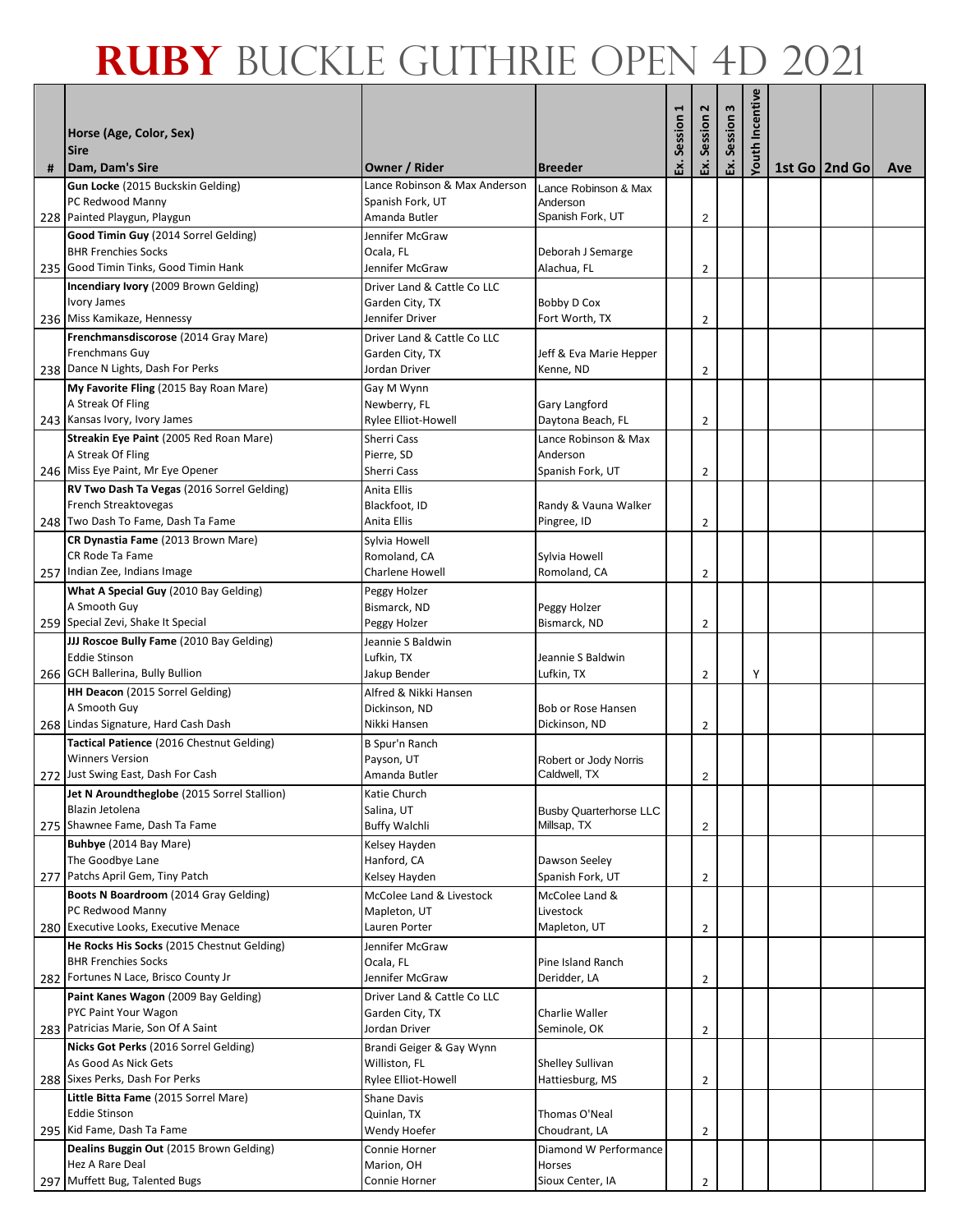|   |                                                                                    |                                          |                                                  |         | 2              |           | Youth Incentive |                 |     |
|---|------------------------------------------------------------------------------------|------------------------------------------|--------------------------------------------------|---------|----------------|-----------|-----------------|-----------------|-----|
|   | Horse (Age, Color, Sex)<br><b>Sire</b>                                             |                                          |                                                  | Session | Session        | Session 3 |                 |                 |     |
| # | Dam, Dam's Sire                                                                    | Owner / Rider                            | <b>Breeder</b>                                   | Ŀ.      | Εx.            | Š.        |                 | 1st Go   2nd Go | Ave |
|   | Smooth Advice (2011 Sorrel Gelding)                                                | Alissa Burson-Kelly                      |                                                  |         |                |           |                 |                 |     |
|   | <b>Best Advice</b><br>299 Little Melissa, Rock Em Smooth                           | Marshall, TX<br>Alissa Burson-Kelly      | Stephanie Joyner<br>Henryetta, OK                |         | 2              |           |                 |                 |     |
|   | Fancy Corona (2009 Bay Mare)                                                       | Jamie Johnston                           |                                                  |         |                |           |                 |                 |     |
|   | <b>Prime Talent</b>                                                                | Coyle, OK                                | Nogota Ranch                                     |         |                |           |                 |                 |     |
|   | 301 Time To Gogo, Tempo Jet                                                        | Jamie Johnston                           | De Leon Spgs, FL                                 |         | 2              |           |                 |                 |     |
|   | HH Lettie Kellogg (2013 Palomino Mare)<br>Cowboys Cartel                           | Alfred & Nikki Hansen                    | Alfred Hansen                                    |         |                |           |                 |                 |     |
|   | 314 Dynamite Rain, Montana Easy Move                                               | Dickinson, ND<br>Nikki Hansen            | Dickinson, ND                                    |         | $\overline{2}$ |           |                 |                 |     |
|   | KN Shesa Epic Girl (2016 Sorrel Mare)                                              | Kimi Nichols                             |                                                  |         |                |           |                 |                 |     |
|   | Epic Leader                                                                        | Brownwood, TX                            | Kimi Nichols                                     |         |                |           |                 |                 |     |
|   | 315 KN Shesa Regulargirl, Nothin But Cash                                          | Kimi Nichols                             | Brownwood, TX                                    |         | $\overline{2}$ |           |                 |                 |     |
|   | Cadi Ta Fame (2015 Sorrel Mare)                                                    | Brad or Karen Gleason                    |                                                  |         |                |           |                 |                 |     |
|   | A Smooth Guy<br>316 Daves Jet Ta Fame, Dash Ta Fame                                | Touchet, WA<br>Karen Gleason             | Brad or Karen Gleason<br>Touchet, WA             |         | 2              |           |                 |                 |     |
|   | Lizs Star Bug (2017 Sorrel Mare)                                                   | Arbie & Betty Miller                     |                                                  |         |                |           |                 |                 |     |
|   | Shawne Bug Leo                                                                     | Hico, TX                                 | Arbie & Betty Miller                             |         |                |           |                 |                 |     |
|   | 322 County Line Liz, Mister Te Jay                                                 | Jacque Woolman                           | Hico, TX                                         |         | $\overline{2}$ |           |                 |                 |     |
|   | PRsun Smooth (2012 Palomino Gelding)                                               | Painter Ranch                            |                                                  |         |                |           |                 |                 |     |
|   | A Smooth Guy<br>323 Misty Moon Lite, Rare Jet                                      | Buffalo, SD<br>lessica Holmes            | <b>Bill &amp; Debbie Myers</b><br>Saint Onge, SD |         | $\overline{2}$ |           |                 |                 |     |
|   | Playgun Manny (2014 Buckskin Gelding)                                              | B Spur'n Ranch                           | Lance Robinson & Max                             |         |                |           |                 |                 |     |
|   | PC Redwood Manny                                                                   | Payson, UT                               | Anderson                                         |         |                |           |                 |                 |     |
|   | 330 Painted Playgun, Playgun                                                       | Lauren Porter                            | Spanish Fork, UT                                 |         | 2              |           |                 |                 |     |
|   | Super De Shine (2013 Bay Mare)                                                     | <b>Elliot Equine Services</b>            |                                                  |         |                |           |                 |                 |     |
|   | <b>BHR Frenchies Socks</b>                                                         | Williston, FL                            | <b>Elliot Equine Services Inc</b>                |         |                |           |                 |                 |     |
|   | 334 Kas Shes De Lucks, Super De Kas<br>Dats A Guy Streakin (2014 Bay Roan Gelding) | Rylee Elliot-Howell<br>Sophie Nolen      | Newberry, FL                                     |         | $\overline{2}$ |           |                 |                 |     |
|   | A Streak Of Fling                                                                  | Stephenville, TX                         | Terry Mccormmach                                 |         |                |           |                 |                 |     |
|   | 335 Frenchmans Maiden, Dats a Frenchman                                            | Sophie Nolen                             | Walla Walla, WA                                  |         | $\overline{2}$ |           |                 |                 |     |
|   | Return A Fortune (2012 Bay Stallion)                                               | Arbie & Betty Miller                     |                                                  |         |                |           |                 |                 |     |
|   | <b>Tres Fortunes</b>                                                               | Hico, TX                                 | David Graham                                     |         |                |           |                 |                 |     |
|   | 351 SC Rapid Return, Casady Casanova<br>Rockin Dandi (2012 Sorrel Mare)            | Tallaney Clark<br>Whitney Washburn       | Elgin, TX                                        |         | $\overline{2}$ |           |                 |                 |     |
|   | Rockin W                                                                           | Enid, OK                                 | Whitney Washburn                                 |         |                |           |                 |                 |     |
|   | 354 Dulces Dandi, Dulces Peppy                                                     | Whitney Washburn                         | Glen Rose, TX                                    |         | 2              |           |                 |                 |     |
|   | Code Name Eagle (2013 Sorrel Gelding)                                              | Devyn Madonna                            |                                                  |         |                |           |                 |                 |     |
|   | One Famous Eagle                                                                   | Sallisaw, OK                             | Lana G Merrick-Bailey                            |         |                |           |                 |                 |     |
|   | 357 Dash Ta Spend, Dash Ta Fame<br>Cowboy Ta Fame (2013 Sorrel Gelding)            | Devyn Madonna<br>Kortney Fisher          | Norman, OK                                       |         | $\overline{2}$ |           |                 |                 |     |
|   | Cowboys Cartel                                                                     | Bluff Dale, TX                           | Bill & Debbie Myers                              |         |                |           |                 |                 |     |
|   | 359 FC Peachfuzz Ta Fame, Dash Ta Fame                                             | Kortney Fisher                           | Saint Onge, SD                                   |         | $\overline{2}$ |           |                 |                 |     |
|   | KN Born Alil French (2016 Sorrel Mare)                                             | Kimi Nichols                             |                                                  |         |                |           |                 |                 |     |
|   | French Streaktovegas                                                               | Brownwood, TX<br>Kimi Nichols            | Kimi Nichols<br>Brownwood, TX                    |         |                |           |                 |                 |     |
|   | 360 KN Born This Way, Born To Be Famous<br>Shez Royally Smooth (2015 Gray Mare)    | Scott & Lisa Gray                        |                                                  |         | 2              |           |                 |                 |     |
|   | A Smooth Guy                                                                       | Stillwater, OK                           | <b>Bill &amp; Debbie Myers</b>                   |         |                |           |                 |                 |     |
|   | 363 Dear Shakey, Royal Shake Em                                                    | Callie Gray-Creager                      | Saint Onge, SD                                   |         | $\overline{2}$ |           |                 |                 |     |
|   | Dazzle Me Talent (2010 Bay Mare)                                                   | Denim Wilson                             |                                                  |         |                |           |                 |                 |     |
|   | <b>Prime Talent</b>                                                                | Tabiona, UT                              | Natalie Brown Cates                              |         |                |           |                 |                 |     |
|   | 365 Flitbars Spur, Flit Bar Beggar<br>Manny Dot Com (2009 Bay Gelding)             | Denim Wilson<br>McColee Land & Livestock | Monticello, AR                                   |         | $\overline{2}$ |           | Υ               |                 |     |
|   | PC Redwood Manny                                                                   | Mapleton, UT                             | Melvin D Griffeth                                |         |                |           |                 |                 |     |
|   | 366 Speed Dot Com, Sixarun                                                         | Jade Rindlisbacher                       | Rexburg, ID                                      |         | $\overline{2}$ |           |                 |                 |     |
|   | Bar B Arabella Bug (2014 Chestnut Mare)                                            | <b>Hopson Quarter Horses</b>             |                                                  |         |                |           |                 |                 |     |
|   | Shawne Bug Leo                                                                     | Mound, TX                                | Rattlesnake Ranch                                |         |                |           |                 |                 |     |
|   | 368 Yella Izabella, Frenchmans Guy<br>Just A Famous Fling (2015 Red Roan Stallion) | Jacque Woolman<br>Jessica Johnson Cooper | Lukin, TX                                        |         | 2              |           |                 |                 |     |
|   | A Streak Of Fling                                                                  | Oakfield, TN                             | Jessica Johnson Cooper                           |         |                |           |                 |                 |     |
|   | 369 Famous Judge, Dash Ta Fame                                                     | Jessica Johnson Cooper                   | Oakfield, TN                                     |         | 2              |           |                 |                 |     |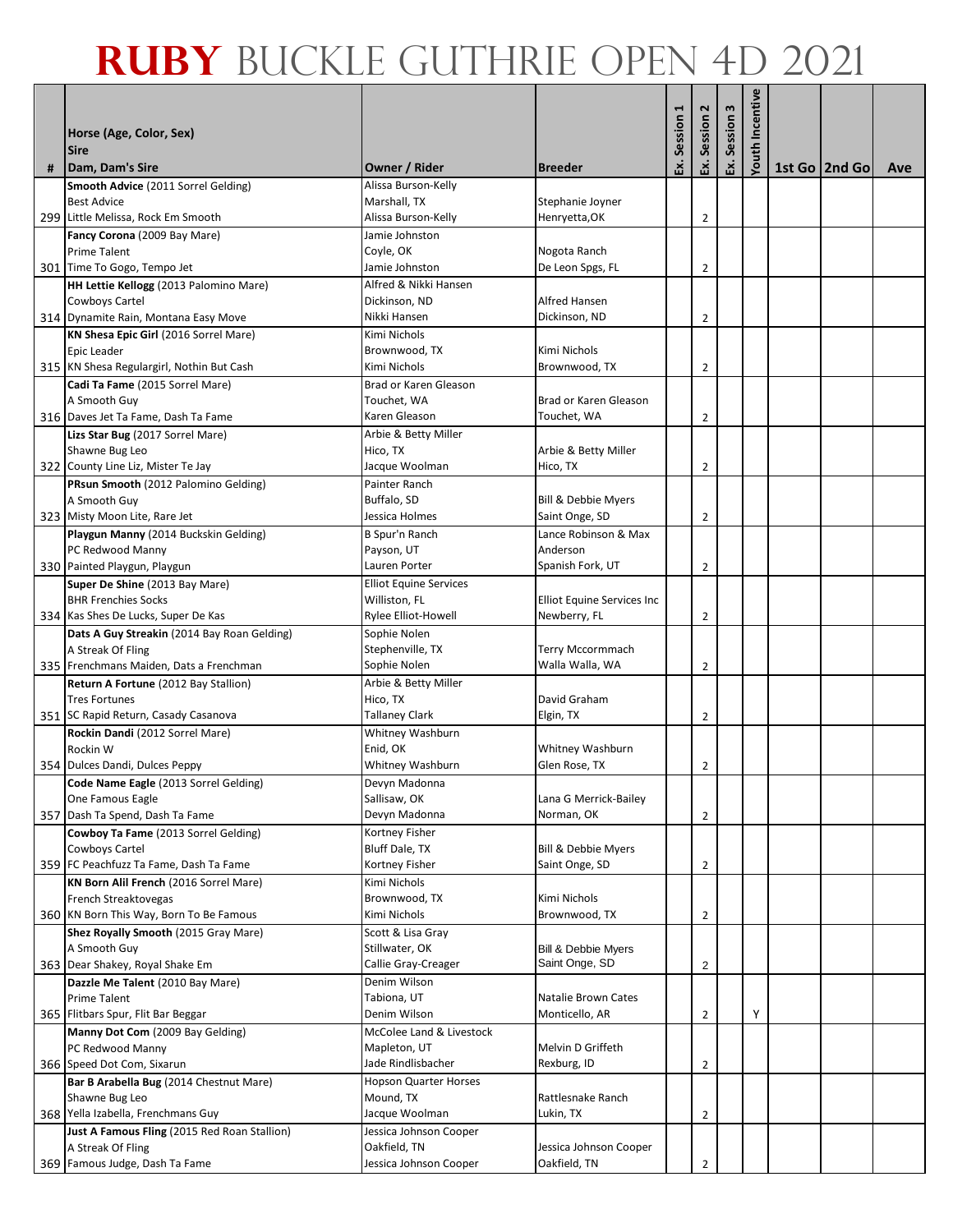|   | Horse (Age, Color, Sex)                                                                     |                                                       |                                                  | Session | 2<br>Session   | Session 3 | Youth Incentive |                 |     |
|---|---------------------------------------------------------------------------------------------|-------------------------------------------------------|--------------------------------------------------|---------|----------------|-----------|-----------------|-----------------|-----|
| # | <b>Sire</b><br>Dam, Dam's Sire                                                              | Owner / Rider                                         | <b>Breeder</b>                                   | Ŀ.      | Ė.             | Š.        |                 | 1st Go   2nd Go | Ave |
|   | Mobetta Fame (2014 Palomino Gelding)<br>A Smooth Guy<br>370 Daves Jet Ta Fame, Dash Ta Fame | Brad or Karen Gleason<br>Touchet, WA<br>Karen Gleason | Brad or Karen Gleason<br>Touchet, WA             |         | 2              |           |                 |                 |     |
|   | PR Cowboys Moonlite (2013 Bay Mare)                                                         | Painter Ranch                                         |                                                  |         |                |           |                 |                 |     |
|   | Cowboys Cartel                                                                              | Buffalo, SD                                           | Painter Ranch                                    |         |                |           |                 |                 |     |
|   | 371 Misty Moon Lite, Rare Jet                                                               | Jessica Holmes                                        | Buffalo, SD                                      |         | $\overline{2}$ |           |                 |                 |     |
|   | Rollin N Vegas (2016 Bay Roan Gelding)                                                      | Jackie Dotson                                         |                                                  |         |                |           |                 |                 |     |
|   | French Streaktovegas                                                                        | Johnstown, OH                                         | Jackie Dotson                                    |         |                |           |                 |                 |     |
|   | 373 Spear The Cash, Roll The Cash                                                           | Matt Boice                                            | Johnstown, OH                                    |         | $\overline{2}$ |           |                 |                 |     |
|   | Sky High Guy (2004 Palomino Gelding)                                                        | Nikki Hansen                                          |                                                  |         |                |           |                 |                 |     |
|   | Frenchmans Guy<br>374 Fleeting Pie, Pie In The Sky                                          | Dickinson, ND<br>Nikki Hansen                         | <b>Bill &amp; Debbie Myers</b><br>Saint Onge, SD |         | $\overline{2}$ |           |                 |                 |     |
|   | Blue Blazin Hot Fling (2010 Brown Gelding)                                                  | <b>Shelly Shields</b>                                 |                                                  |         |                |           |                 |                 |     |
|   | A Streak Of Fling                                                                           | Burneyville, OK                                       | Lisa O'Rourke Fulton                             |         |                |           |                 |                 |     |
|   | 377 Ima Blue Dragon, Final Conquest                                                         | <b>Rylee Shields</b>                                  | Valentine, NE                                    |         | 2              |           |                 |                 |     |
|   | Slick Just Got Real (2016 Gray Gelding)                                                     | <b>Brandi Geiger</b>                                  |                                                  |         |                |           |                 |                 |     |
|   | Slick By Design                                                                             | Williston, FL                                         | Sondra Lea Heine                                 |         |                |           |                 |                 |     |
|   | 380 Lavish Eyes, Mr Eye Opener                                                              | Rylee Elliot-Howell                                   | Campbell, TX                                     |         | $\overline{2}$ |           |                 |                 |     |
|   | Flingin Roses (2016 Bay Roan Stallion)                                                      | Rosemary Harrison                                     |                                                  |         |                |           |                 |                 |     |
|   | A Streak Of Fling                                                                           | Maysville, OK                                         | Bo Hill &/or Jeff Switzer                        |         |                |           |                 |                 |     |
|   | 381 Dancing Rose Lady, Disco Jerry                                                          | <b>Tyler Rivette</b>                                  | Dodge City, KS                                   |         | $\overline{2}$ |           |                 |                 |     |
|   | Shez Guy Crazy (2015 Sorrel Mare)<br>Frenchmans Guy                                         | Sophie Nolen<br>Stephenville, TX                      | Bill & Debbie Myers                              |         |                |           |                 |                 |     |
|   | 382 Country Crazy, Special Show                                                             | Sophie Nolen                                          | Saint Onge, SD                                   |         | 2              |           |                 |                 |     |
|   | Streakin Ta Heaven (2013 Bay Mare)                                                          | Celsey Hoffman                                        |                                                  |         |                |           |                 |                 |     |
|   | JL Dash Ta Heaven                                                                           | Bowie, TX                                             | Jud Little                                       |         |                |           |                 |                 |     |
|   | 386 Streakin For Fame, Dash Ta Fame                                                         | Celsey Hoffman                                        | Ardmore, OK                                      |         | $\overline{2}$ |           |                 |                 |     |
|   | Guys Love Lucy (2014 Palomino Mare)                                                         | Lauren Davang                                         |                                                  |         |                |           |                 |                 |     |
|   | First Down French                                                                           | Wharton, TX                                           | Lauren Davang                                    |         |                |           |                 |                 |     |
|   | 389 Reckless Lucy, Reckless Dash                                                            | Lauren Davang                                         | Wharton, TX                                      |         | $\overline{2}$ |           |                 |                 |     |
|   | Honoring Moonbeams (2014 Red Roan Mare)<br>A Streak Of Fling                                | K. Sheresa Jackson                                    | K. Sheresa Jackson                               |         |                |           |                 |                 |     |
|   | 397 Boomin Anna Jettin, Jet Of Honor                                                        | Piedmont, OK<br>Sheresa Jackson                       | Piedmont, OK                                     |         | $\overline{2}$ |           |                 |                 |     |
|   | Stolin French Kisses (2010 Sorrel Mare)                                                     | John & Elisabeth Hollmann                             | Lis Hollmann & Frances                           |         |                |           |                 |                 |     |
|   | Stoli                                                                                       | Hot Springs, SD                                       | Loiseau                                          |         |                |           |                 |                 |     |
|   | 406 See You In Vegas, Frenchmans Guy                                                        | Kortney Fisher                                        | Hot Springs, SD                                  |         | $\overline{2}$ |           |                 |                 |     |
|   | This Guyz A Leader (2011 Palomino Gelding)                                                  | Scott & Lisa Gray                                     |                                                  |         |                |           |                 |                 |     |
|   | Frenchmans Guy                                                                              | Stillwater, OK                                        | Bill & Debbie Myers                              |         |                |           |                 |                 |     |
|   | 409 Bugs Special Cash, Special Leader                                                       | Callie Gray-Creager                                   | Saint Onge, SD                                   |         | $\overline{c}$ |           |                 |                 |     |
|   | Cool Perks Ta Heaven (2012 Sorrel Mare)                                                     | Alysia Becnel                                         |                                                  |         |                |           |                 |                 |     |
|   | JL Dash Ta Heaven<br>410 Cool Perky, Dash For Perks                                         | Prairieville, LA<br><b>Emily Gatlin</b>               | Jud Little<br>Ardmore, OK                        |         | $\overline{2}$ |           | Υ               |                 |     |
|   | The Goodbye Jane (2016 Chestnut Mare)                                                       | Tracina Wilson                                        | Hughes-Morley Land &                             |         |                |           |                 |                 |     |
|   | The Goodbye Lane                                                                            | Tabiona, UT                                           | Livestock                                        |         |                |           |                 |                 |     |
|   | 411 Peps Plain Jane, Blue On Blue Magic                                                     | Denim Wilson                                          | Spanish Fork, UT                                 |         | $\overline{2}$ |           | Υ               |                 |     |
|   | Scouts Goodbye (2015 Brown Mare)                                                            | <b>Ryker Sweat</b>                                    |                                                  |         |                |           |                 |                 |     |
|   | The Goodbye Lane                                                                            | Heber City, UT                                        | <b>Ryker Sweat</b>                               |         |                |           |                 |                 |     |
|   | 413 Cassicy Effort, Special Royal Effort                                                    | Jade Rindlisbacher                                    | Heber City, UT                                   |         | $\overline{2}$ |           |                 |                 |     |
|   | Flossy Stinson (2015 Sorrel Mare)                                                           | Luke Workman                                          |                                                  |         |                |           |                 |                 |     |
|   | <b>Eddie Stinson</b><br>414 Curiocity Corners, Silver Lucky Buck                            | Wilburton, OK<br>Jody McKay                           | <b>Victory Farms</b><br>Ada, OK                  |         | $\overline{2}$ |           |                 |                 |     |
|   | French Prospector (2011 Palomino Gelding)                                                   | Jessica Johnson Cooper                                |                                                  |         |                |           |                 |                 |     |
|   | Frenchmans Guy                                                                              | Oakfield, TN                                          | Jessica Johnson Cooper                           |         |                |           |                 |                 |     |
|   | 415 Alakazam, Siyah Kalem                                                                   | Jessica Johnson Cooper                                | Oakfield, TN                                     |         | $\overline{2}$ |           |                 |                 |     |
|   | Streak Ta Fling (2015 Bay Roan Mare)                                                        | Brad or Karen Gleason                                 |                                                  |         |                |           |                 |                 |     |
|   | A Streak Of Fling                                                                           | Touchet, WA                                           | Brad or Karen Gleason                            |         |                |           |                 |                 |     |
|   | 417 Daves Jet Ta Fame, Dash Ta Fame                                                         | Karen Gleason                                         | Touchet, WA                                      |         | 2              |           |                 |                 |     |
|   | Packin For Paris (2012 Gray Mare)                                                           | Jackie Dotson                                         |                                                  |         |                |           |                 |                 |     |
|   | Frenchmans Guy<br>418 Packin For Payday, Jet's Pay Day                                      | Johnstown, OH<br>Matt Boice                           | Darlene Crumley<br>Spencer, OH                   |         | $\overline{2}$ |           |                 |                 |     |
|   |                                                                                             |                                                       |                                                  |         |                |           |                 |                 |     |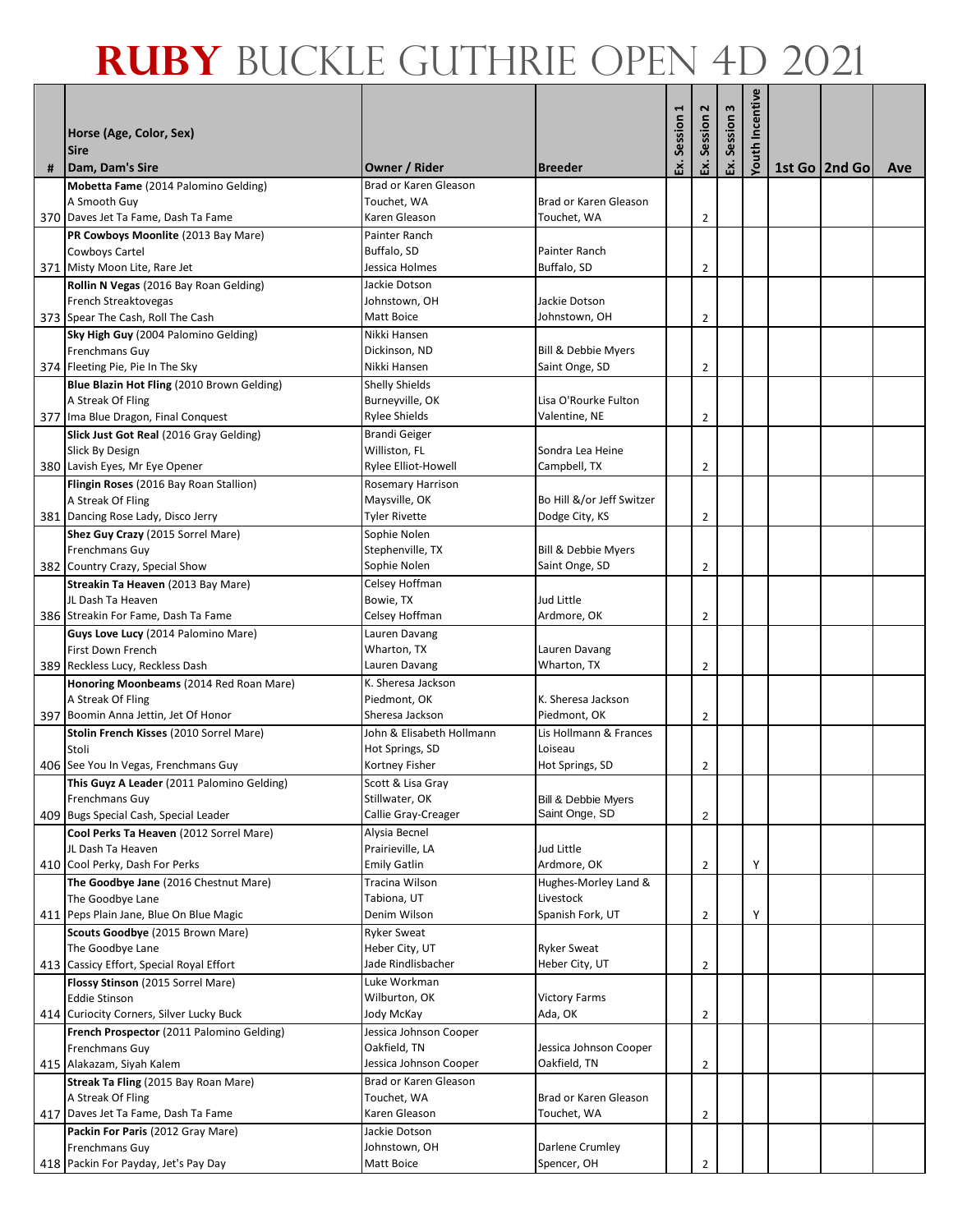|   |                                                                   |                                              |                                      |             | 2              |           | Youth Incentive |                 |     |
|---|-------------------------------------------------------------------|----------------------------------------------|--------------------------------------|-------------|----------------|-----------|-----------------|-----------------|-----|
|   | Horse (Age, Color, Sex)<br><b>Sire</b>                            |                                              |                                      | Ex. Session | Session        | Session 3 |                 |                 |     |
| # | Dam, Dam's Sire                                                   | Owner / Rider                                | <b>Breeder</b>                       |             | Ė.             | Š.        |                 | 1st Go   2nd Go | Ave |
|   | Dashin Ta Penny (2015 Bay Roan Mare)                              | Hank & Stephanie Williams                    |                                      |             |                |           |                 |                 |     |
|   | A Dash Ta Streak                                                  | Norwood, CO                                  | Kelly Gorrell                        |             |                |           |                 |                 |     |
|   | 422 Short Penny, Dash Ta Fame                                     | Harlie Zehnder<br>Taylor Shields             | Beach, ND                            |             | 2              |           |                 |                 |     |
|   | Furys Princess (2017 Chestnut Mare)<br>Furyofthewind              | Cochrane, Alberta                            | Flag Ranch LLC                       |             |                |           |                 |                 |     |
|   | 423 Jazzy Princess, Da Jazzy Starlight                            | <b>Rylee Shields</b>                         | Scottsbluff, NE                      |             | $\overline{2}$ |           |                 |                 |     |
|   | Genuine Stoli (2016 Bay Mare)                                     | Heidi Scherr-Archer                          |                                      |             |                |           |                 |                 |     |
|   | Stoli                                                             | Pittsview, AL                                | <b>Hart Farms</b>                    |             |                |           |                 |                 |     |
|   | 425 Shawnetta Bug, Genuine Doc                                    | Rylee Elliot-Howell                          | Royston, GA                          |             | $\overline{2}$ |           |                 |                 |     |
|   | Streakinflingindisco (2009 Bay Roan Mare)                         | Rosemary Harrison                            |                                      |             |                |           |                 |                 |     |
|   | A Streak Of Fling<br>427 Lot A Disco, Disco Jerry                 | Maysville, OK<br>Tyler Rivette               | Brian & Lisa Fulton<br>Valentine, NE |             | $\overline{2}$ |           |                 |                 |     |
|   | Stoli Elit (2014 Sorrel Gelding)                                  | Dena Rae Milner                              |                                      |             |                |           |                 |                 |     |
|   | Stoli                                                             | Stephenville, TX                             | <b>Robert Driggers</b>               |             |                |           |                 |                 |     |
|   | 431 On A Bunny, On A High                                         | Dena Rae Milner                              | Anthony, NM                          |             | 2              |           |                 |                 |     |
|   | Coats Guys Astreakin (2014 Buckskin Mare)                         | Larry Coats                                  |                                      |             |                |           |                 |                 |     |
|   | Frenchmans Guy                                                    | San Angelo, TX                               | Larry Coats                          |             |                |           |                 |                 |     |
|   | 435 Streakin Form, Rare Form                                      | Alicia Bird                                  | San Angelo, TX                       |             | $\overline{2}$ |           |                 |                 |     |
|   | <b>Excessiv Celebration</b> (2015 Sorrel Gelding)                 | Justin & Jeye Johnson                        | Kathleen & Jody Marie                |             |                |           |                 |                 |     |
|   | Stoli<br>438 Krimps Dee Lux, Krimps Go Getum                      | Lipan, TX<br>Jeye Johnson                    | Nelson<br>Marshall, TX               |             | $\overline{2}$ |           |                 |                 |     |
|   | Slick Lane Ta Fame (2015 Black Mare)                              | Nancy Adkins                                 |                                      |             |                |           |                 |                 |     |
|   | Slick By Design                                                   | Marengo, OH                                  | Mike or Jill Petty                   |             |                |           |                 |                 |     |
|   | 442 Short Lane Ta Fame, Dash Ta Fame                              | Will Lear                                    | Merkel, TX                           |             | 2              |           |                 |                 |     |
|   | BR Cake By The Ocean (2016 Bay Mare)                              | Garland Baker                                | Charlie Cole & Jason                 |             |                |           |                 |                 |     |
|   | A Streak Of Fling                                                 | Russellville, AR                             | Martin                               |             |                |           |                 |                 |     |
|   | 444 Rods Last Ladybug, Sharp Rodney                               | <b>Whitney Davison</b>                       | Pilot Point, TX                      |             | $\overline{2}$ |           |                 |                 |     |
|   | A Pepper Smoothie (2013 Buckskin Mare)                            | Preslee Nellesen                             |                                      |             |                |           |                 |                 |     |
|   | A Smooth Guy<br>446 Little Janie Pepper, Annies Little Pepper     | Mapleton, UT<br>Preslee Nellesen             | Erin Kenzy<br>Gregory, SD            |             | $\overline{2}$ |           | Υ               |                 |     |
|   | Rockin Tap (2015 Bay Mare)                                        | Karin Nielsen                                |                                      |             |                |           |                 |                 |     |
|   | Rockin W                                                          | Louisburg, KS                                | Phillip & Mary Rapp                  |             |                |           |                 |                 |     |
|   | 450 Whats On Tap, Doc Olena                                       | Camrin Sellers                               | Sparr, FL                            |             | $\overline{2}$ |           |                 |                 |     |
|   | Blazin High Velocity (2008 Brown Mare)                            | <b>Tara Rafftery</b>                         |                                      |             |                |           |                 |                 |     |
|   | Blazin Jetolena                                                   | Stanchfield, MN                              | Jessica Hardy                        |             |                |           |                 |                 |     |
|   | 451 Jet Serenade, Theodore Joseph                                 | <b>Emily Rafftery</b>                        | Cedar City, UT                       |             | 2              |           | Υ               |                 |     |
|   | Famous French Moon (2013 Sorrel Mare)                             | <b>Emily Griffin</b><br>Saint George, KS     | Katie L McCaslan                     |             |                |           |                 |                 |     |
|   | First Down French<br>455 Famous N Sixy, Famous Charmer            | <b>Emily Griffin</b>                         | Raisin City, CA                      |             | $\overline{2}$ |           |                 |                 |     |
|   | Frenchmens Boy (2016 Sorrel Gelding)                              | Jody McKay                                   |                                      |             |                |           |                 |                 |     |
|   | Shawne Bug Leo                                                    | Red Oak, OK                                  | Reann Zancanella                     |             |                |           |                 |                 |     |
|   | 458 SX Bullys Chica, Bully For Casey                              | Jody McKay                                   | Coleman, OK                          |             | $\overline{2}$ |           |                 |                 |     |
|   | Tres For Me (2014 Bay Gelding)                                    | John & Elisabeth Hollmann                    | John & Elisabeth                     |             |                |           |                 |                 |     |
|   | <b>Tres Seis</b>                                                  | Hot Springs, SD                              | Hollmann                             |             |                |           |                 |                 |     |
|   | 459 Mean To Me, Corona Cartel                                     | Kortney Fisher                               | Hot Springs, SD                      |             | $\overline{2}$ |           |                 |                 |     |
|   | Red Bull Look (2013 Sorrel Gelding)<br>JD Look                    | Brad or Karen Gleason<br>Touchet, WA         | Brad or Karen Gleason                |             |                |           |                 |                 |     |
|   | 461 Daves Jet Ta Fame, Dash Ta Fame                               | Karen Gleason                                | Touchet, WA                          |             | $\overline{2}$ |           |                 |                 |     |
|   | SJS Designedbyflair (2015 Bay Stallion)                           | <b>Rylee Shields</b>                         |                                      |             |                |           |                 |                 |     |
|   | Slick By Design                                                   | Cochrane, Alberta                            | Shane & Hope Sickler                 |             |                |           |                 |                 |     |
|   | 468 Famous French Flair, Dash Ta Fame                             | <b>Rylee Shields</b>                         | Gladstone, ND                        |             | 2              |           |                 |                 |     |
|   | AStreak Of Fritz (2015 Sorrel Gelding)                            | <b>Blaise Lange</b>                          |                                      |             |                |           |                 |                 |     |
|   | A Streak Of Fling                                                 | Harrison, NE                                 | Brian & Lisa Fulton                  |             |                |           |                 |                 |     |
|   | 473 A Major Little Fritz, Friendly Fritz                          | <b>Blaise Lange</b><br><b>Taylor Stevens</b> | Valentine, NE                        |             | $\overline{2}$ |           | Υ               |                 |     |
|   | HDL Streakin By Yawl (2015 Bay Roan Gelding)<br>A Streak Of Fling | Lisbon, OH                                   | Joel Henning                         |             |                |           |                 |                 |     |
|   | 475 Heros Dashin Lady, Heza Hero                                  | Taylor Stevens                               | Roseville, OH                        |             | 2              |           |                 |                 |     |
|   | La Epica (2015 Sorrel Mare)                                       | Katie Weaver                                 |                                      |             |                |           |                 |                 |     |
|   | Epic Leader                                                       | Krum, TX                                     | Holly Serensky-Lupo                  |             |                |           |                 |                 |     |
|   | 477 Dashing Valismy Name, Dashing Val                             | Katie Weaver                                 | Streetsboro, OH                      |             | 2              |           |                 |                 |     |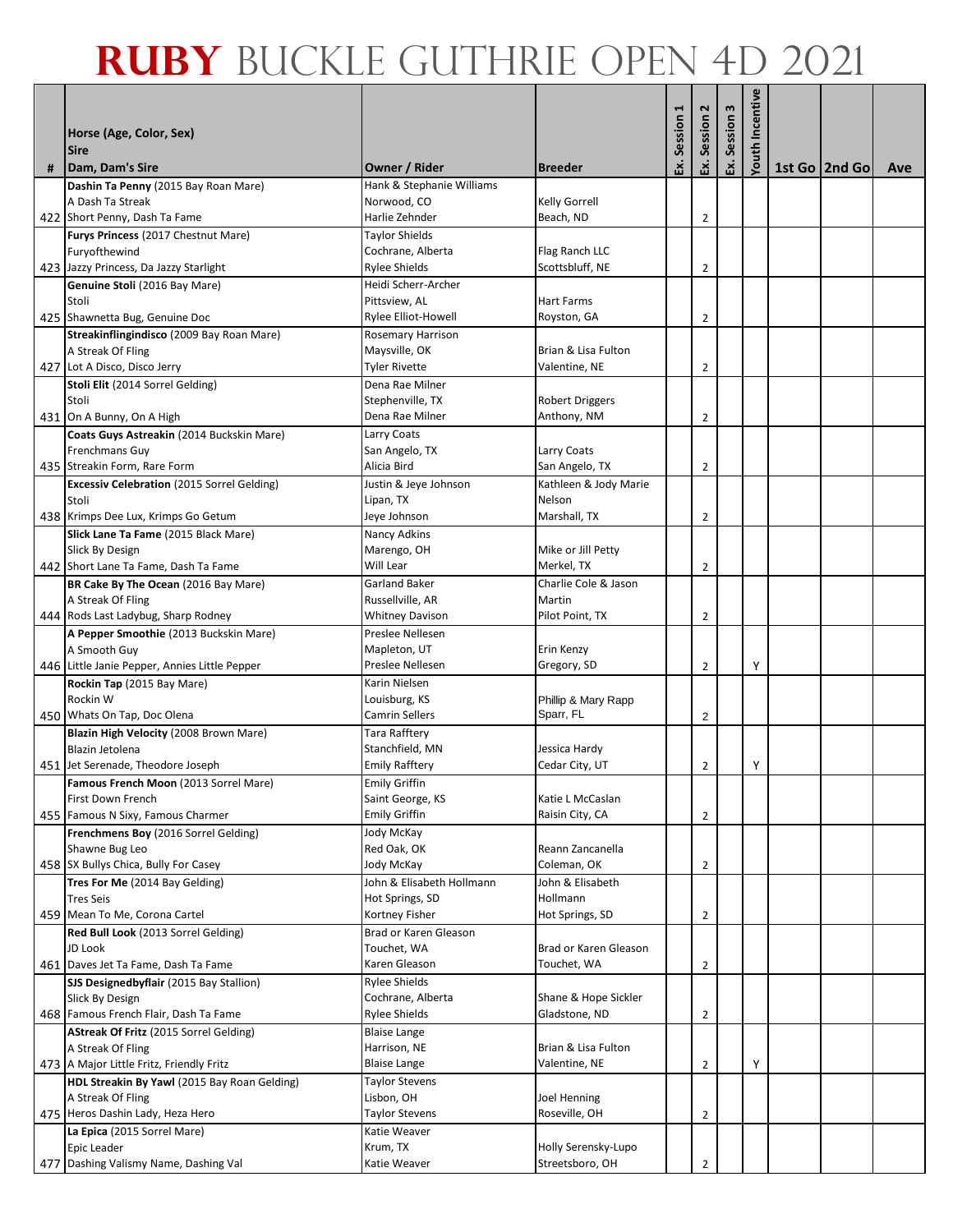|   | Horse (Age, Color, Sex)                                                               |                                           |                                 | Session | 2<br>Session   | Session 3 | Youth Incentive |                 |     |
|---|---------------------------------------------------------------------------------------|-------------------------------------------|---------------------------------|---------|----------------|-----------|-----------------|-----------------|-----|
| # | <b>Sire</b><br>Dam, Dam's Sire                                                        | Owner / Rider                             | <b>Breeder</b>                  | Ŀ.      | 덧.             | Š.        |                 | 1st Go   2nd Go | Ave |
|   | Smooth Operraider (2015 Buckskin Gelding)                                             | Roger & Margaret Jones                    |                                 |         |                |           |                 |                 |     |
|   | A Smooth Guy                                                                          | Farson, WY                                | Margaret Jones                  |         |                |           |                 |                 |     |
|   | 479 Rare Red Raider, On The Money Red<br>French Streakofgrace (2015 Bay Roan Mare)    | Margaret Jones<br>Ryan & Stacie Boudrie   | Farson, WY                      |         | $\overline{2}$ |           |                 |                 |     |
|   | French Streaktovegas                                                                  | Boling, TX                                | Ryan & Stacie Boudrie           |         |                |           |                 |                 |     |
|   | 481 Red Bugs Hancock, Sage Creek Hancock                                              | Stacie Boudrie                            | Boling, TX                      |         | 2              |           |                 |                 |     |
|   | Traffics Vegas Trip (2015 Bay Gelding)                                                | Setting Sun Ranch                         |                                 |         |                |           |                 |                 |     |
|   | <b>Traffic Guy</b>                                                                    | Nephi, UT                                 | Dana Lynn Darnell               |         |                |           |                 |                 |     |
|   | 485 Touche Touche, Oklahoma Fuel<br>Too Slick To Wait (2015 Chestnut Mare)            | Paisley Humphrey<br>Calvin & Becky Rhodes | Weimar, TX                      |         | 2              |           | Υ               |                 |     |
|   | Slick By Design                                                                       | Pilot Point, TX                           | Calvin & Becky Rhodes           |         |                |           |                 |                 |     |
|   | 486 Waiting For You, Sorrel Doc Eddie                                                 | <b>Halie Rhodes</b>                       | Pilot Point, TX                 |         | 2              |           |                 |                 |     |
|   | VF Eddies Lil Cat (2013 Sorrel Mare)                                                  | Jeremy Smith                              |                                 |         |                |           |                 |                 |     |
|   | <b>Eddie Stinson</b>                                                                  | Binghamton, NY                            | <b>Victory Farms</b>            |         |                |           |                 |                 |     |
|   | 493 Longshot Lover, Little Cat Olena<br>Seven S Cowgirlsrock (2015 Sorrel Mare)       | Aubrey Smith<br>Karin Nielsen             | Ada, OK                         |         | 2              |           |                 |                 |     |
|   | Rockin W                                                                              | Louisburg, KS                             | R T Stuart Rranch LLC           |         |                |           |                 |                 |     |
|   | 496 Seven S Docs Cowgirl, Genuine Doc                                                 | Camrin Sellers                            | Waurika, OK                     |         | $\overline{2}$ |           |                 |                 |     |
|   | Designers Fire N Ice (2007 Dun Mare)                                                  | Tara Rafftery                             | Kenneth or Barbara              |         |                |           |                 |                 |     |
|   | Designer Red                                                                          | Stanchfield, MN                           | <b>Burns</b>                    |         |                |           |                 |                 |     |
|   | 499 Flits Fire And Ice, Fire Water Flit<br>Guys Drama Queen (2012 Sorrel Mare)        | <b>Emily Rafftery</b><br>Preslee Nellesen | Atlanta, TX                     |         | $\overline{2}$ |           | Υ               |                 |     |
|   | Frenchmans Guy                                                                        | Mapleton, UT                              | <b>Bill &amp; Debbie Myers</b>  |         |                |           |                 |                 |     |
|   | 510 Bugs Special Dash, Special Leader                                                 | Preslee Nellesen                          | Saint Onge, SD                  |         | 2              |           | Υ               |                 |     |
|   | My Little Valiant V (2015 Bay Mare)                                                   | Joseph Mayers                             |                                 |         |                |           |                 |                 |     |
|   | Valiant Hero                                                                          | Laredo, TX                                | Michael A Pohl                  |         |                |           |                 |                 |     |
|   | 514 Little Kool Barbie, Mr Jess Perry                                                 | <b>Brooke Ward</b>                        | Montgomery, TX                  |         | 2              |           |                 |                 |     |
|   | BR Snow White (2012 Red Roan Mare)<br>A Streak Of Fling                               | Garland Baker<br>Russellville, AR         | Garland Ray Baker               |         |                |           |                 |                 |     |
|   | 515 KN Docs Grey Gold, Groanies Grey Pony                                             | <b>Whitney Davison</b>                    | Russellville, AR                |         | $\overline{2}$ |           |                 |                 |     |
|   | Stinsons Shocker (2015 Chestnut Gelding)                                              | Keith & Angie Dowell                      |                                 |         |                |           |                 |                 |     |
|   | <b>Eddie Stinson</b>                                                                  | Byhalia, MS                               | Keith & Angie Dowell            |         |                |           |                 |                 |     |
|   | 517 Hels Honor, BJS Special Honor<br>GRC Quick N Smooth (2015 Bay Mare)               | Cory Dowell<br>Karley Gulash              | Byhalia, MS                     |         | 2              |           |                 |                 |     |
|   | Ivory James                                                                           | Shadyside, OH                             | Donald & Lucinda Rider          |         |                |           |                 |                 |     |
|   | 519 Shes Really Quick, Bully Bullion                                                  | Karley Gulash                             | Grove, OK                       |         | 2              |           |                 |                 |     |
|   | Shesadesignerteddy (2015 Bay Mare)                                                    | Emma Abbot                                | James &/or Savanah              |         |                |           |                 |                 |     |
|   | Slick By Design                                                                       | Bluff Dale, TX                            | Reeves                          |         |                |           |                 |                 |     |
|   | 522 Shes Free To Flame, Flaming Fire Water<br>An Act Of Aggression (2015 Sorrel Mare) | Emma Abbot<br>Greg Torgerson              | Cross Plains, TX                |         | $\overline{2}$ |           |                 |                 |     |
|   | <b>Tres Seis</b>                                                                      | Richfield, UT                             | <b>JMH Racing LLC</b>           |         |                |           |                 |                 |     |
|   | 523 Subtly Aggressive, Separatist                                                     | Jayda Torgerson                           | Riverside, CA                   |         | $\overline{2}$ |           | Υ               |                 |     |
|   | Famous Blazin Boxers (2015 Sorrel Gelding)                                            | Erika Boucher                             |                                 |         |                |           |                 |                 |     |
|   | Blazin Jetolena                                                                       | Galion, OH<br>Pete Oen                    | <b>Busby Quarterhorse LLC</b>   |         |                |           |                 |                 |     |
|   | 524 Famous Silk Panties, Dash Ta Fame<br>Red Ryon Red Ryon (2016 Sorrel Gelding)      | Kathy Donegan                             | Millsap, TX                     |         | $\overline{2}$ |           |                 |                 |     |
|   | The Red Dasher                                                                        | Bluff Dale, TX                            | Kathy Donegan                   |         |                |           |                 |                 |     |
|   | 526 Miss Firewater Ryon, Fire Water Flit                                              | Lacey Harmon                              | Bluff Dale, TX                  |         | 2              |           |                 |                 |     |
|   | Slick Illusion (2016 Sorrel Stallion)                                                 | Sandy Maresh                              |                                 |         |                |           |                 |                 |     |
|   | Slick By Design                                                                       | Needville, TX                             | Anna K McAleer                  |         |                |           |                 |                 |     |
|   | 527 Dashing Brown Beauty, First Place Dash<br>Streakinwitmysockson (2013 Bay Mare)    | Sandy Maresh<br>Austyn Tobey              | Brookshire, TX                  |         | $\overline{2}$ |           |                 |                 |     |
|   | <b>BHR Frenchies Socks</b>                                                            | Bemidji, MN                               | Deborah J Semarge               |         |                |           |                 |                 |     |
|   | 538 Florida Cyclone, Runaway Colors                                                   | Austyn Tobey                              | Alachua, FL                     |         | 2              |           |                 |                 |     |
|   | Magnified Guy (2011 Sorrel Gelding)                                                   | Jeremy Smith                              |                                 |         |                |           |                 |                 |     |
|   | Stoli                                                                                 | Binghamton, NY                            | Charlie Kendall<br>Glendale, AZ |         |                |           |                 |                 |     |
|   | 539 Frenchmans Cinnemon, Frenchmans Guy<br>Irish He Is (2016 Bay Gelding)             | Aubrey Smith<br>Bryan Lange               |                                 |         | $\overline{c}$ |           |                 |                 |     |
|   | Irish Pay                                                                             | Harrison, NE                              | Nichole Logan                   |         |                |           |                 |                 |     |
|   | 548 Ms Bay Rooster, Senor Gallo Rojo                                                  | <b>Blaise Lange</b>                       | Rapid City, SD                  |         | $\overline{2}$ |           | Υ               |                 |     |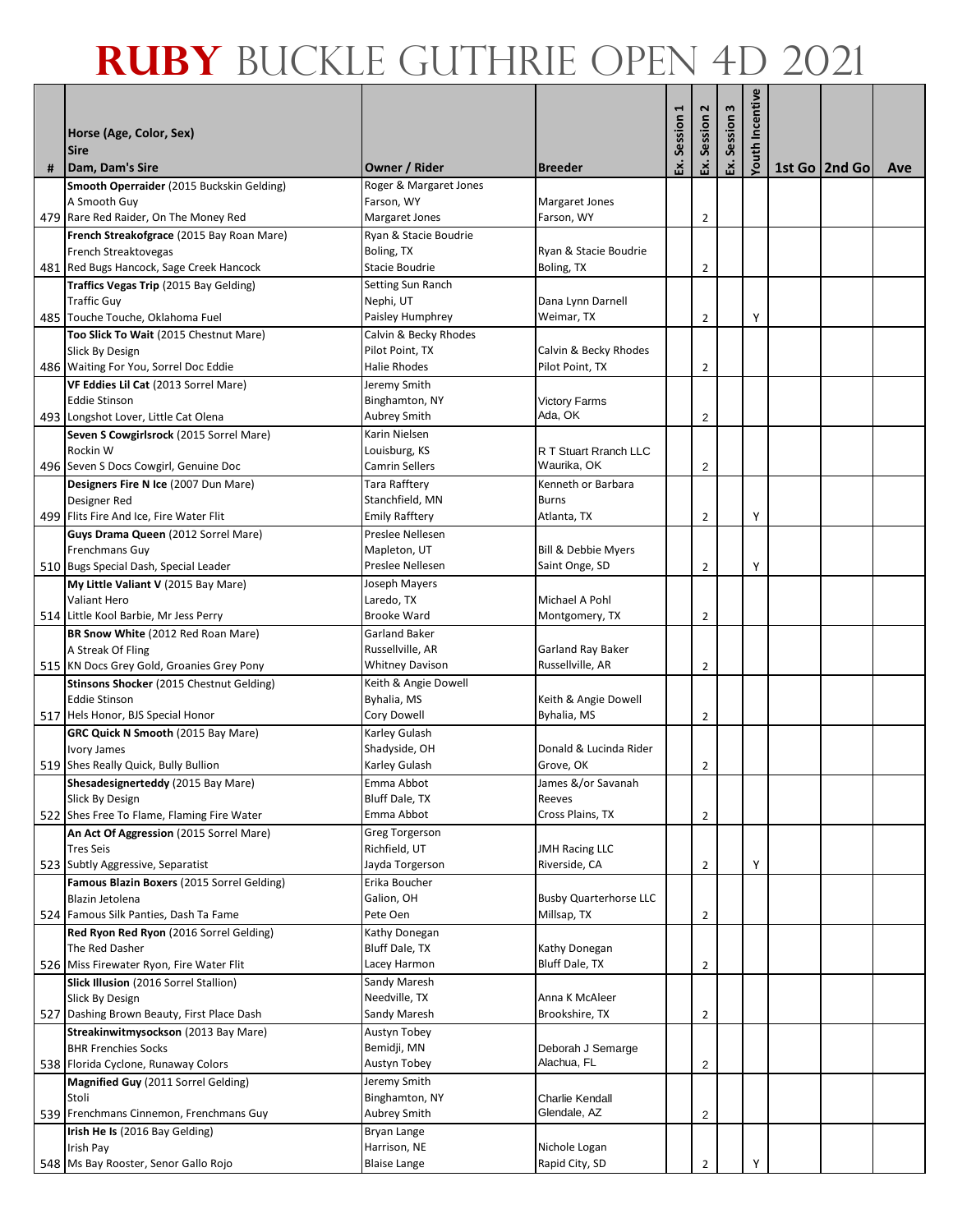|    |                                                                             |                                             |                                           |         | 2                       |           | Youth Incentive |                 |     |
|----|-----------------------------------------------------------------------------|---------------------------------------------|-------------------------------------------|---------|-------------------------|-----------|-----------------|-----------------|-----|
|    | Horse (Age, Color, Sex)<br><b>Sire</b>                                      |                                             |                                           | Session | Session                 | Session 3 |                 |                 |     |
| #  | Dam, Dam's Sire                                                             | Owner / Rider                               | <b>Breeder</b>                            | Ŀ.      | 덧.                      | Š.        |                 | 1st Go   2nd Go | Ave |
|    | SR Epic Wildcatter (2016 Gray Gelding)                                      | Brent & Tammy Hickey                        |                                           |         |                         |           |                 |                 |     |
|    | Epic Leader<br>549   I R A Grand Victory, CEO                               | Godley, TX<br><b>Brooke Hickey</b>          | Schiller Ranch LLC<br>College Station, TX |         | 2                       |           |                 |                 |     |
|    | Another French Boy (2015 Palomino Gelding)                                  | <b>Brent Hickey</b>                         |                                           |         |                         |           |                 |                 |     |
|    | Frenchmans Guy                                                              | Godley, TX                                  | Jason & Melissa Mez                       |         |                         |           |                 |                 |     |
|    | 554 Rojo Irish Barbie, Rojo Irish Bay                                       | <b>Brooke Hickey</b>                        | Piedmont, SD                              |         | $\overline{2}$          |           |                 |                 |     |
|    | Cool Conn (2016 Sorrel Gelding)<br>Conn Creek                               | <b>Adrian Bolin</b>                         |                                           |         |                         |           |                 |                 |     |
|    | 560 Wranglers N Warpaint, Vital sign                                        | Sallisaw, OK<br>Adrian Bolin                | Jim R Harley<br>Van Meter, IA             |         | $\overline{2}$          |           |                 |                 |     |
|    | <b>Sunfling Special (2016 Sorrel Mare)</b>                                  | Julia Turner                                |                                           |         |                         |           |                 |                 |     |
|    | A Streak Of Fling                                                           | Idabel, OK                                  | Julia Turner                              |         |                         |           |                 |                 |     |
|    | 563 Frosted Bullion, Sun Frost                                              | Julia Turner                                | Idabel, OK                                |         | $\overline{2}$          |           |                 |                 |     |
|    | VF Wahini Stinson (2016 Sorrel Gelding)                                     | Morgan E Nay                                |                                           |         |                         |           |                 |                 |     |
|    | <b>Eddie Stinson</b><br>566 Wahini Jet Bug, Ninnekah Bug                    | Madison, IN<br>John Ressler                 | <b>Victory Farms</b><br>Ada, OK           |         | 2                       |           |                 |                 |     |
|    | JQH Rockin Chick (2016 Sorrel Mare)                                         | Sara Chopin                                 |                                           |         |                         |           |                 |                 |     |
|    | Rockin W                                                                    | Canyon, TX                                  | Skip Jones                                |         |                         |           |                 |                 |     |
|    | 568 Wilsons Lil Chick, Wilsons Lil Freckles                                 | Sara Chopin                                 | Amarillo, TX                              |         | $\overline{2}$          |           |                 |                 |     |
|    | Luckathalou (2016 Bay Mare)                                                 | Candie Wolf                                 |                                           |         |                         |           |                 |                 |     |
|    | Freighttrain B<br>572 BB Tres Shotsofstoli, Tres Seis                       | Decatur, TX<br>Candie Wolf                  | <b>Sally Box</b><br>Port Aransas, TX      |         | $\overline{2}$          |           |                 |                 |     |
|    | JRFrenchnshameless (2015 Palomino Gelding)                                  | Jennifer Rose                               |                                           |         |                         |           |                 |                 |     |
|    | First Down French                                                           | Bakersfield, CA                             | Jacob or Cheri Spitzer                    |         |                         |           |                 |                 |     |
|    | 573 Mollys Peppy Barmaid, Gin And Peppy                                     | Jennifer Rose                               | Tehachapi, CA                             |         | 2                       |           |                 |                 |     |
|    | Stoli N Dynamite (2016 Sorrel Gelding)                                      | Ashley Schoppa                              | Charles & Kristie                         |         |                         |           |                 |                 |     |
|    | Stoli                                                                       | Magnolia, TX                                | Peterson                                  |         |                         |           |                 |                 |     |
|    | 578 A French Cutie, Frenchmans Guy<br>Guyz Yellow Rose (2016 Palomino Mare) | Jodee Miller<br>Brent & Tammy Hickey        | Lott, TX                                  |         | $\overline{2}$          |           |                 |                 |     |
|    | Frenchmans Guy                                                              | Godley, TX                                  | <b>Bill &amp; Debbie Myers</b>            |         |                         |           |                 |                 |     |
|    | 579 Tag Along Nickie, Dr Nick Bar                                           | Tammy Hickey                                | Saint Onge, SD                            |         | $\overline{2}$          |           |                 |                 |     |
|    | Design To Flash (2016 Bay Gelding)                                          | Pattie Marshall                             |                                           |         |                         |           |                 |                 |     |
|    | Slick By Design                                                             | Plainwell, MI                               | Pattie Marshall                           |         |                         |           |                 |                 |     |
|    | 581 Flashy Ms Ease, First To Flash<br>Design In Red (2016 Sorrel Mare)      | <b>Brad Marshall</b><br><b>Austyn Tobey</b> | Plainwell, MI                             |         | $\overline{2}$          |           |                 |                 |     |
|    | Slick By Design                                                             | Bemidji, MN                                 | Jane and/or Ryan Melby                    |         |                         |           |                 |                 |     |
|    | 582 RC Back In Black, Ninety Nine Goldmine                                  | Austyn Tobey                                | Wilson, OK                                |         | $\overline{\mathbf{c}}$ |           |                 |                 |     |
|    | California Cash 37* (2013 Brown Stallion)                                   | Raise The Bar Perf Horses LLC               | Shannon Renee                             |         |                         |           |                 |                 |     |
|    | Jess Louisiana Blue                                                         | Vicksburg, MI                               | Akerstrom                                 |         |                         |           |                 |                 |     |
|    | 583 Cash Perks, Dash For Cash                                               | Rass Pederson<br>Kallee Munns               | Potter Valley, CA                         |         | $\overline{2}$          |           |                 |                 |     |
|    | Goodbye Tax Man (2015 Gray Gelding)<br>The Goodbye Lane                     | Promontory, UT                              | Kallee Cross Munns                        |         |                         |           |                 |                 |     |
|    | 588 JHS Tax Hawk, Skye Dee Dash                                             | Kallee Munns                                | Snowville, UT                             |         | $\overline{2}$          |           |                 |                 |     |
|    | Guyz Classy Lady (2015 Bay Mare)                                            | Tasha Welsh                                 |                                           |         |                         |           |                 |                 |     |
|    | Frenchmans Guy                                                              | Grandview, TX                               | <b>Bill &amp; Debbie Myers</b>            |         |                         |           |                 |                 |     |
|    | 593 Danika, Special Leader                                                  | Tasha Welsh                                 | Saint Onge, SD                            |         | $\overline{2}$          |           |                 |                 |     |
|    | Shez Flyin High Guyz (2015 Sorrel Mare)<br>Frenchmans Guy                   | <b>Brent Hickey</b><br>Godley, TX           | <b>Bill &amp; Debbie Myers</b>            |         |                         |           |                 |                 |     |
|    | 599 Flyin To Holland, Holland Ease                                          | <b>Brooke Hickey</b>                        | Saint Onge, SD                            |         | $\overline{2}$          |           |                 |                 |     |
|    | Blazin Superior (2016 Sorrel Gelding)                                       | Schelli Creacy                              |                                           |         |                         |           |                 |                 |     |
|    | Blazin Jetolena                                                             | Stephenville, TX                            | <b>Steve Hulbert</b>                      |         |                         |           |                 |                 |     |
|    | 601 Little Bit Superior, Dash Ta Fame                                       | Schelli Creacy<br>Whitmire Ranch            | Weatherford, TX<br>Anderson & Alexia      |         | $\overline{2}$          |           |                 |                 |     |
|    | Bullseye Bullion* (2010 Sorrel Stallion)<br><b>Bully Bullion</b>            | Overbrook, OK                               | Mehrle                                    |         |                         |           |                 |                 |     |
|    | 606 Top Shawnee, Shawnee Bug                                                | Lainie Whitmire                             | Nowata, OK                                |         | 2                       |           |                 |                 |     |
|    | Eddies Lucky Wonder (2017 Palomino Gelding)                                 | Janett Dykes                                |                                           |         |                         |           |                 |                 |     |
|    | <b>Eddie Stinson</b>                                                        | Baxley, GA                                  | Ginger Johnson                            |         |                         |           |                 |                 |     |
| 6  | Smokes Scotch RRR, CMG Wonder Smoke                                         | Janett Dykes                                | Argyle, TX                                |         |                         | 3         |                 |                 |     |
|    | Smooth Moven Cowgirl (2015 Bay Mare)<br>Cowboys Cartel                      | Cody & Maegan Heiner<br>Corinne, UT         | Bill & Debbie Myers                       |         |                         |           |                 |                 |     |
| 10 | Smooth French Girl, Frenchmans Guy                                          | Maegan Heiner                               | Saint Onge, SD                            |         |                         | 3         |                 |                 |     |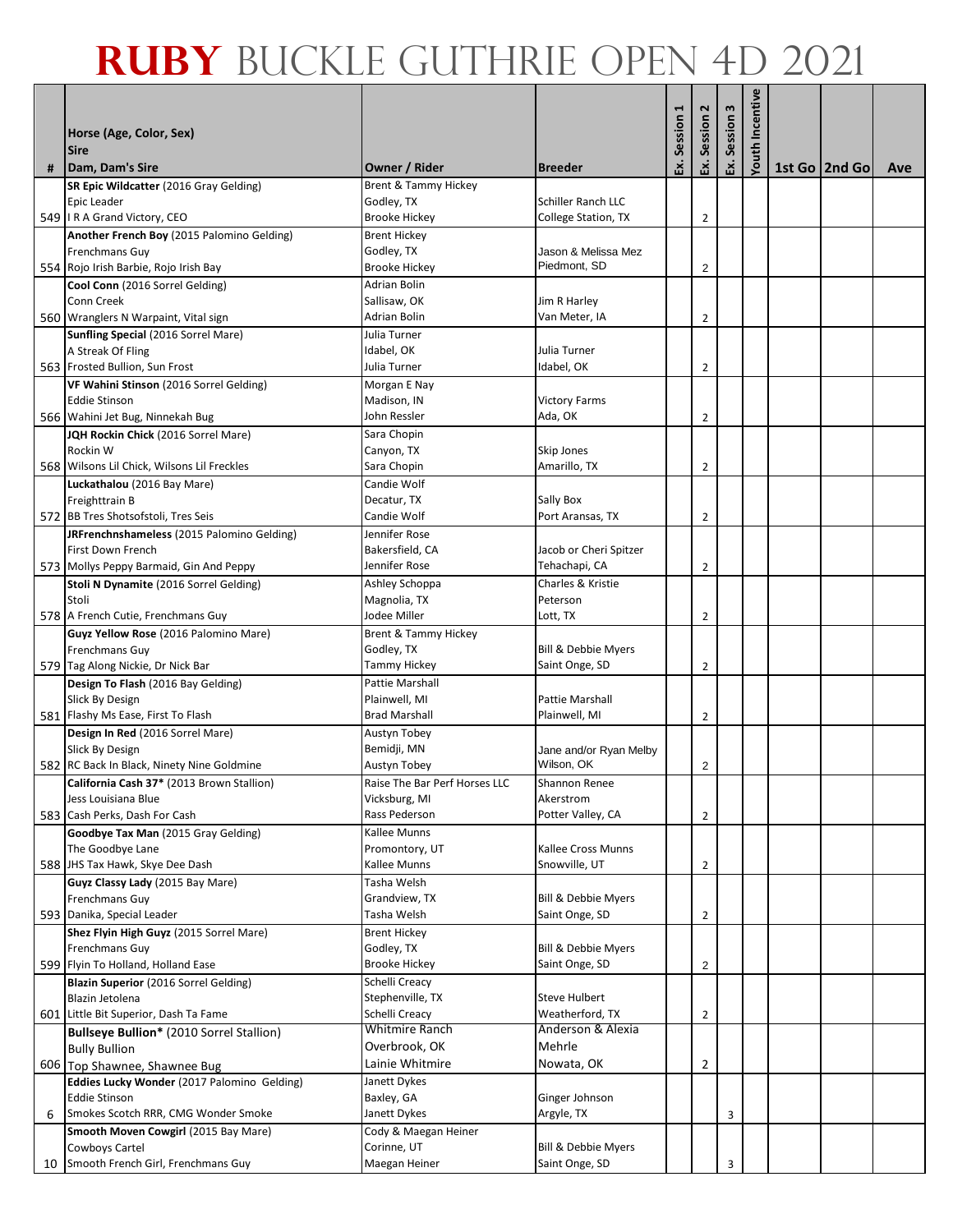|    |                                                                |                                             |                                                  |         | $\mathbf{z}$ | Session 3 | Incentive |                 |     |
|----|----------------------------------------------------------------|---------------------------------------------|--------------------------------------------------|---------|--------------|-----------|-----------|-----------------|-----|
|    | Horse (Age, Color, Sex)<br><b>Sire</b>                         |                                             |                                                  | Session | Session      |           |           |                 |     |
| #  | Dam, Dam's Sire                                                | Owner / Rider                               | <b>Breeder</b>                                   | Ŀ.      | Ŀ.           | Σś.       | Youth     | 1st Go   2nd Go | Ave |
|    | Dash Ta Fire Canyon (2015 Gray Mare)                           | Melinda Edwards Dunn                        | Charlie & Mary Kay                               |         |              |           |           |                 |     |
|    | <b>Firewater Canyon</b>                                        | Pleasanton, TX                              | Kendall                                          |         |              |           |           |                 |     |
|    | 11 Frenchmans Cinnemon, Frenchmans Guy                         | Melinda Edwards Dunn                        | Glendale, AZ                                     |         |              | 3         |           |                 |     |
|    | VF Shes Home Alone (2015 Bay Mare)<br><b>Eddie Stinson</b>     | <b>Baker Performance Horses</b><br>Ruab, ND | <b>Victory Farms</b>                             |         |              |           |           |                 |     |
|    | 12 Mamaimconinhome, Corona Cartel                              | Pete Oen                                    | Ada, OK                                          |         |              | 3         |           |                 |     |
|    | Dash Ta Perfection (2015 Sorrel Mare)                          | Ryann Pedone                                |                                                  |         |              |           |           |                 |     |
|    | A Dash Ta Streak                                               | Sunset, TX                                  | David D James                                    |         |              |           |           |                 |     |
|    | 13 Perfection In Brown, Dashing Cleat                          | Ryann Pedone                                | Purcell, OK                                      |         |              | 3         |           |                 |     |
|    | Jet N For Karats (2015 Chestnut Gelding)                       | <b>Busby Quarterhorse LLC</b>               |                                                  |         |              |           |           |                 |     |
|    | Blazin Jetolena<br>14 Cadillacs N Karats, Whose Dat Bunny      | Millsap, TX<br>Sabra O'Quinn                | <b>Busby Quarterhorse LLC</b><br>Millsap, TX     |         |              | 3         |           |                 |     |
|    | Nickys Private Jet (2010 Sorrel Mare)                          | Gracey Lee Jarosek                          |                                                  |         |              |           |           |                 |     |
|    | As Good As Nick Gets                                           | Gonzales, TX                                | Johnie Goodman                                   |         |              |           |           |                 |     |
|    | 16 Bustersjet, Jet String                                      | Wanda King                                  | Waelder, TX                                      |         |              | 3         |           |                 |     |
|    | A Fancy Guy (2002 Palomino Gelding)                            | Ryann Pedone                                |                                                  |         |              |           |           |                 |     |
|    | Frenchmans Guy                                                 | Sunset, TX                                  | Doug Parsons                                     |         |              |           |           |                 |     |
|    | 21 WYO Fancy Pants, Tee J Bandito Finger                       | Kyndall Pedone                              | Rapid City, SD                                   |         |              | 3         | Υ         |                 |     |
|    | Streakin TJ Grey (2008 Gray Gelding)                           | Joey & Shana Griffis<br>Texarkana, TX       | <b>Fulton Family</b><br><b>Performane Horses</b> |         |              |           |           |                 |     |
|    | A Streak Of Fling<br>25 French TJ Grey, Frenchmans Guy         | Hannah Griffis                              | Valentine, NE                                    |         |              | 3         |           |                 |     |
|    | Classic Ivory (2009 Brown Gelding)                             | <b>Courtney Moose</b>                       |                                                  |         |              |           |           |                 |     |
|    | Ivory James                                                    | Midland, TX                                 | <b>Bullard Farms</b>                             |         |              |           |           |                 |     |
|    | 26 Classic Angle, Kiptys Charger                               | <b>Courtney Moose</b>                       | Weatherford, TX                                  |         |              | 3         |           |                 |     |
|    | Hooked On Nick (2009 Sorrel Gelding)                           | <b>Bricklee Miller</b>                      | Grant or Tamara D                                |         |              |           |           |                 |     |
|    | As Good As Nick Gets                                           | Starkville, MS                              | Scheer                                           |         |              |           |           |                 |     |
|    | 28 Hook Me Easy, Hooked On Cash                                | <b>Bricklee Miller</b>                      | Weatherford, TX                                  |         |              | 3         |           |                 |     |
|    | Doc Manny (2008 Brown Gelding)                                 | Kenlee Kunz                                 |                                                  |         |              |           |           |                 |     |
| 29 | PC Redwood Manny<br>Orange Merridoc, Merridoc                  | Montpelier, ID<br>Kenlee Kunz               | Lee Ray Shepherd<br>Spanish Fork, UT             |         |              | 3         | Y         |                 |     |
|    | Smooth Aces (2010 Red Dunn Mare)                               | Kiowa Creek Perf Horses                     |                                                  |         |              |           |           |                 |     |
|    | A Smooth Guy                                                   | Purcell, OK                                 | <b>Bill &amp; Debbie Myers</b>                   |         |              |           |           |                 |     |
| 31 | Red Ace Three, Laughing Dun Bar                                | Carole Strickland                           | Saint Onge, SD                                   |         |              | 3         |           |                 |     |
|    | Runnin To The Flame (2010 Sorrel Mare)                         | Josie McMurtrey                             |                                                  |         |              |           |           |                 |     |
|    | Be A Magnolia Runner                                           | Abilene, TX                                 | D Pharr/Brittany Pozzi                           |         |              |           |           |                 |     |
| 32 | Seco Flaming Jet, Flaming Jet                                  | Payton McMurtrey                            | Victoria, TX                                     |         |              | 3         | Y         |                 |     |
|    | VF Blazin N Zoomin (2010 Sorrel Gelding)                       | Peter & Veronica Hennis<br>Dewey, OK        | Candice Lyn Chintis                              |         |              |           |           |                 |     |
| 34 | Blazin Jetolena<br>Faster Than Zoom, Shazoom                   | Veronica (Roni) Hennis                      | Tucson, AZ                                       |         |              | 3         |           |                 |     |
|    | Dun In French Lace (2011 Palomino Mare)                        | <b>Stacy Glause</b>                         |                                                  |         |              |           |           |                 |     |
|    | First Down French                                              | Payson, UT                                  | James W & Kim Frazier                            |         |              |           |           |                 |     |
|    | 40 Docs Cactus Cutie, Yucca King Doc                           | <b>Stacy Glause</b>                         | White City, OR                                   |         |              | 3         |           |                 |     |
|    | Tres My Tracks (2010 Sorrel Gelding)                           | Sue Ahlgren                                 |                                                  |         |              |           |           |                 |     |
|    | <b>Tres Seis</b>                                               | Darwin, MN                                  | <b>Tom Pouliot</b>                               |         |              |           |           |                 |     |
| 42 | Lenas Rare Lady, Rare Form                                     | Sue Ahlgren                                 | Loretto, MN                                      |         |              | 3         |           |                 |     |
|    | Shez Smashinly Smooth (2015 Buckskin Mare)<br>A Smooth Guy     | <b>Tammy Thompson</b><br>Queen Creek, AZ    | <b>Bill &amp; Debbie Myers</b>                   |         |              |           |           |                 |     |
|    | 45 Smashingly Classic, A Classic Dash                          | Tammy Thompson                              | Saint Onge, SD                                   |         |              | 3         |           |                 |     |
|    | Princess Stinson (2013 Palomino Mare)                          | Janett Dykes                                |                                                  |         |              |           |           |                 |     |
|    | <b>Eddie Stinson</b>                                           | Baxley, GA                                  | Danny K Carroll                                  |         |              |           |           |                 |     |
| 51 | Oro Rose, Man In The Money                                     | Janett Dykes                                | Raymore, MO                                      |         |              | 3         |           |                 |     |
|    | Ray A Drop Of Sun (2015 Palomino Gelding)                      | Cody & Maegan Heiner                        |                                                  |         |              |           |           |                 |     |
|    | PC Redwood Manny                                               | Corinne, UT                                 | Dawson Seeley                                    |         |              |           |           |                 |     |
|    | 56 Bardust Wrangler, Mucho Barduster                           | Maegan Heiner<br>Richard Civita             | Spanish Fork, UT                                 |         |              | 3         |           |                 |     |
|    | Streakin Silkpanties (2016 Bay Roan Mare)<br>A Streak Of Fling | Aiken, SC                                   | Lisa O'Rourke Fulton                             |         |              |           |           |                 |     |
| 58 | Famous Silk Panties, Dash Ta Fame                              | Pete Oen                                    | Valentine, NE                                    |         |              | 3         |           |                 |     |
|    | Frenchbesitocaliente (2011 Palomino Mare)                      | Melinda Edwards Dunn                        | Charles & Kristie                                |         |              |           |           |                 |     |
|    | Frenchmans Guy                                                 | Pleasanton, TX                              | Peterson                                         |         |              |           |           |                 |     |
|    | 59 Winsome Fame, Dash Ta Fame                                  | Melinda Edwards Dunn                        | Lott, TX                                         |         |              | 3         |           |                 |     |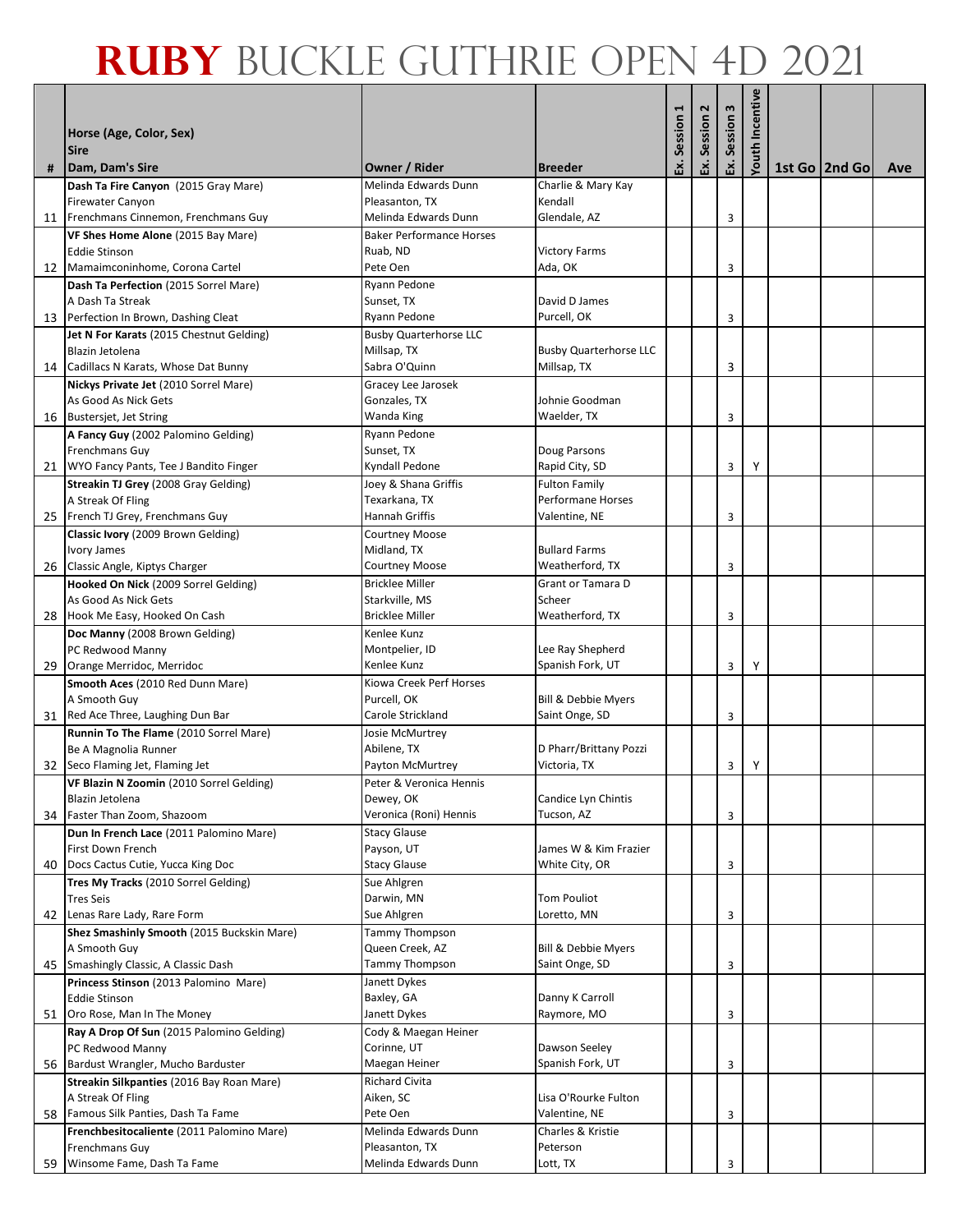|    |                                                              |                                        |                                          |             | 2       |           | <b>Youth Incentive</b> |                 |     |
|----|--------------------------------------------------------------|----------------------------------------|------------------------------------------|-------------|---------|-----------|------------------------|-----------------|-----|
|    | Horse (Age, Color, Sex)<br><b>Sire</b>                       |                                        |                                          | Ex. Session | Session | Session 3 |                        |                 |     |
| #  | Dam, Dam's Sire                                              | Owner / Rider                          | <b>Breeder</b>                           |             | š.      | Š.        |                        | 1st Go   2nd Go | Ave |
|    | Flashing My Guns (2014 Gray Gelding)                         | Ryann Pedone                           |                                          |             |         |           |                        |                 |     |
| 60 | Fiestas Gotta Gun<br>Red Flashin Money, On The Money Red     | Sunset, TX<br>Ryann Pedone             | Lee Pedone<br>Sunset, TX                 |             |         | 3         |                        |                 |     |
|    | Dashing Manny (2006 Palomino Gelding)                        | Paul Freed                             | Lance Robinson & Max                     |             |         |           |                        |                 |     |
|    | PC Redwood Manny                                             | Wellsville, UT                         | Anderson                                 |             |         |           |                        |                 |     |
|    | 64 Evening Traffic, Dash Thru Traffic                        | Kailey Mitton                          | Spanish Fork, UT                         |             |         | 3         |                        |                 |     |
|    | Just Another Fling (2006 Sorrel Gelding)                     | Reese Cattle Company                   |                                          |             |         |           |                        |                 |     |
|    | A Streak Of Fling                                            | Roswell, NM                            | D Bar 7 Quarter Horses                   |             |         |           |                        |                 |     |
|    | 66 Jessi Pep San, Sonny Pep San                              | Braden Widener                         | Salem, SD                                |             |         | 3         |                        |                 |     |
|    | Painted Guy (2006 Buckskin Gelding)                          | Lance Robinson                         |                                          |             |         |           |                        |                 |     |
| 67 | Frenchmans Guy<br>Miss Eye Paint, Mr Eye Opener              | Spanish Fork, UT<br>Savannah Pitchford | Lance Robinson<br>Spanish Fork, UT       |             |         | 3         |                        |                 |     |
|    | Okie Fury (2012 Gray Gelding)                                | Cyarra Green                           |                                          |             |         |           |                        |                 |     |
|    | Furyofthewind                                                | Dibble, OK                             | Michelle Robinson                        |             |         |           |                        |                 |     |
| 74 | Joys Hotsie Totsie, Blazen Bryan                             | Cyarra Green                           | Elk City, OK                             |             |         | 3         | Y                      |                 |     |
|    | Ivy N Lace (2012 Bay Mare)                                   | Sigrid Scheid                          |                                          |             |         |           |                        |                 |     |
|    | Ivory James                                                  | Hazen, ND                              | Larry Sharp                              |             |         |           |                        |                 |     |
|    | 76 Gladness, Dashin Bye                                      | Sigrid Scheid                          | Mindenmines, MO                          |             |         | 3         |                        |                 |     |
|    | Fury of the Sun (2012 Sorrel Gelding)                        | Patricia Jons                          |                                          |             |         |           |                        |                 |     |
|    | Furyofthewind<br>77 Frenchmans Drifty Go, PC Frenchmans Mark | Bonesteel, SD<br>Patricia Jons         | John & Cindy Baltezore<br>Beresford, SD  |             |         | 3         |                        |                 |     |
|    | Vanilla Stoli (2012 Sorrel Mare)                             | Maria Huenink                          |                                          |             |         |           |                        |                 |     |
|    | Stoli                                                        | Ireton, IA                             | Alan Woodbury                            |             |         |           |                        |                 |     |
| 84 | Dash Ta Vanila, Dash Ta Fame                                 | Maria Huenink                          | Dickinson, ND                            |             |         | 3         |                        |                 |     |
|    | VQ Check This Jet (2013 Sorrel Mare)                         | Brenda McMahan                         |                                          |             |         |           |                        |                 |     |
|    | Blazin Jetolena                                              | Divide, CO                             | Jeffrey Varner                           |             |         |           |                        |                 |     |
| 87 | Check It To Me, Project Cash                                 | Brenda McMahan                         | Sedalia, CO                              |             |         | 3         |                        |                 |     |
|    | Siraccos Fame (2012 Sorrel Mare)                             | Paul Terry                             |                                          |             |         |           |                        |                 |     |
| 88 | JL Sirocco<br>Docs Smooth Best, Docs Silver N Blue           | Nephi, UT<br><b>Shelly Terry</b>       | Paul Terry<br>Nephi, UT                  |             |         | 3         |                        |                 |     |
|    | Rockette Scientist (2012 Chestnut Gelding)                   | Kim Byler                              | Charlie Cole & Jason                     |             |         |           |                        |                 |     |
|    | <b>Tres Seis</b>                                             | Bellville, TX                          | Martin                                   |             |         |           |                        |                 |     |
|    | 90 Rockette Ta Fame, Dash Ta Fame                            | Kim Byler                              | Pilot Point, TX                          |             |         | 3         |                        |                 |     |
|    | Cowboys N Ladies (2012 Brown Mare)                           | Nicole Hansen or Christy Davidson      |                                          |             |         |           |                        |                 |     |
|    | Cowboys Cartel                                               | Dickinson, ND                          | <b>Bill &amp; Debbie Myers</b>           |             |         |           |                        |                 |     |
|    | 94 Generals French Lady, Bogies General                      | Kristi Steffes                         | Saint Onge, SD                           |             |         | 3         |                        |                 |     |
|    | Smooth Charly (2012 Bay Mare)<br>A Smooth Guy                | Tammy Thompson<br>Queen Creek, AZ      | Tony Greaves & Tim<br>Oliver             |             |         |           |                        |                 |     |
|    | 100 Pretty N Famous, Pretty Boy Perry                        | Tammy Thompson                         | West Bountiful, UT                       |             |         | 3         |                        |                 |     |
|    | Oh So French (2011 Palomino Mare)                            | John Jacobi                            |                                          |             |         |           |                        |                 |     |
|    | Frenchmans Guy                                               | Murchison, TX                          | <b>Tyrell R Moody</b>                    |             |         |           |                        |                 |     |
|    | 104 Oh So Effort, Special Effort                             | Melissa Brandt                         | Letcher, SD                              |             |         | 3         |                        |                 |     |
|    | Tres Ducks In A Row (2013 Sorrel Mare)                       | Melinda Edwards Dunn                   |                                          |             |         |           |                        |                 |     |
|    | <b>Tres Seis</b>                                             | Pleasanton, TX                         | Shoppa Ranch                             |             |         |           |                        |                 |     |
|    | 105 VF Elmers Lil Sis, Burrs First Down                      | Melinda Edwards Dunn<br>Pete Oen       | Decatur, TX                              |             |         | 3         |                        |                 |     |
|    | VC Gogo Fling (2016 Chestnut Mare)<br>A Streak Of Fling      | Maysville, OK                          | Cristi Gaffeney                          |             |         |           |                        |                 |     |
|    | 107 Go Go Fame, Dash Ta Fame                                 | Pete Oen                               | Anselmo, NE                              |             |         | 3         |                        |                 |     |
|    | Wind Fury (2011 Chestnut Gelding)                            | Lisa McLeroy                           |                                          |             |         |           |                        |                 |     |
|    | Furyofthewind                                                | Decatur, TX                            | K E Cass                                 |             |         |           |                        |                 |     |
|    | 108 First Down Bully, Bully Bullion                          | Ryann Pedone                           | Lavaca, AR                               |             |         | 3         |                        |                 |     |
|    | Goodbye Gidget (2013 Buckskin Mare)                          | Maley Shockley                         |                                          |             |         |           |                        |                 |     |
|    | The Goodbye Lane<br>109 Docs Foxy Gidget, Swift Goodbye      | Mapleton, UT<br>Maley Shockley         | Helina Carter Thomas<br>Spanish Fork, UT |             |         | 3         | Y                      |                 |     |
|    | <b>GBH Jet</b> (2012 Chestnut Gelding)                       | Samantha Boone                         |                                          |             |         |           |                        |                 |     |
|    | Stoli                                                        | Wewoka, OK                             | Gary Hartstack                           |             |         |           |                        |                 |     |
|    | 116 GH Runaway Jet, Runaway Winner                           | Samantha Boone                         | Highmore, SD                             |             |         | 3         |                        |                 |     |
|    | High Cotton Lane (2014 Chestnut Gelding)                     | Paige Jones                            |                                          |             |         |           |                        |                 |     |
|    | The Goodbye Lane                                             | Wayne, OK                              | <b>Bob Burt</b>                          |             |         |           |                        |                 |     |
|    | 121 WMB Soon Tobe, Dash Ta Fame                              | Paige Jones                            | West Jordan, UT                          |             |         | 3         |                        |                 |     |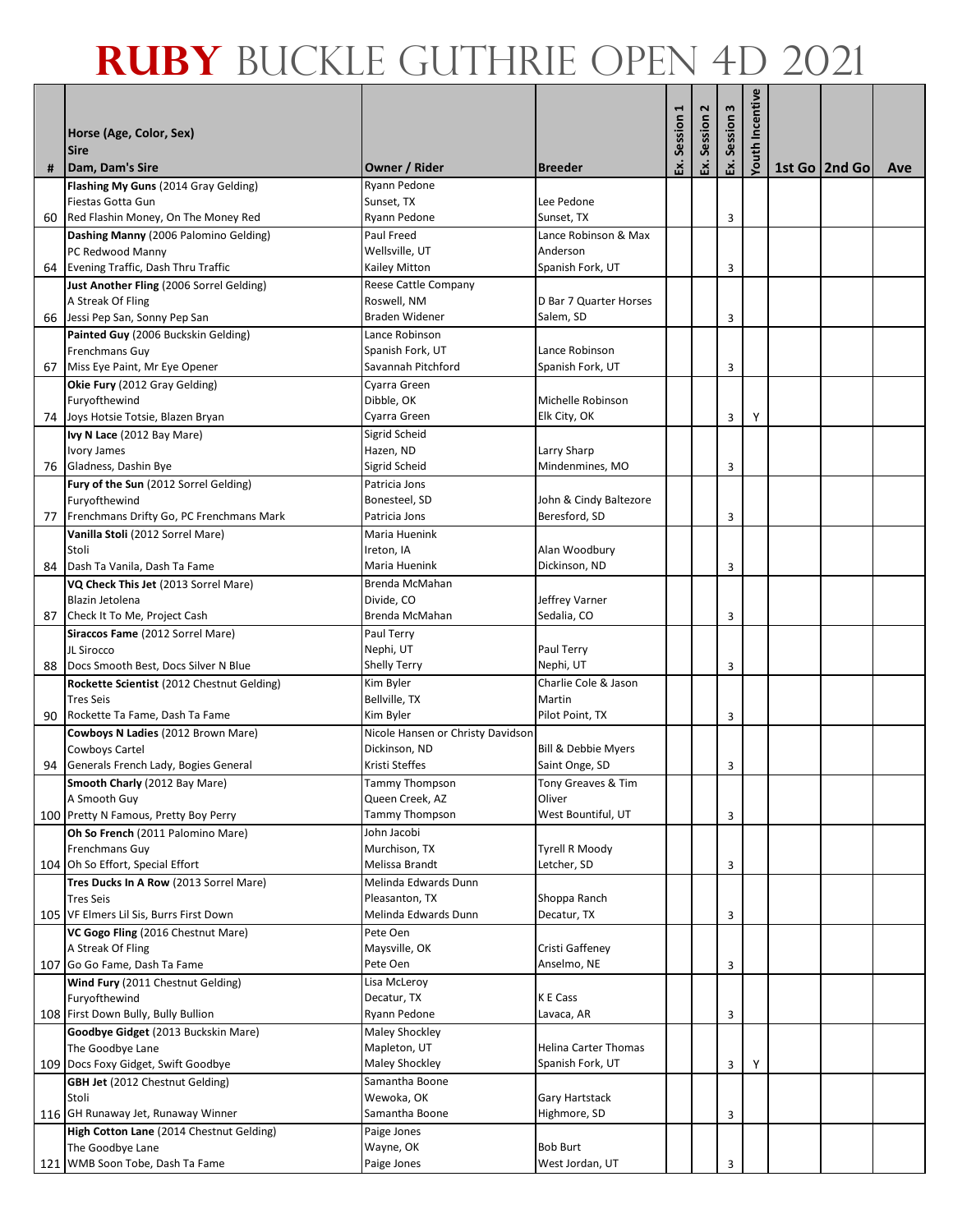|   |                                                                           |                                     |                                |         | 2       | Session 3 | <b>Youth Incentive</b> |                 |     |
|---|---------------------------------------------------------------------------|-------------------------------------|--------------------------------|---------|---------|-----------|------------------------|-----------------|-----|
|   | Horse (Age, Color, Sex)<br><b>Sire</b>                                    |                                     |                                | Session | Session |           |                        |                 |     |
| # | Dam, Dam's Sire                                                           | Owner / Rider                       | <b>Breeder</b>                 | Ŀ.      | Ŀ.      | Š.        |                        | 1st Go   2nd Go | Ave |
|   | JL Twisted Roc (2014 Sorrel Gelding)                                      | Jerry & Kathy Rush                  |                                |         |         |           |                        |                 |     |
|   | JL Sirocco                                                                | Llano, TX<br>Kathy Rush             | Jill Lane Quarter Horses       |         |         |           |                        |                 |     |
|   | 126 Miss Twist Bug, Shawne Bug<br>Azure Storm Cat* (2014 Sorrel Stallion) | Paul Terry                          | Llano, TX                      |         |         | 3         |                        |                 |     |
|   | Red Storm Cat                                                             | Nephi, UT                           | Paul Terry                     |         |         |           |                        |                 |     |
|   | 131 Azure Angel Fly, Like A Beduino                                       | Sierra Terry                        | Nephi, UT                      |         |         | 3         |                        |                 |     |
|   | Peaks and Valleys (2015 Gray Mare)                                        | Jaime Barrow                        |                                |         |         |           |                        |                 |     |
|   | <b>Firewater Canyon</b>                                                   | Snyder, TX                          | William Byron Forehand         |         |         |           |                        |                 |     |
|   | 132 Go On Luck, Krimps Elmer                                              | Jaime Barrow                        | Green Cove Springs, FL         |         |         | 3         |                        |                 |     |
|   | Aint Seen Me Yet (2012 Chestnut Mare)<br>Aint Seen Nothin Yet             | Maggie Poloncic<br>Gillette, WY     | Chad & Shannon Wade            |         |         |           |                        |                 |     |
|   | 135 Jumping Sugar, RR Milk Bone Shorts                                    | Maggie Poloncic                     | Vancleave, MS                  |         |         | 3         |                        |                 |     |
|   | Born Ivory James (2014 Buckskin Mare)                                     | JP7C Properties                     |                                |         |         |           |                        |                 |     |
|   | Born Ta Be Famous                                                         | Brownsville, TX                     | <b>Victory Farms</b>           |         |         |           |                        |                 |     |
|   | 139 Chase This Ivory, Ivory James                                         | Kay Blandford                       | Ada, OK                        |         |         | 3         |                        |                 |     |
|   | Perks For Guys (2011 Sorrel Mare)                                         | Christy Davidson                    |                                |         |         |           |                        |                 |     |
|   | Frenchmans Guy<br>149 Blondy Perks, Dash For Perks                        | Ozona, TX<br>Kristi Steffes         | Chad M Myers<br>Rapid City, SD |         |         | 3         |                        |                 |     |
|   | Jesses Knockout (2016 Sorrel Mare)                                        | John Jacobi                         |                                |         |         |           |                        |                 |     |
|   | Jesses Topaz                                                              | Murchison, TX                       | <b>Burnett Ranches LLC</b>     |         |         |           |                        |                 |     |
|   | 151 Sixes Knockout, Seven From Heaven                                     | Melissa Brandt                      | Fort Worth, TX                 |         |         | 3         |                        |                 |     |
|   | SR Blazin Catalina (2013 Black Gelding)                                   | Jeanette Johnson                    |                                |         |         |           |                        |                 |     |
|   | Blazin Jetolena                                                           | Axtell, NE                          | Marri Sowko                    |         |         |           |                        |                 |     |
|   | 152 Beau Koo Jaz, Rare Bar                                                | Pete Oen                            | Greeley, CO                    |         |         | 3         |                        |                 |     |
|   | A Smooth Sangria (2017 Sorrel Mare)<br>A Smooth Guy                       | Shawna Letcher<br>Rapid City, SD    | TK & Lainee Sampson            |         |         |           |                        |                 |     |
|   | 153 SX Smokin Serena, Smoke N Sparks                                      | Shawna Letcher                      | Interior, SD                   |         |         | 3         |                        |                 |     |
|   | Slicks Lil Amigo (2014 Bay Gelding)                                       | Sabra O'Quinn                       | Charlie Cole & Jason           |         |         |           |                        |                 |     |
|   | Slick By Design                                                           | Ocala, FL                           | Martin                         |         |         |           |                        |                 |     |
|   | 154 Bough Chick Wowwow, Bully Bullion                                     | Sabra O'Quinn                       | Pilot Point, TX                |         |         | 3         |                        |                 |     |
|   | Pressured By Destiny (2016 Brown Mare)<br>No Pressure On Me               | Ryann Pedone                        | Janey Stoody                   |         |         |           |                        |                 |     |
|   | 156 Destinys Child, On The Money Red                                      | Sunset, TX<br>Ryann Pedone          | Springtown, TX                 |         |         | 3         |                        |                 |     |
|   | Roar Louder (2014 Bay Mare)                                               | Paula Touchstone                    |                                |         |         |           |                        |                 |     |
|   | Triple Vodka                                                              | Winona, MS                          | Ranna R Hebert                 |         |         |           |                        |                 |     |
|   | 164 Brays Special Dash, Special Crown Royal                               | Paula Touchstone                    | Welsh, LA                      |         |         | 3         |                        |                 |     |
|   | Double RockinW (2015 Sorrel Gelding)                                      | Cristin Posey                       | Walton's Rocking W             |         |         |           |                        |                 |     |
|   | Rockin W                                                                  | Stephenville, TX                    | Ranch Inc                      |         |         |           |                        |                 |     |
|   | 168 Boon San Baby, Boon San<br>Smooth Perks (2015 Bay Gelding)            | Cristin Posey<br>K Bar S Cattle LLC | Fort Worth, TX                 |         |         | 3         |                        |                 |     |
|   | A Smooth Guy                                                              | Pearce, AZ                          | Bill & Debbie Myers            |         |         |           |                        |                 |     |
|   | 170 CE Black Opal, Dash For Perks                                         | Stacie Lincoln                      | Saint Onge, SD                 |         |         | 3         |                        |                 |     |
|   | Smooth N Heavenly (2015 Sorrel Gelding)                                   | Shea-Lynn Leach McConnell           |                                |         |         |           |                        |                 |     |
|   | JL Dash Ta Heaven                                                         | Gunter, TX                          | Jud Little                     |         |         |           |                        |                 |     |
|   | 171 Smooth My Credit, Cash Not Credit                                     | Shea-Lynn Leach McConnell           | Ardmore, OK                    |         |         | 3         |                        |                 |     |
|   | LL Smarts Proud Dash (2015 Bay Stallion)<br>JB Proud N Famous             | Aubrey Largent<br>Lubbock, TX       | Largent Livestock              |         |         |           |                        |                 |     |
|   | 172 What A Go Tyra, Ill Be Smart                                          | Olivia Largent                      | Anderson, CA                   |         |         | 3         |                        |                 |     |
|   | Kindafeelinheavenly (2015 Sorrel Stallion)                                | Tesha Fredericks                    |                                |         |         |           |                        |                 |     |
|   | JL Dash Ta Heaven                                                         | Weatherford, TX                     | Jud Little                     |         |         |           |                        |                 |     |
|   | 173 Kindabugginme, Bug In My Frosty                                       | Molli Montgomery                    | Ardmore, OK                    |         |         | 3         |                        |                 |     |
|   | Da Sani (2015 Sorrel Mare)                                                | Mike Stephens                       |                                |         |         |           |                        |                 |     |
|   | <b>Firewater Canyon</b><br>176 Streakin Moonlight, Streakin Six           | Covington, LA<br>Natalie Stephens   | Chad Hart<br>Royston, GA       |         |         | 3         |                        |                 |     |
|   | Sheza Slick Design (2015 Chestnut Mare)                                   | Angela Richardson                   |                                |         |         |           |                        |                 |     |
|   | Slick By Design                                                           | Jackson, LA                         | Charles R Spinkes              |         |         |           |                        |                 |     |
|   | 177 Gay Sugars Badger, Gay Badger Fourth                                  | Angela Richardson                   | Yantis, TX                     |         |         | 3         |                        |                 |     |
|   | <b>Obviously French (2015 Sorrel Gelding)</b>                             | Chayni Chamberlin                   |                                |         |         |           |                        |                 |     |
|   | <b>BHR Frenchies Socks</b>                                                | Stephenville, TX                    | Camron Fambro                  |         |         |           |                        |                 |     |
|   | 178 Famous Junebug, Famous Jr                                             | Chayni Chamberlin                   | Stephenville, TX               |         |         | 3         | Y                      |                 |     |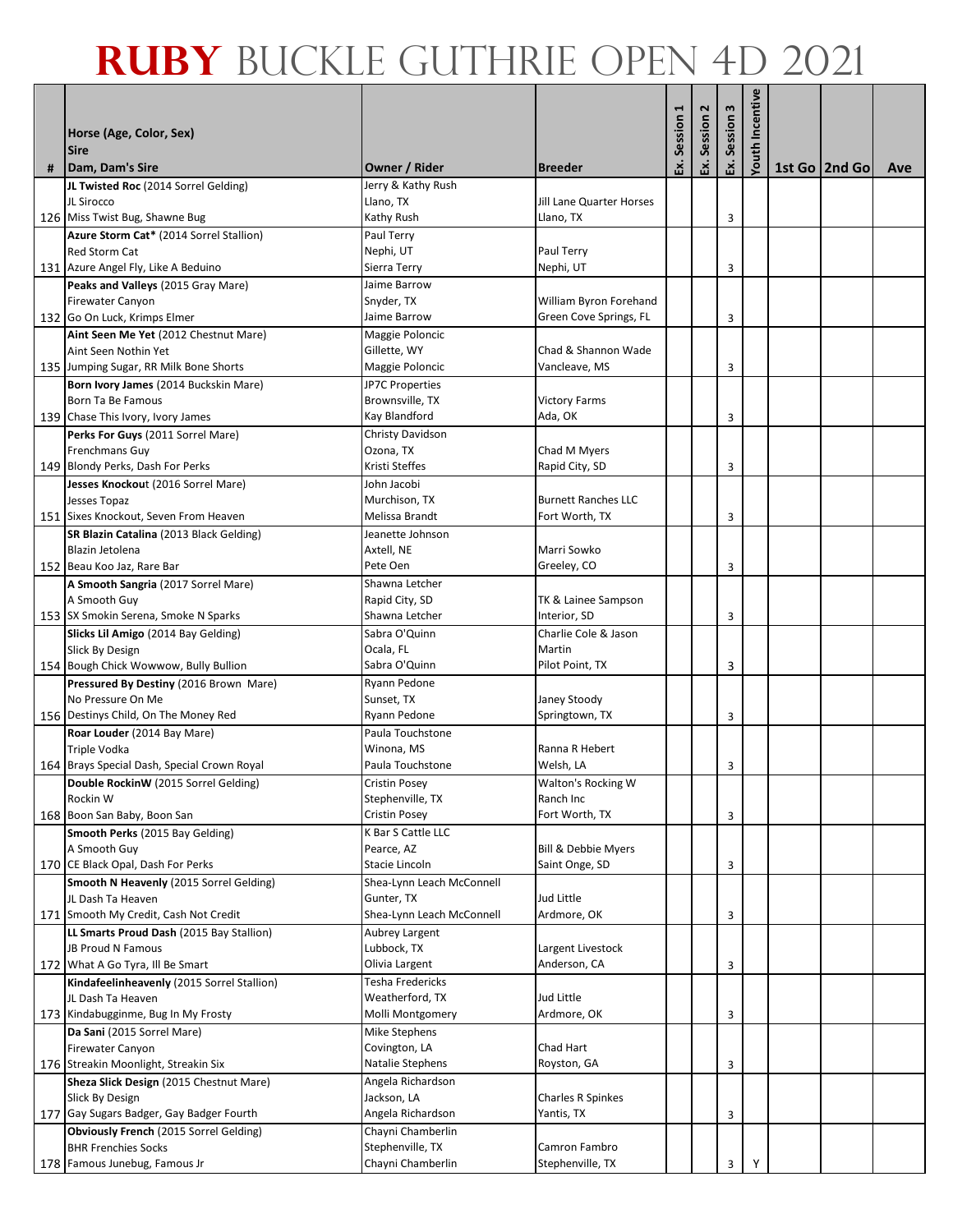|   |                                                                               |                                         |                                           |         | $\mathbf{r}$ | Session 3 | Incentive |                 |     |
|---|-------------------------------------------------------------------------------|-----------------------------------------|-------------------------------------------|---------|--------------|-----------|-----------|-----------------|-----|
|   | Horse (Age, Color, Sex)<br><b>Sire</b>                                        |                                         |                                           | Session | Session      |           |           |                 |     |
| # | Dam, Dam's Sire                                                               | Owner / Rider                           | <b>Breeder</b>                            | Š.      | <u>ន</u> ័   | Σś.       | Youth     | 1st Go   2nd Go | Ave |
|   | Prime Time Ta Streak (2013 Bay Gelding)                                       | Maggie Poloncic                         | Copper Spring Ranch NM                    |         |              |           |           |                 |     |
|   | <b>Prime Talent</b>                                                           | Gillette, WY                            | LLC                                       |         |              |           |           |                 |     |
|   | 181 Expressly Six, Streakin Six<br>BS Honor Thy Fame (2010 Sorrel Mare)       | Maggie Poloncic<br>Donna Workman        | Tularosa, NM                              |         |              | 3         |           |                 |     |
|   | Born Ta Be Famous                                                             | Katy, TX                                | <b>Kris Suard</b>                         |         |              |           |           |                 |     |
|   | 184 Renes Lady Bars, Rene Dan Jet                                             | <b>Brielle Workman</b>                  | Lockport, LA                              |         |              | 3         | Υ         |                 |     |
|   | UX Smooth Stevi (2014 Palomino Mare)                                          | Carl & D'Ann Gehlsen                    |                                           |         |              |           |           |                 |     |
|   | A Smooth Guy                                                                  | Mission, SD                             | Marlin & Jinx Maude                       |         |              |           |           |                 |     |
|   | 186 UX Firewater Lizzie, Firewater Frost                                      | D'Ann Gehlsen                           | Hermosa, SD                               |         |              | 3         |           |                 |     |
|   | KB Epic Angel (2015 Sorrel Mare)<br><b>Epic Leader</b>                        | Kay Blandford<br>Sutherland Springs, TX | Kay Blandford                             |         |              |           |           |                 |     |
|   | 191 Talents Dark Angel, Flaming Talent                                        | Kay Blandford                           | Sutherland Springs, TX                    |         |              | 3         |           |                 |     |
|   | Si Can Too (2011 Sorrel Gelding)                                              | <b>Merritt Potter</b>                   |                                           |         |              |           |           |                 |     |
|   | As Good As Nick Gets                                                          | Moody, TX                               | Jackie Jatzlau                            |         |              |           |           |                 |     |
|   | 194 Hanks Nonstop Faith, Letta Hank Do It                                     | <b>Merritt Potter</b>                   | Giddings, TX                              |         |              | 3         |           |                 |     |
|   | GK Shalena (2011 Chestnut Mare)                                               | Rebecca Clark                           |                                           |         |              |           |           |                 |     |
|   | Blazin Jetolena                                                               | Pleasant Plains, AR                     | Kathi Stubblefield                        |         |              |           |           |                 |     |
|   | 195 KC Shabang, Shazoom                                                       | Rebecca Clark                           | Branch, AR                                |         |              | 3         |           |                 |     |
|   | American PYC (2013 Bay Mare)<br>PYC Paint Your Wagon                          | Melissa Brandt<br>Hermosa, SD           | A C Taylor                                |         |              |           |           |                 |     |
|   | 197 American Dove, Toast To Dash                                              | Melissa Brandt                          | Seminole, OK                              |         |              | 3         |           |                 |     |
|   | Margarita Red Rita (2012 Sorrel Mare)                                         | Triple U Quarter Horses                 |                                           |         |              |           |           |                 |     |
|   | Frenchmans Guy                                                                | Marietta, OK                            | Alan Woodbury                             |         |              |           |           |                 |     |
|   | 199 SLR Nick Of Time, Dash Ta Fame                                            | Pete Oen                                | Dickinson, ND                             |         |              | 3         |           |                 |     |
|   | Doin What She Needs (2014 Palomino Mare)                                      | Shawna Letcher                          |                                           |         |              |           |           |                 |     |
|   | A Smooth Guy                                                                  | Rapid City, SD                          | Luther Lange                              |         |              |           |           |                 |     |
|   | 201 BL A Special Colonel, Hot Colours                                         | Shawna Letcher                          | Wall, SD                                  |         |              | 3         |           |                 |     |
|   | Designed To Gab (2016 Black Mare)                                             | Lee Pedone<br>Sunset, TX                | Kathy Donegan                             |         |              |           |           |                 |     |
|   | Slick By Design<br>202 Ba Tee It Up Ta Fame, Dash Ta Fame                     | Ryann Pedone                            | Bluff Dale, TX                            |         |              | 3         |           |                 |     |
|   | EPH Streakin Toro (2014 Bay Roan Mare)                                        | Kelly Anders                            | Echeta Performance                        |         |              |           |           |                 |     |
|   | French Streaktovegas                                                          | Wasta, SD                               | Horses LLC                                |         |              |           |           |                 |     |
|   | 205 Toros Pacific Jet, Jet Toro                                               | <b>Kelly Anders</b>                     | Gillette, WY                              |         |              | 3         |           |                 |     |
|   | Dancin Streak (2015 Sorrel Gelding)                                           | Mandi Jo Fox                            |                                           |         |              |           |           |                 |     |
|   | A Streak Of Fling                                                             | Hempstead, TX                           | Julie Wetering                            |         |              |           |           |                 |     |
|   | 209 French Dance Girl, Frenchmans Guy                                         | Mandi Jo Fox                            | Parker, SD                                |         |              | 3         |           |                 |     |
|   | VF Eysa Famous (2015 Sorrel Mare)<br><b>Eddie Stinson</b>                     | Sarah Rose Waguespack<br>Gonzales, LA   | <b>Victory Farms</b>                      |         |              |           |           |                 |     |
|   | 211 VF Eyesa Red Design, Designer Red                                         | Sarah Rose Waguespack                   | Ada, OK                                   |         |              | 3         |           |                 |     |
|   | B Unstoppable (2015 Bay Mare)                                                 | Cyndi Jo McCormick                      |                                           |         |              |           |           |                 |     |
|   | Freighttrain B                                                                | Batavia, IA                             | Patricia Peery                            |         |              |           |           |                 |     |
|   | 212 Called To Run, Streakin Dash                                              | Cyndi Jo McCormick                      | Vian, OK                                  |         |              | 3         |           |                 |     |
|   | My Daddys Slick (2015 Bay Mare)                                               | White River Ag Products Inc             | Jerry & Melodi                            |         |              |           |           |                 |     |
|   | Slick By Design                                                               | Ashland, WI<br>Nikki Singler            | Christensen<br>Kennebec, SD               |         |              |           |           |                 |     |
|   | 216 Dashin Sassy Feathers, Sweet First Down<br>Slick As Pi (2015 Bay Gelding) | Deanna Rutledge                         |                                           |         |              | 3         |           |                 |     |
|   | Slick By Design                                                               | Aubrey, TX                              | Deanna C Rutledge                         |         |              |           |           |                 |     |
|   | 217 EMW Cherri Pi, Woodbridge                                                 | <b>Brade Rutledge</b>                   | Aubrey, TX                                |         |              | 3         |           |                 |     |
|   | Jipped N Shawnee (2016 Sorrel Gelding)                                        | Brenda Fechner                          |                                           |         |              |           |           |                 |     |
|   | Shawne Bug Leo                                                                | Kellyville, OK                          | H B Bartlett DVM                          |         |              |           |           |                 |     |
|   | 222 Especials Lolita, Especial                                                | Brenda Fechner                          | Pike Road, AL                             |         |              | 3         |           |                 |     |
|   | Casino Perks (2012 Black Gelding)                                             | Trina & Fulton Murray                   |                                           |         |              |           |           |                 |     |
|   | <b>Eddie Stinson</b>                                                          | Fort Worth, TX                          | Linda Hafner                              |         |              |           |           |                 |     |
|   | 223 Perks Painted Lady, Dash For Perks<br>One Smooth Oakie (2016 Sorrel Mare) | <b>Tillar Murray</b><br>Kathy Campbell  | Cincinnati, OH<br>Copper Spring Ranch NM, |         |              | 3         |           |                 |     |
|   | A Smooth Guy                                                                  | Morristown, AZ                          | <b>LLC</b>                                |         |              |           |           |                 |     |
|   | 224 Dales No Oakie, Okey Dokey Dale                                           | Shyann Lucas                            | Tularosa, NM                              |         |              | 3         |           |                 |     |
|   | Famous By Design (2015 Brown Mare)                                            | Donna Workman                           |                                           |         |              |           |           |                 |     |
|   | Slick By Design                                                               | Katy, TX                                | Nichole Logan                             |         |              |           |           |                 |     |
|   | 230 Nick Of Guy, Frenchmans Guy                                               | Brielle Workman                         | Rapid City, SD                            |         |              | 3         |           |                 |     |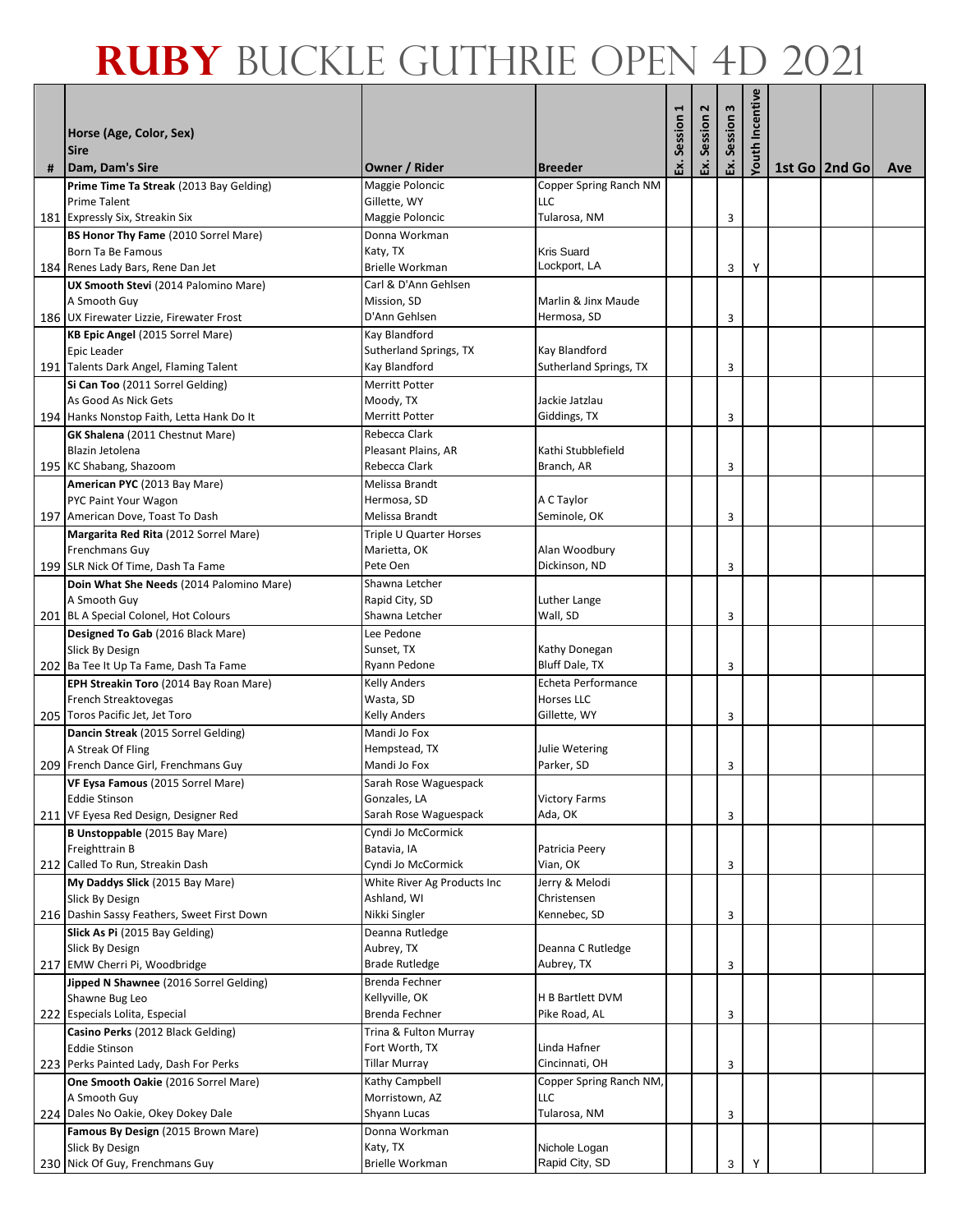|   |                                                                           |                                        |                                              |         | $\mathbf{z}$ | Session 3 | Youth Incentive |                 |     |
|---|---------------------------------------------------------------------------|----------------------------------------|----------------------------------------------|---------|--------------|-----------|-----------------|-----------------|-----|
|   | Horse (Age, Color, Sex)<br><b>Sire</b>                                    |                                        |                                              | Session | Session      |           |                 |                 |     |
| # | Dam, Dam's Sire                                                           | Owner / Rider                          | <b>Breeder</b>                               | Ŀ.      | Š.           | <u>ន</u>  |                 | 1st Go   2nd Go | Ave |
|   | Born In The Fastlane (2015 Bay Gelding)                                   | Schelista Glenn                        |                                              |         |              |           |                 |                 |     |
|   | Born Ta Be Famous<br>231 One Hot Lane, Lanes Leinster                     | Traskwood, AR<br>Darren Boyce          | Kris Suard<br>Thibodaux, LA                  |         |              | 3         |                 |                 |     |
|   | Streaking Sonofagun (2008 Bay Roan Gelding)                               | Carl & D'Ann Gehlsen                   |                                              |         |              |           |                 |                 |     |
|   | A Streak Of Fling                                                         | Mission, SD                            | Carl & D'Ann Gehlsen                         |         |              |           |                 |                 |     |
|   | 232 Gunny, Back To Cash                                                   | D'Ann Gehlsen                          | Mission, SD                                  |         |              | 3         |                 |                 |     |
|   | SX Blazin Brucolena (2014 Chestnut Gelding)                               | Greg & Lori Shearer                    |                                              |         |              |           |                 |                 |     |
|   | Blazin Jetolena                                                           | Wall, SD                               | Greg & Lori Shearer<br>Wall, SD              |         |              |           |                 |                 |     |
|   | 239 SX Docs Digit, Doc Bruce<br>Designed To Be Fast (2015 Bay Mare)       | Lainee Sampson<br>Maggie Poloncic      |                                              |         |              | 3         |                 |                 |     |
|   | Slick By Design                                                           | Gillette, WY                           | Charleen Ornellas                            |         |              |           |                 |                 |     |
|   | 240 Shesa Smokin Andi, Stormin Ed                                         | Maggie Poloncic                        | Lemdore, CA                                  |         |              | 3         |                 |                 |     |
|   | Be My Valentine Guy (2012 Red Dun Gelding)                                | <b>Merritt Potter</b>                  |                                              |         |              |           |                 |                 |     |
|   | <b>Traffic Guy</b>                                                        | Moody, TX                              | Jackie Jatzlau                               |         |              |           |                 |                 |     |
|   | 241 Hanks Nonstop Faith, Letta Hank Do It                                 | <b>Merritt Potter</b>                  | Giddings, TX                                 |         |              | 3         |                 |                 |     |
|   | Nicks Dashin Flirt (2008 Sorrel Gelding)<br>As Good As Nick Gets          | <b>Tina Bratzler</b><br>Choctaw, OK    | Cindy Gayle                                  |         |              |           |                 |                 |     |
|   | 242 Amaflora , Dr Nick Bar                                                | <b>Reggie Herring</b>                  | Goliad, TX                                   |         |              | 3         |                 |                 |     |
|   | Firstdownthecanyon (2015 Sorrel Mare)                                     | Rebecca Clark                          |                                              |         |              |           |                 |                 |     |
|   | <b>Firewater Canyon</b>                                                   | Pleasant Plains, AR                    | Vickie Adams                                 |         |              |           |                 |                 |     |
|   | 245 Miss Dallas Is First, First Down Dash                                 | Rebecca Clark                          | Collinsville, TX                             |         |              | 3         |                 |                 |     |
|   | Born In A Hot Lane (2015 Palomino Gelding)<br>Born Ta Be Famous           | Elizabeth Akins<br>Lebanon, TN         | Kris Suard                                   |         |              |           |                 |                 |     |
|   | 247 One Hot Lane, Lanes Leinster                                          | Sierra Waldrep                         | Thibodaux, LA                                |         |              | 3         | Υ               |                 |     |
|   | Aint God Good (2016 Bay Roan Mare)                                        | Sharon K Bryant                        |                                              |         |              |           |                 |                 |     |
|   | A Streak Of Fling                                                         | Appomattox, VA                         | Sharon K Bryant                              |         |              |           |                 |                 |     |
|   | 249 Lady La Dash, Dash Ta Fame                                            | Cody Bauserman                         | Appomattox, VA                               |         |              | 3         |                 |                 |     |
|   | Fein 1 (2017 Buckskin Mare)<br><b>Traffic Guy</b>                         | LaVerne Fein                           | LaVerne Rein                                 |         |              |           |                 |                 |     |
|   | 251 No Two D For Me, Bully Bullion                                        | Prague, OK<br>LaVerne Fein             | Prague, OK                                   |         |              | 3         |                 |                 |     |
|   | AllJokesAside (2015 Brown Gelding)                                        | Ginger Billingsley                     |                                              |         |              |           |                 |                 |     |
|   | <b>Eddie Stinson</b>                                                      | San Saba, TX                           | <b>Shawn Coates</b>                          |         |              |           |                 |                 |     |
|   | 254 Mia Teese, Rebel Dasher                                               | <b>Ginger Billingsley</b>              | Weatherford, TX                              |         |              | 3         |                 |                 |     |
|   | WR Eyesa Smooth Guy (2017 Brown Gelding)                                  | <b>Whitmire Ranch</b>                  |                                              |         |              |           |                 |                 |     |
|   | A Smooth Guy<br>256 Eyesa Audrey, Mr Eye Opener                           | Overbrook, OK<br>Lauren Whitmire       | <b>Whitmire Ranch</b><br>Overbrook, OK       |         |              | 3         |                 |                 |     |
|   | Slick Em Up Sonny (2014 Gray Gelding)                                     | Mecca Hickox                           |                                              |         |              |           |                 |                 |     |
|   | Slick By Design                                                           | Stephenville, TX                       | Shane & Cortney Claborn                      |         |              |           |                 |                 |     |
|   | 258 Me Merry Special Too, Too Special                                     | Mecca Hickox                           | Lawton, OK                                   |         |              | 3         |                 |                 |     |
|   | Grace Cloud (2012 Bay Mare)                                               | <b>Blaezi Calico</b>                   |                                              |         |              |           |                 |                 |     |
|   | <b>Ivory James</b><br>263 Audreys Trick, Favorite Trick                   | Oktaha, OK<br><b>Blaezi Calico</b>     | Preston & Karen Cloud<br>Sallisaw, OK        |         |              | 3         |                 |                 |     |
|   | Hoosier Stinson (2010 Bay Gelding)                                        | Heidi Crider                           |                                              |         |              |           |                 |                 |     |
|   | <b>Eddie Stinson</b>                                                      | Huntingdon, TN                         | <b>Blue Lake Farms</b>                       |         |              |           |                 |                 |     |
|   | 265 Hoosier Mama, Bends Me Mind                                           | Heidi Crider                           | Terre Haute, IN                              |         |              | 3         |                 |                 |     |
|   | Dirty Dan Stinson (2011 Sorrel Gelding)                                   | Trina & Fulton Murray                  |                                              |         |              |           |                 |                 |     |
|   | <b>Eddie Stinson</b><br>267 Miss Lano Jewell, Easy Lano                   | Fort Worth, TX<br><b>Tillar Murray</b> | Diane Bass<br>Pineville, LA                  |         |              | 3         |                 |                 |     |
|   | Quick Trick Leo (2017 Sorrel Gelding)                                     | Jenna Earls                            |                                              |         |              |           |                 |                 |     |
|   | Shawne Bug Leo                                                            | Wynne, AR                              | Running On Empty LLC                         |         |              |           |                 |                 |     |
|   | 274 Vals Trick, Dashing Val                                               | Darren Boyce                           | Tishomingo, OK                               |         |              | 3         |                 |                 |     |
|   | Smooth Hershey High (2014 Bay Gelding)                                    | Brad or Karly Knight                   |                                              |         |              |           |                 |                 |     |
|   | A Smooth Guy                                                              | Roosevelt, UT<br>Kaecee Knight         | Tyler or Kelcy Schaffner<br>Stephenville, TX |         |              |           |                 |                 |     |
|   | 276 On A Hershey High, On A High<br>She Pays The Piper (2015 Sorrel Mare) | TK & Lainee Sampson                    | Thomas & Lainee                              |         |              | 3         |                 |                 |     |
|   | Irish Pay                                                                 | Interior, SD                           | Sampson                                      |         |              |           |                 |                 |     |
|   | 285 NF French Kizzi, Frenchmans Guy                                       | Lainee Sampson                         | Interior, SD                                 |         |              | 3         |                 |                 |     |
|   | Bodacious Bully Bug (2017 Brown Stallion)                                 | Flying Y Land & Cattle CO LLC          |                                              |         |              |           |                 |                 |     |
|   | <b>Bullseye Bullion</b>                                                   | Carney, OK                             | Susan Herring<br>Mcloud, OK                  |         |              |           |                 |                 |     |
|   | 286 Vickie Zan Brooke, Calvins Spanish Lark                               | <b>Reggie Herring</b>                  |                                              |         |              | 3         |                 |                 |     |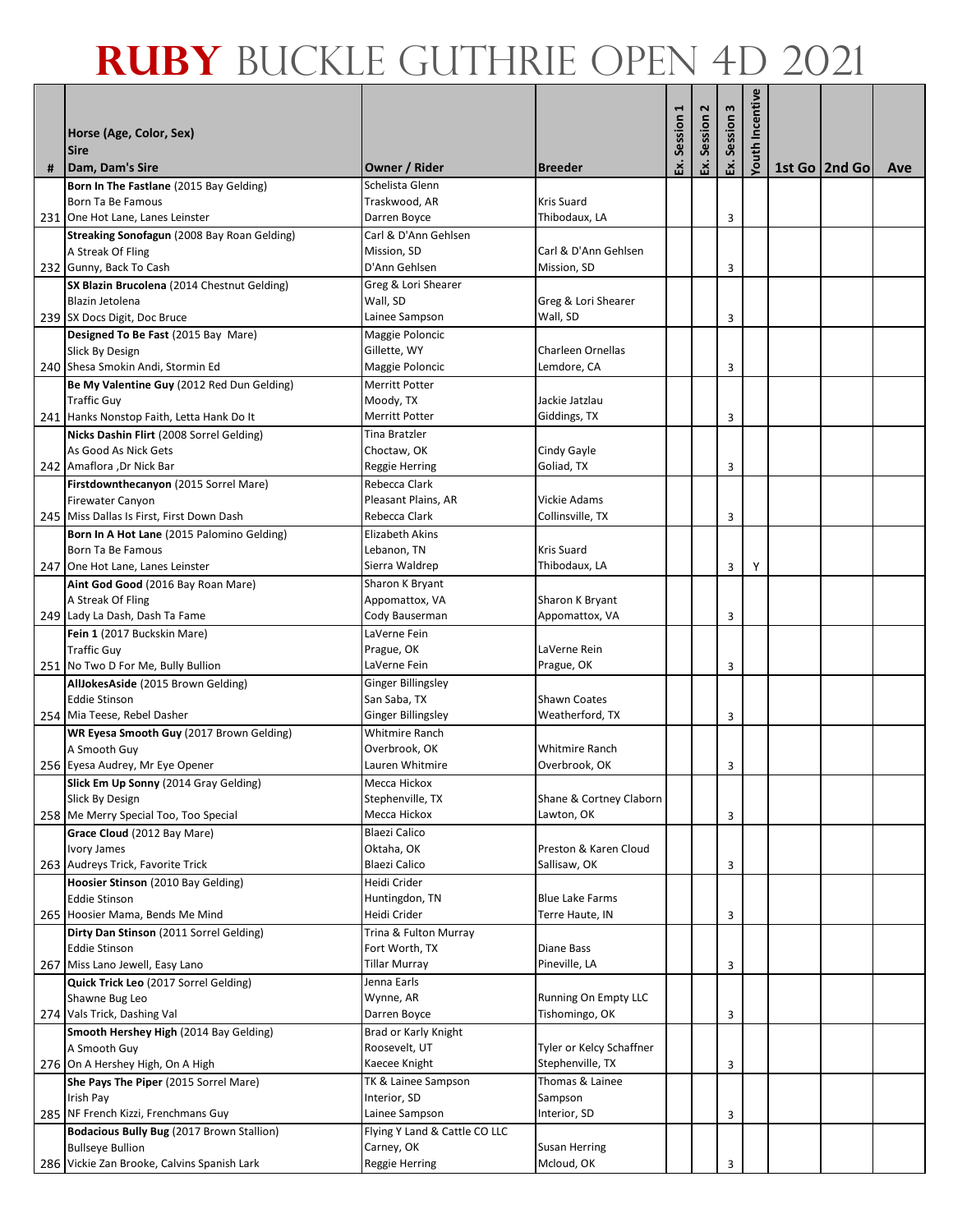|   |                                                                                        |                                        |                                          |         | 2       | Session 3 | <b>Youth Incentive</b> |                 |     |
|---|----------------------------------------------------------------------------------------|----------------------------------------|------------------------------------------|---------|---------|-----------|------------------------|-----------------|-----|
|   | Horse (Age, Color, Sex)<br><b>Sire</b>                                                 |                                        |                                          | Session | Session |           |                        |                 |     |
| # | Dam, Dam's Sire                                                                        | Owner / Rider                          | <b>Breeder</b>                           | Ŀ.      | Ŀ.      | Š.        |                        | 1st Go   2nd Go | Ave |
|   | Cooper 777 (2015 Chestnut Gelding)                                                     | Shyann Lucas                           |                                          |         |         |           |                        |                 |     |
|   | JB Proud N Famous                                                                      | Morristown, AZ                         | Larry & Bonnie Blain<br>Spanish Fork, UT |         |         |           |                        |                 |     |
|   | 287 Orange Merridoc, Merridoc<br>Lordy Hez Dashin (2013 Bay Gelding)                   | Shyann Lucas<br>Sierra & Suzie Waldrep |                                          |         |         | 3         |                        |                 |     |
|   | JL Dash Ta Heaven                                                                      | Lebanon, TN                            | Jud Little                               |         |         |           |                        |                 |     |
|   | 291 Sheza Exclusive Dash, Down Home Dash                                               | Sierra Waldrep                         | Ardmore, OK                              |         |         | 3         |                        |                 |     |
|   | Hot French Lady (2014 Palomino Mare)                                                   | Brett & Elizabeth Sbrusch              |                                          |         |         |           |                        |                 |     |
|   | First Down French                                                                      | Needville, TX                          | John & Shelley Holman                    |         |         |           |                        |                 |     |
|   | 293 BH Shawns Hot Stuff, Dash Ta Fame                                                  | Elizabeth Sbrusch<br>Jessica Lear      | Brentwood, CA                            |         |         | 3         |                        |                 |     |
|   | Furys Virtue (2013 Bay Mare)<br>Furyofthewind                                          | Meridian, TX                           | Jay & Sherry Debord                      |         |         |           |                        |                 |     |
|   | 294 Hidden Virtue, Presto Lad                                                          | Jessica Lear                           | Perry, OK                                |         |         | 3         |                        |                 |     |
|   | Savagely Smooth (2017 Palomino Gelding)                                                | Russell Welch                          |                                          |         |         |           |                        |                 |     |
|   | A Smooth Guy                                                                           | Gladewater, TX                         | <b>Mike Pickard</b>                      |         |         |           |                        |                 |     |
|   | 298 Fols Perky Fame, Dash Ta Fame                                                      | <b>Brittany Baton</b>                  | Byars, OK                                |         |         | 3         |                        |                 |     |
|   | Hot Winter Fling (2010 Blue Roan Mare)<br>A Streak Of Fling                            | Joel & Kelly Jo Hillmann<br>Cokato, MN | Doug & Bonnie Percival                   |         |         |           |                        |                 |     |
|   | 302 BJL Hot Winter Scotch, Hot Cabin Jack                                              | Stella Hillmann                        | Oxford, NE                               |         |         | 3         | Υ                      |                 |     |
|   | JJJ Bugs Is R Star (2011 Sorrel Gelding)                                               | <b>Stacy Tucker</b>                    |                                          |         |         |           |                        |                 |     |
|   | Shawne Bug Leo                                                                         | San Tan Valley, AZ                     | Jo & Latricia Duke                       |         |         |           |                        |                 |     |
|   | 303 R Star, Marthas Six Moons                                                          | <b>Stacy Tucker</b>                    | College Station, TX                      |         |         | 3         |                        |                 |     |
|   | Look Judge (2015 Sorrel Gelding)                                                       | Kristie Peterson                       |                                          |         |         |           |                        |                 |     |
|   | JD Look<br>304 Froghollow Judge Judy, Judge Cash                                       | Lorena, TX<br>Kristie Peterson         | Brad & Karen Gleason<br>Touchet, WA      |         |         | 3         |                        |                 |     |
|   | Famous Wildcat (2007 Chestnut Mare)                                                    | Shyann Lucas                           |                                          |         |         |           |                        |                 |     |
|   | JB Proud N Famous                                                                      | Morristown, AZ                         | M Jones                                  |         |         |           |                        |                 |     |
|   | 308 JW Kentucky Wildcat, Lil Wildcat                                                   | Kathy Campbell                         | Joseph, UT                               |         |         | 3         |                        |                 |     |
|   | Firewaters Design (2007 Sorrel Gelding)                                                | Ashley Meyer                           | Mary Ann & Gordon                        |         |         |           |                        |                 |     |
|   | Designer Red                                                                           | Zwingle, IA<br>Ashley Meyer            | Payne<br>Sulpher Springs, TX             |         |         |           |                        |                 |     |
|   | 309 Primrose Firewater, Dun Lucky Dee<br>Jazzin Jetolena (2007 Sorrel Gelding)         | <b>Bailey Moore</b>                    |                                          |         |         | 3         |                        |                 |     |
|   | Blazin Jetolena                                                                        | Granby, MO                             | Karma Loftin                             |         |         |           |                        |                 |     |
|   | 311 Charmin Miss Meyers, Hemp Meyers                                                   | Tia Moore                              | Bluff Dale, TX                           |         |         | 3         |                        |                 |     |
|   | Frenchmans Bitofluck (2007 Palomino Gelding)                                           | <b>Wendy Platts</b>                    |                                          |         |         |           |                        |                 |     |
|   | Frenchmans Guy                                                                         | Scottsdale, AZ                         | John T Bradbury                          |         |         |           |                        |                 |     |
|   | 313 Lil Bit A Moon Luck, Casady Casanova<br>Design In Perfection (2017 Sorrel Gelding) | Rylea Platts<br>Rita Masterson         | Elizabethtown, KY                        |         |         | 3         |                        |                 |     |
|   | Slick By Design                                                                        | Enola, AR                              | Lisa O'Rourke-Fulton                     |         |         |           |                        |                 |     |
|   | 325 Perfection In Brown, Dashing Cleat                                                 | Darren Boyce                           | Valentine, NE                            |         |         | 3         |                        |                 |     |
|   | Blazen Bug Cuz (2005 Sorrel Gelding)                                                   | Brad or Karly Knight                   |                                          |         |         |           |                        |                 |     |
|   | Blazin Jetolena                                                                        | Roosevelt, UT                          | Vaughan & Mary Watkins                   |         |         |           |                        |                 |     |
|   | 326 Wahinis Bug Cuz, Bug Cuz<br>Runaway Fury (2015 Sorrel Gelding)                     | Kaecee Knight<br>Jason & Leslie Willis | Madison, MS                              |         |         | 3         |                        |                 |     |
|   | Furyofthewind                                                                          | Chester, SC                            | <b>Racin RNS</b>                         |         |         |           |                        |                 |     |
|   | 329 Runaway Mad, Runaway Colors                                                        | Leslie Willis                          | Wapanucka, OK                            |         |         | 3         |                        |                 |     |
|   | Chasin Magnolias (2016 Sorrel Mare)                                                    | Mary Sorrells                          |                                          |         |         |           |                        |                 |     |
|   | Be A Magnolia Runner                                                                   | Bryan, TX                              | <b>Mary Sorrells</b>                     |         |         |           |                        |                 |     |
|   | 331 Firewater In The Sky, Chasin Firewater                                             | <b>Mary Sorrells</b>                   | Bryan, TX                                |         |         | 3         |                        |                 |     |
|   | MV Fury Of The Fame (2014 Bay Gelding)<br>Furyofthewind                                | Tillar Murray<br>Fort Worth, TX        | Martha Wright                            |         |         |           |                        |                 |     |
|   | 336 EMW Coco Fame, Dash Ta Fame                                                        | Tillar Murray                          | Dublin, TX                               |         |         | 3         |                        |                 |     |
|   | KVS One Slick Jet (2016 Red Dunn Gelding)                                              | Kurt Vonn Stone                        |                                          |         |         |           |                        |                 |     |
|   | Slick By Design                                                                        | Lebanon, TN                            | Kurt Vonn Stone                          |         |         |           |                        |                 |     |
|   | 337 SCF Daisy Duke, Special Definition                                                 | Sierra Waldrep                         | Lebanon, TN                              |         |         | 3         |                        |                 |     |
|   | Frenchies Bad Girl (2008 Palomino Mare)<br>Frenchmans Guy                              | Kallyn Davang<br>Wharton, TX           | Kella Figueroa                           |         |         |           |                        |                 |     |
|   | 339 Shesa Bucket, Buckeye Bar Joe                                                      | Kallyn Davang                          | Bandera, TX                              |         |         | 3         |                        |                 |     |
|   | VF A Little Bit Red (2008 Sorrel Mare)                                                 | Ryann Pedone                           |                                          |         |         |           |                        |                 |     |
|   | Designer Red                                                                           | Sunset, TX                             | <b>Victory Farms</b>                     |         |         |           |                        |                 |     |
|   | 340 Little Bit Princess, Super Sence Amilion                                           | Lexi Peaden                            | Ada, OK                                  |         |         | 3         |                        |                 |     |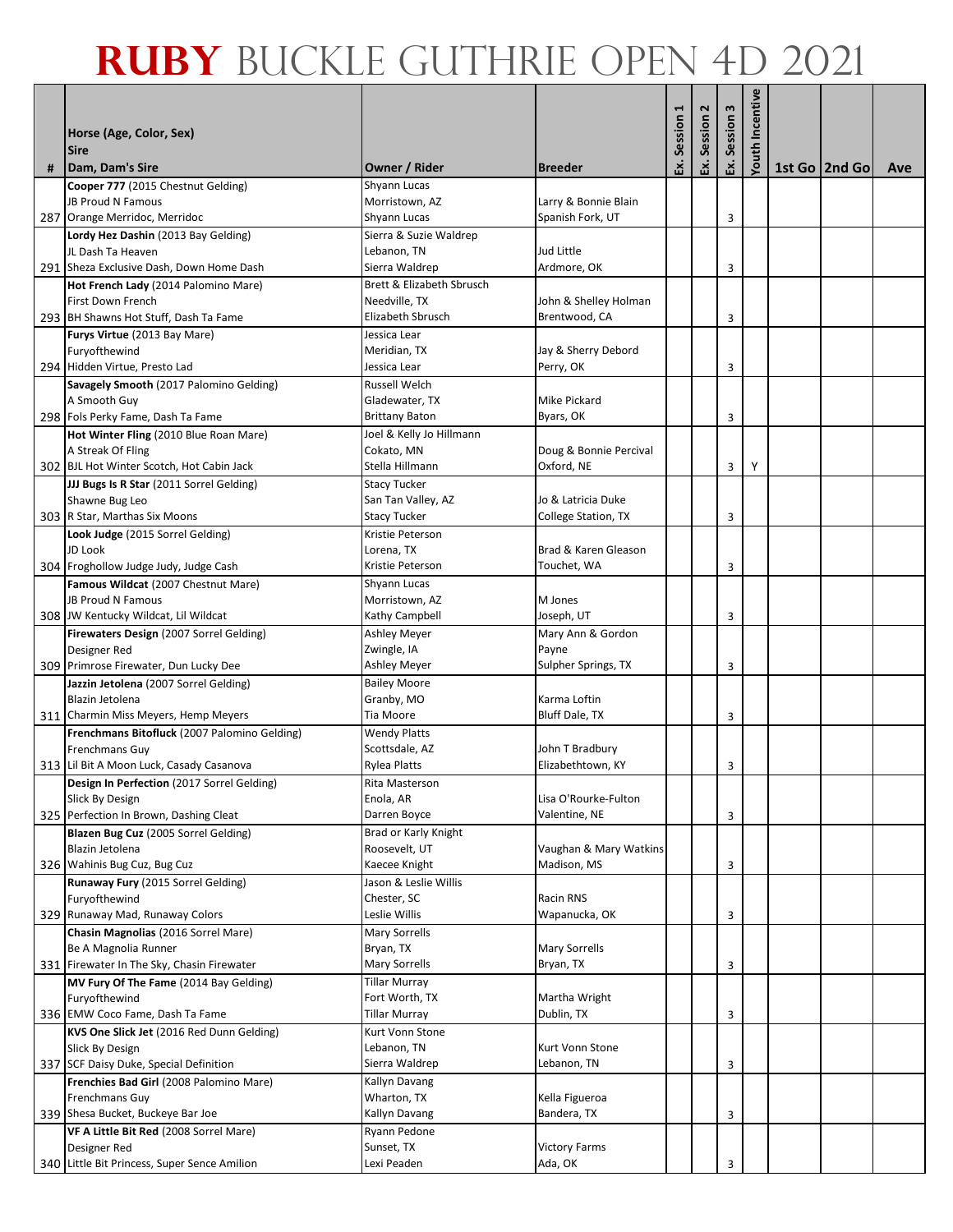|   |                                                                          |                                         |                                    |         | 2       | Session 3 | <b>Youth Incentive</b> |                 |     |
|---|--------------------------------------------------------------------------|-----------------------------------------|------------------------------------|---------|---------|-----------|------------------------|-----------------|-----|
|   | Horse (Age, Color, Sex)<br><b>Sire</b>                                   |                                         |                                    | Session | Session |           |                        |                 |     |
| # | Dam, Dam's Sire                                                          | Owner / Rider                           | <b>Breeder</b>                     | Ŀ.      | 덧.      | Š.        |                        | 1st Go   2nd Go | Ave |
|   | French Open (2008 Bay Gelding)                                           | Amberley Snyder                         |                                    |         |         |           |                        |                 |     |
|   | Frenchmans Guy<br>341 Miss Eye Paint, Mr Eye Opener                      | Tremonton, UT<br>Amberley Snyder        | Lance Robinson<br>Spanish Fork, UT |         |         | 3         |                        |                 |     |
|   | Frenchgirl Cocoa (2008 Palomino Mare)                                    | Pamela Mueller                          |                                    |         |         |           |                        |                 |     |
|   | Frenchmans Guy                                                           | Collinsville, OK                        | Dick & Vicki Armer                 |         |         |           |                        |                 |     |
|   | 342 Mecca Ciara, Mecca San Leo                                           | Pamela Mueller                          | Preston, KS                        |         |         | 3         |                        |                 |     |
|   | <b>KW Frenchmans Fame</b> (2009 Chestnut Gelding)                        | Melissa Carr                            |                                    |         |         |           |                        |                 |     |
|   | Frenchmans Guy<br>344 Dashin N Blushin, Dash Ta Fame                     | Platteville, WI<br>Melissa Carr         | Ken & Karen Wearin<br>De Leon, TX  |         |         | 3         |                        |                 |     |
|   | Little Prairie Wagon (2010 Brown Gelding)                                | Charoltte & Brett Northam               | Arthur Loftis & John               |         |         |           |                        |                 |     |
|   | <b>PYC Paint Your Wagon</b>                                              | Ada, OK                                 | Turner                             |         |         |           |                        |                 |     |
|   | 346 Little Prairie, Royal Quick Dash                                     | Wylene Davis                            | Lewisville, TX                     |         |         | 3         |                        |                 |     |
|   | FL Forget Me Not (2008 Sorrel Gelding)                                   | Sara Boies                              |                                    |         |         |           |                        |                 |     |
|   | Blazin Jetolena                                                          | Indianola, IA                           | Jerry Adamson                      |         |         |           |                        |                 |     |
|   | 347 RJ Frenchmans Blonde, Frenchmans Guy<br>DontBJealous (2009 Bay Mare) | Sara Boies<br>Julie Oliver              | Cody, NE                           |         |         | 3         |                        |                 |     |
|   | Stoli                                                                    | Landenberg, PA                          | Derrell Riggan                     |         |         |           |                        |                 |     |
|   | 348 Sunset Leo Badger, El Jefe Leo                                       | Julie Oliver                            | Merkel, TX                         |         |         | 3         |                        |                 |     |
|   | A Guy With Try (2013 Palomino Gelding)                                   | Arlis & Lea Baze                        |                                    |         |         |           |                        |                 |     |
|   | <b>Frenchmans Guy</b>                                                    | Dublin, TX<br>Lea Baze                  | Bill & Debbie Myers                |         |         |           |                        |                 |     |
|   | 355 Generals French Lady, Bogies General                                 | Katherine Determan                      | Saint Onge, SD                     |         |         | 3         |                        |                 |     |
|   | Streakinturnem (2013 Bay Gelding)<br>A Streak Of Fling                   | Sauk Centre, MN                         | <b>Mike Pickard</b>                |         |         |           |                        |                 |     |
|   | 358 Ima Streaking Bully, Bully Bullion                                   | Paige Determan                          | Byars, OK                          |         |         | 3         | Υ                      |                 |     |
|   | Gimme Damoney (2010 Bay Gelding)                                         | Jason & Leslie Willis                   |                                    |         |         |           |                        |                 |     |
|   | <b>Tres Seis</b>                                                         | Chester, SC                             | <b>Hodnett Quarter Horses</b>      |         |         |           |                        |                 |     |
|   | 375 Damoney, Mr Eye Opener                                               | Leslie Willis                           | Arthur City, TX                    |         |         | 3         |                        |                 |     |
|   | Bubba Guy (2013 Brown Gelding)<br><b>Traffic Guy</b>                     | Mary Sorrells<br>Bryan, TX              | Thomas & Elizabeth<br><b>Baker</b> |         |         |           |                        |                 |     |
|   | 376 Pure D Gold Gal, Pure D Dash                                         | <b>Mary Sorrells</b>                    | Brenham, TX                        |         |         | 3         |                        |                 |     |
|   | Smooth Ruby Jean (2013 Bay Mare)                                         | Cindy Wright                            |                                    |         |         |           |                        |                 |     |
|   | A Smooth Guy                                                             | Westville, FL                           | <b>Barlow Livestock</b>            |         |         |           |                        |                 |     |
|   | 383 Fame Ta Throw, Dash Ta Fame                                          | Lacey Wright-Barnes                     | Gillette, WY                       |         |         | 3         |                        |                 |     |
|   | MV Famous Margarita (2015 Bay Mare)<br>Furyofthewind                     | Trina & Fulton Murray<br>Fort Worth, TX | Martha Wright                      |         |         |           |                        |                 |     |
|   | 384 EMW Coco Fame, Dash Ta Fame                                          | <b>Tillar Murray</b>                    | Dublin, TX                         |         |         | 3         |                        |                 |     |
|   | Miss Americann Pie (2013 Sorrel Mare)                                    | Canadian River QH LLC                   | Henrichs/Cowboy Dentist            |         |         |           |                        |                 |     |
|   | As Good As Nick Gets                                                     | Norman, OK                              | FM LLC                             |         |         |           |                        |                 |     |
|   | 388 Cosmotoligist, Dash Ta Fame                                          | Lana Merrick-Bailey                     | Dodge City, KS                     |         |         | 3         |                        |                 |     |
|   | Likedaladiesinheaven (2013 Bay Gelding)<br>JL Dash Ta Heaven             | Laura Kennedy<br>Quitman, AR            | Jud Little                         |         |         |           |                        |                 |     |
|   | 392 Lady Rompin, Tiny Tornado Too                                        | Laura Kennedy                           | Ardmore, OK                        |         |         | 3         |                        |                 |     |
|   | Legally Fun Blonde (2012 Palomino Mare)                                  | Joe McGraw & Marilee Deines             | Joe McGraw & Marilee               |         |         |           |                        |                 |     |
|   | Frenchmans Guy                                                           | Timnath, CO                             | Deines                             |         |         |           |                        |                 |     |
|   | 393 Levin Lucille, Shawne Bug                                            | Mary-Cecelia Tharp                      | Culver, OR                         |         |         | 3         |                        |                 |     |
|   | Troubles Easy Design (2014 Bay Mare)<br>Slick By Design                  | Shannon Ott-Polzin<br>Mukwonago, WI     | Karen & Janelle Robinson           |         |         |           |                        |                 |     |
|   | 395 Jet On Trouble Easy, Easy Routine                                    | Amanda LePak                            | Whitesboro, TX                     |         |         | 3         |                        |                 |     |
|   | Double Diped In Fame (2014 Chestnut Mare)                                | Charlie Lummus                          |                                    |         |         |           |                        |                 |     |
|   | JL Dash Ta Heaven                                                        | Centerville, TX                         | Jud Little                         |         |         |           |                        |                 |     |
|   | 399 Dash With The Stars, Dash Ta Fame                                    | <b>Bailee Shirley</b>                   | Ardmore, OK                        |         |         | 3         |                        |                 |     |
|   | So Long Cash Lane (2014 Chestnut Gelding)<br>The Goodbye Lane            | Lyle or Lapriel Clark<br>Corrinne, UT   | <b>Clifford Vorhees</b>            |         |         |           |                        |                 |     |
|   | 402 Miss Kristy Jo, Tee J Willow Jack                                    | Mindy Clark                             | Spanish Fork, UT                   |         |         | 3         |                        |                 |     |
|   | Traffic Jam (2014 Buckskin Gelding)                                      | Katherine Determan                      |                                    |         |         |           |                        |                 |     |
|   | <b>Traffic Guy</b>                                                       | Sauk Centre, MN                         | Bashaw & Fischer                   |         |         |           |                        |                 |     |
|   | 404 Yes Darlin, Okey Dokey Dale                                          | Paige Determan                          | Ledbetter, TX                      |         |         | 3         | Y                      |                 |     |
|   | Guys Voodoo Bug (2003 Sorrel Gelding)<br>Frenchmans Guy                  | Kaleb Terlip<br>Frontenac, KS           | Bill & Debbie Myers                |         |         |           |                        |                 |     |
|   | 405 Voo Doo Martha, Marthas Six Moons                                    | Patton Ann Lynch                        | Saint Onge, SD                     |         |         | 3         |                        |                 |     |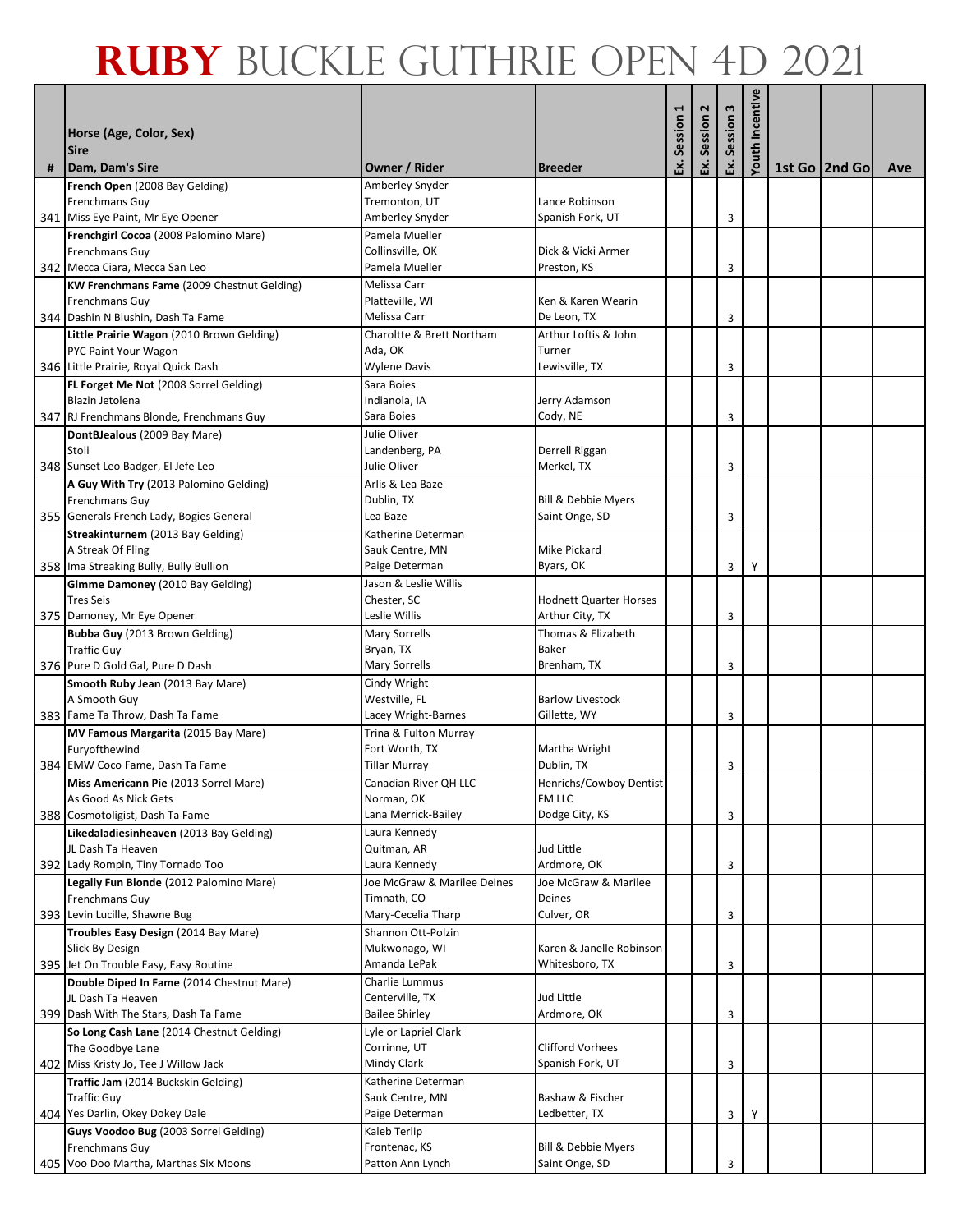|   |                                                                                      |                                       |                                          |         | 2       |           | Youth Incentive |                 |     |
|---|--------------------------------------------------------------------------------------|---------------------------------------|------------------------------------------|---------|---------|-----------|-----------------|-----------------|-----|
|   | Horse (Age, Color, Sex)<br><b>Sire</b>                                               |                                       |                                          | Session | Session | Session 3 |                 |                 |     |
| # | Dam, Dam's Sire                                                                      | Owner / Rider                         | <b>Breeder</b>                           | Ŀ.      | 덧.      | Š.        |                 | 1st Go   2nd Go | Ave |
|   | Bay Area Barbara (2012 Palomino Mare)                                                | Del Farms, LLC                        |                                          |         |         |           |                 |                 |     |
|   | As Good As Nick Gets<br>408 Six Moons Blonde, PC Frenchman                           | Bush, LA<br>Cambrie Delaune           | Amy Williams<br>Sandia, TX               |         |         | 3         |                 |                 |     |
|   | JLR One Slick Guy (2013 Brown Gelding)                                               | Jana L Riley                          |                                          |         |         |           |                 |                 |     |
|   | Slick By Design                                                                      | Paige, TX                             | Jana L Riley                             |         |         |           |                 |                 |     |
|   | 412 Famous French Lady, Frenchmans Guy                                               | Jana L Riley                          | Paige, TX                                |         |         | 3         |                 |                 |     |
|   | Daddy B Proud (2011 Sorrel Gelding)<br>JB Proud N Famous                             | McKensy Topham<br>Delta, UT           | Bobbi J Scott                            |         |         |           |                 |                 |     |
|   | 416 RGR Whos Your Daddy, Intents And Purposes                                        | <b>Summer Owens</b>                   | Trout Creek, MT                          |         |         | 3         |                 |                 |     |
|   | DM Streak Aboo (2007 Sorrel Gelding)                                                 | Scamper Cole                          |                                          |         |         |           |                 |                 |     |
|   | A Streak Of Fling                                                                    | Granbury, TX                          | Dillon Munoorf                           |         |         |           |                 |                 |     |
|   | 419 Berts Aboo, Hand Off Boy                                                         | Scamper Cole                          | Three Rivers, TX                         |         |         | 3         |                 |                 |     |
|   | Slicks Biankus Guy (2015 Bay Gelding)                                                | <b>Wendy Cline</b>                    |                                          |         |         |           |                 |                 |     |
|   | Slick By Design<br>420 Biankusfrenchshasta, Captain Biankus                          | Hempstead, TX<br>Wendy Cline          | Karen Lynn Ottinger<br>Hondo, TX         |         |         | 3         |                 |                 |     |
|   | Irosesuchastinson (2014 Palomino Mare)                                               | Tammy Brown                           |                                          |         |         |           |                 |                 |     |
|   | <b>Eddie Stinson</b>                                                                 | Bishopville, SC                       | Danny K Carroll                          |         |         |           |                 |                 |     |
|   | 426 Oro Rose, Man in The Money                                                       | Jordan Brown                          | Raymore, MS                              |         |         | 3         | Υ               |                 |     |
|   | NB Ladybird (2014 Gray Mare)                                                         | Nickelbar Ranch LLC                   |                                          |         |         |           |                 |                 |     |
|   | Shawne Bug Leo<br>429 TR Dashing Badger, Mr Illuminator                              | San Angelo, TX<br>Kenna Squires       | Nickelbar Ranch LLC<br>San Angelo, TX    |         |         | 3         |                 |                 |     |
|   | CRSB Gun N Sprat (2014 Gray Gelding)                                                 | <b>Heather Paumen</b>                 |                                          |         |         |           |                 |                 |     |
|   | Fiestas Gotta Gun                                                                    | Monticello, MN                        | Tony or Allison Ballinger                |         |         |           |                 |                 |     |
|   | 432 CCR Sprat N Glory, CCR Colonel Sprat                                             | Heather Paumen                        | Morgan Mill, TX                          |         |         | 3         |                 |                 |     |
|   | Streakin Little Cat (2014 Bay Mare)                                                  | Kipty Watt                            |                                          |         |         |           |                 |                 |     |
|   | A Streak Of Fling                                                                    | Canyon, TX                            | Walker James Watt<br>Claresholm, AB      |         |         |           |                 |                 |     |
|   | 433 Silver Marbles, Cat Silver<br>A Streak Of Faith (2015 Bay Gelding)               | Kipty Watt<br>Drue & Kelsey Knight    |                                          |         |         | 3         |                 |                 |     |
|   | A Streak Of Fling                                                                    | Willow, OK                            | Kelsey Knight                            |         |         |           |                 |                 |     |
|   | 436 Less Cash More Dash, Cash Not Credit                                             | Kelsey Knight                         | Willow, OK                               |         |         | 3         |                 |                 |     |
|   | Heza Frosty Cowboy (2015 Sorrel Gelding)                                             | Radley or Ashley Day                  |                                          |         |         |           |                 |                 |     |
|   | Cowboys Cartel<br>440 Yu Laughing Frost, Hot Colours                                 | Volborg, MT                           | <b>Bill &amp; Debbie Myers</b>           |         |         |           |                 |                 |     |
|   | Frenchmans Firestar (2014 Palomino Mare)                                             | Ashley Day<br><b>Wendy Platts</b>     | Saint Onge, SD                           |         |         | 3         |                 |                 |     |
|   | Frenchmans Guy                                                                       | Scottsdale, AZ                        | Jason & Melissa Mez                      |         |         |           |                 |                 |     |
|   | 441 Rojo Irish Barbie, Rojo Irish Bay                                                | <b>Wendy Platts</b>                   | Piedmont, SD                             |         |         | 3         |                 |                 |     |
|   | Ready Set Go Girl (2015 Bay Mare)                                                    | Glenda Barnett                        |                                          |         |         |           |                 |                 |     |
|   | Prime Talent                                                                         | Decatur, TX                           | <b>Copper Spring Ranch LLC</b>           |         |         |           |                 |                 |     |
|   | 443 Very Dashin 123, Dash Thru Traffic<br>So Ichi Im Streakin (2016 Sorrel Gelding)  | Glenda Barnett<br>Summer Gay          | Tularosa, NM                             |         |         | 3         |                 |                 |     |
|   | A Streak Of Fling                                                                    | Terrell, TX                           | <b>Summer Gay</b>                        |         |         |           |                 |                 |     |
|   | 445 Aurora Ichi, Cat Ichi                                                            | Summer Gay                            | Terrell, TX                              |         |         | 3         |                 |                 |     |
|   | Freighttrain Ta Fame (2015 Chestnut Mare)                                            | Linda & Kortni McConnell              |                                          |         |         |           |                 |                 |     |
|   | Freighttrain B                                                                       | Hereford, TX<br>Kortni McConnell      | Linda & Kortni McConnell<br>Hereford, TX |         |         | 3         |                 |                 |     |
|   | 447 Miss Sangria, Dash Ta Fame<br>Streaktafamenrovalty (2014 Bay Stallion)           | Linda Stenerson                       |                                          |         |         |           |                 |                 |     |
|   | A Streak Of Fling                                                                    | Bonsall, CA                           | Linda Stenerson                          |         |         |           |                 |                 |     |
|   | 452 Ms Dash Ta Fame, Dash Ta Fame                                                    | Janelle Paul                          | Bonsall, CA                              |         |         | 3         |                 |                 |     |
|   | Goodness and Mercy (2014 Gray Mare)                                                  | Jerimie Harrell                       |                                          |         |         |           |                 |                 |     |
|   | Ivory James                                                                          | Hazelhurst, GA                        | <b>Mercy Hinklin</b>                     |         |         |           |                 |                 |     |
|   | 453 Royally Streak, Royal Quick Dash<br>VF Leo Stinson (2015 Grullo Gelding)         | Jordan Harrell<br>Del Farms, LLC      | Livingston, TX                           |         |         | 3         |                 |                 |     |
|   | <b>Eddie Stinson</b>                                                                 | Bush, LA                              | <b>Victory Farms</b>                     |         |         |           |                 |                 |     |
|   | 454 Licorice Leotard, Coup DE Kas                                                    | Cambrie Delaune                       | Ada, OK                                  |         |         | 3         |                 |                 |     |
|   | JLR Showcase Design (2015 Bay Mare)                                                  | Jana L Riley                          |                                          |         |         |           |                 |                 |     |
|   | Slick By Design                                                                      | Paige, TX                             | Jana L Riley                             |         |         |           |                 |                 |     |
|   | 456 Fabulous Parade, Frenchmans Fabulous<br>Shut The Train Door (2014 Chestnut Mare) | Jana L Riley<br>Brice & Karen Manning | Paige, TX                                |         |         | 3         |                 |                 |     |
|   | Freighttrain B                                                                       | Marietta, OK                          | Brice & Karen Manning                    |         |         |           |                 |                 |     |
|   | 457 Shut The Front Door, Dash Ta Fame                                                | Karen Manning                         | Marietta, OK                             |         |         | 3         |                 |                 |     |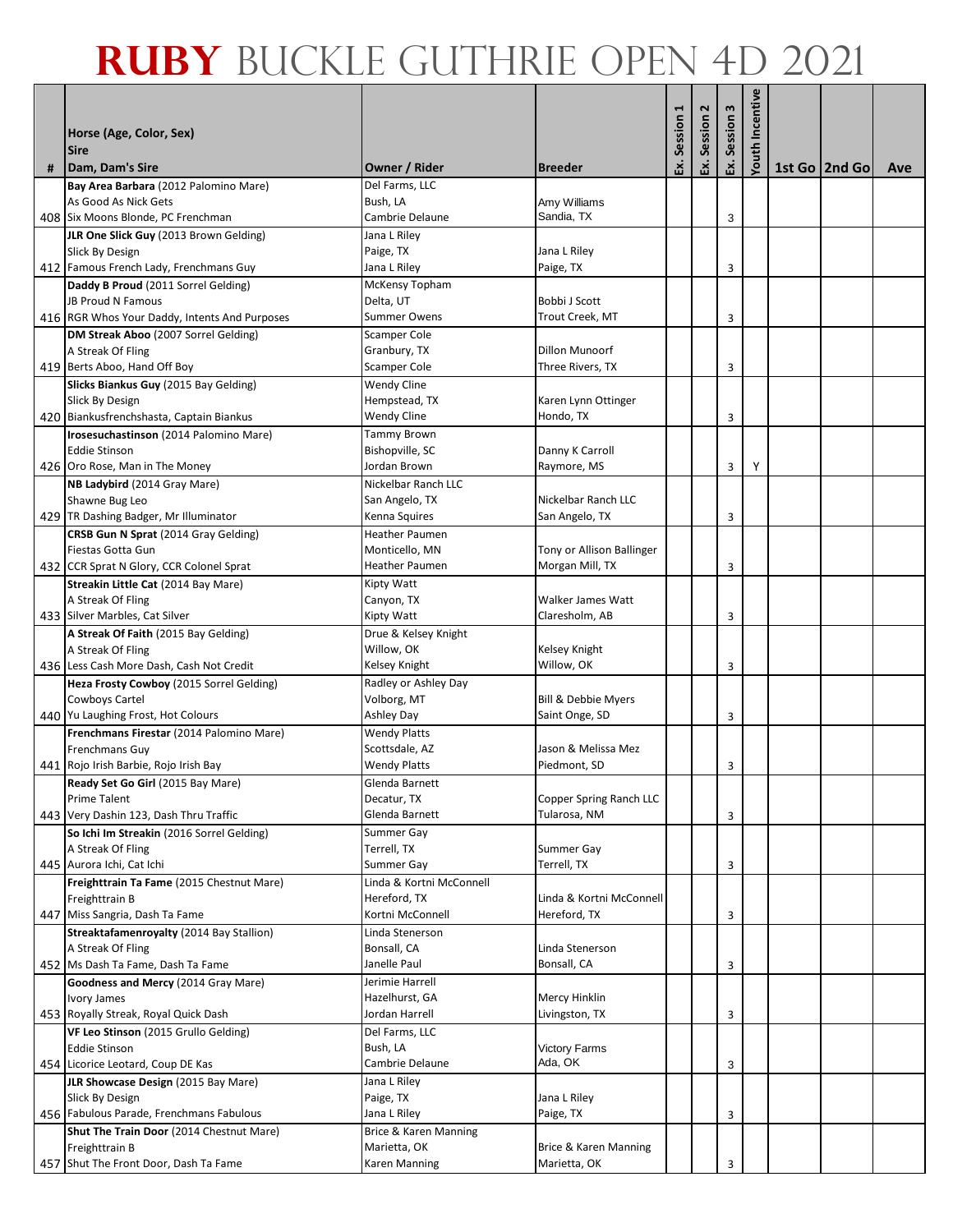|   | Horse (Age, Color, Sex)<br><b>Sire</b>                             |                                     |                                               | Ex. Session | Session 2 | Session 3 | Youth Incentive |                 |     |
|---|--------------------------------------------------------------------|-------------------------------------|-----------------------------------------------|-------------|-----------|-----------|-----------------|-----------------|-----|
| # | Dam, Dam's Sire                                                    | Owner / Rider                       | <b>Breeder</b>                                |             | 덧.        | Š.        |                 | 1st Go   2nd Go | Ave |
|   | VF Eddie Bull (2014 Bay Gelding)                                   | Mekenna Davis                       |                                               |             |           |           |                 |                 |     |
|   | <b>Eddie Stinson</b>                                               | Huntsville, TX                      | <b>Victory Farms</b>                          |             |           |           |                 |                 |     |
|   | 460 Natural Lady Bullion, Bully Bullion                            | Mekenna Davis                       | Ada, OK                                       |             |           | 3         |                 |                 |     |
|   | Lil Famous Winner (2015 Black Mare)<br><b>Winners Version</b>      | David Howlett<br>Delta, UT          | Charles L Heaton                              |             |           |           |                 |                 |     |
|   | 463 PC Legal Spice, Dash Ta Fame                                   | McKensy Topham                      | Saratoga Springs, UT                          |             |           | 3         |                 |                 |     |
|   | Firin To Be A Hero (2010 Sorrel Gelding)                           | Dusty Lynch                         |                                               |             |           |           |                 |                 |     |
|   | Valiant Hero                                                       | Crawford, TX                        | Jud Little                                    |             |           |           |                 |                 |     |
|   | 464 She Be Firin For Cash, Cash Not Credit                         | Patton Ann Lynch                    | Ardmore, OK                                   |             |           | 3         |                 |                 |     |
|   | Ima Epic Hustler (2016 Sorrel Gelding)<br>Epic Leader              | <b>Scamper Cole</b><br>Granbury, TX | Schiller Ranch LLC                            |             |           |           |                 |                 |     |
|   | 466 Mitzi Bar None, Bar Sans Leo                                   | Scamper Cole                        | College Station, TX                           |             |           | 3         |                 |                 |     |
|   | Streakin And Shaken (2014 Gray Gelding)                            | <b>Wendy Cline</b>                  |                                               |             |           |           |                 |                 |     |
|   | Streakin Boon Dox                                                  | Hempstead, TX                       | Joe & Carla Spitz                             |             |           |           |                 |                 |     |
|   | 469 Shaken Tornado, Royal Shake Em                                 | Wendy Cline                         | Lamar, CO                                     |             |           | 3         |                 |                 |     |
|   | Graves Slick Nickbar (2015 Sorrel Mare)<br>Slick By Design         | Susan Lousberg<br>Mt. Pleasant, TX  | <b>Curtis Graves</b>                          |             |           |           |                 |                 |     |
|   | 476 Docs Heart Attack, Dr Nick Bar                                 | Susan Lousberg                      | Collinsville, TX                              |             |           | 3         |                 |                 |     |
|   | Aint She A Slick One (2015 Bay Mare)                               | Cameron & Emily Schoneberg          |                                               |             |           |           |                 |                 |     |
|   | Slick By Design                                                    | Elmdale, KS                         | Taylor Lynn Jacobs                            |             |           |           |                 |                 |     |
|   | 480 SF French Totha Core, Frenchmans Feature                       | <b>Emily Schoneberg</b>             | Carmine, TX                                   |             |           | 3         |                 |                 |     |
|   | FL Fergalicious (2015 Sorrel Mare)                                 | Samantha Flannery                   |                                               |             |           |           |                 |                 |     |
|   | JL Sirocco<br>484 UXFlit N Fabulous, Frenchmans Fabulous           | Mission, SD<br>Samantha Flannery    | Samantha Flannery<br>Mission, SD              |             |           | 3         |                 |                 |     |
|   | Fling Me Sparkles (2015 Black Mare)                                | Krista Irlbeck                      |                                               |             |           |           |                 |                 |     |
|   | A Streak Of Fling                                                  | Happy, TX                           | Krista Irlbeck                                |             |           |           |                 |                 |     |
|   | 491 Lightning Bug RSH, Bug Me Bright                               | Krista Irlbeck                      | Happy, TX                                     |             |           | 3         |                 |                 |     |
|   | Jesswatchmestreak (2016 Bay Roan Mare)                             | Dave & Lori Zabel                   | Shawna Letcher or                             |             |           |           |                 |                 |     |
|   | French Streakin Jess<br>495 Jerrys TP Seepai BB, Jerrys Disco Moon | Horace, ND<br>Hallie Hanssen        | Sample Ranah<br>Rapid City, SD                |             |           | 3         |                 |                 |     |
|   | Pretty Smooth Guy (2013 Sorrel Gelding)                            | Janesa Lange                        |                                               |             |           |           |                 |                 |     |
|   | A Smooth Guy                                                       | Belle Fourche, SD                   | Luther Lange                                  |             |           |           |                 |                 |     |
|   | 497 Hey Pretty Mama, Lucky Joe Lynx                                | Janesa Lange                        | Wall, SD                                      |             |           | 3         |                 |                 |     |
|   | Docs Ace Ta Fame (2014 Sorrel Gelding)                             | Janelle Paul<br>Whitesboro, TX      |                                               |             |           |           |                 |                 |     |
|   | <b>Chasin Doubles</b><br>498 Mauchos Brandy Gal, Docs Maucho       | Janelle Paul                        | Angela Fulton<br>Sanger, TX                   |             |           | 3         |                 |                 |     |
|   | Painted Up Design (2015 Black Gelding)                             | Karen or Jamie Shock                |                                               |             |           |           |                 |                 |     |
|   | Slick By Design                                                    | Thorndale, TX                       | Jamie or Karen Shock                          |             |           |           |                 |                 |     |
|   | 500 The Glory Of Summer, Sonny Dee Summer                          | Karen Shock                         | Thorndale, TX                                 |             |           | 3         |                 |                 |     |
|   | Showered In Kisses (2016 Red Roan Mare)                            | Sharon Koehler                      |                                               |             |           |           |                 |                 |     |
|   | JL Dash Ta Heaven<br>502 Dinkys Purple Rain, Dinky's Red Man       | Amarillo, TX<br>Kortni McConnell    | Jud Little<br>Ardmore, OK                     |             |           | 3         |                 |                 |     |
|   | Dashin Ta Kill (2014 Sorrel Gelding)                               | Lindsey Netterville                 |                                               |             |           |           |                 |                 |     |
|   | JL Dash Ta Heaven                                                  | Woodville, MS                       | Jud Little                                    |             |           |           |                 |                 |     |
|   | 503 Buggin To Kill, Flit to kill                                   | Karen Manning                       | Ardmore, OK                                   |             |           | 3         |                 |                 |     |
|   | Miss Eedie Stinson (2010 Sorrel Mare)<br><b>Eddie Stinson</b>      | Lindsay Schulz<br>Moses Lake, WA    | Blair & Dalarie Philippi                      |             |           |           |                 |                 |     |
|   | 504 Judge Two Cash, Judge Cash                                     | Lindsay Schulz                      | Boardman, OR                                  |             |           | 3         |                 |                 |     |
|   | Designed Ta Smoke (2004 Gray Gelding)                              | Jerry & Melodi Christensen          |                                               |             |           |           |                 |                 |     |
|   | Designer Red                                                       | Kennebec, SD                        | John & Cindy Baltezore                        |             |           |           |                 |                 |     |
|   | 505 Justasmokin, Glazed                                            | Melodi Christensen                  | Beresford, SD                                 |             |           | 3         |                 |                 |     |
|   | Dreamin N French (2012 Bay Mare)                                   | Mekenna Davis                       |                                               |             |           |           |                 |                 |     |
|   | First Down French<br>506 Miracle Chic Dream, Magnum Chic Dream     | Huntsville, TX<br>Mekenna Davis     | Crystal Barricklow<br>Magnolia, TX            |             |           | 3         |                 |                 |     |
|   | Chile Cole (2013 Sorrel Gelding)                                   | Scamper Cole                        |                                               |             |           |           |                 |                 |     |
|   | <b>Tres Seis</b>                                                   | Granbury, TX                        | Dick Wellborn                                 |             |           |           |                 |                 |     |
|   | 512 Stolie Model, Stoli                                            | Scamper Cole                        | Datil, NM                                     |             |           | 3         |                 |                 |     |
|   | So High Im Streakin (2015 Sorrel Gelding)                          | Summer Gay                          |                                               |             |           |           |                 |                 |     |
|   | A Streak Of Fling<br>513 Aurora Ichi, Cat Ichi                     | Terrell, TX<br>Summer Gay           | <b>Brad &amp; Neelley Armes</b><br>Graver, TX |             |           | 3         |                 |                 |     |
|   |                                                                    |                                     |                                               |             |           |           |                 |                 |     |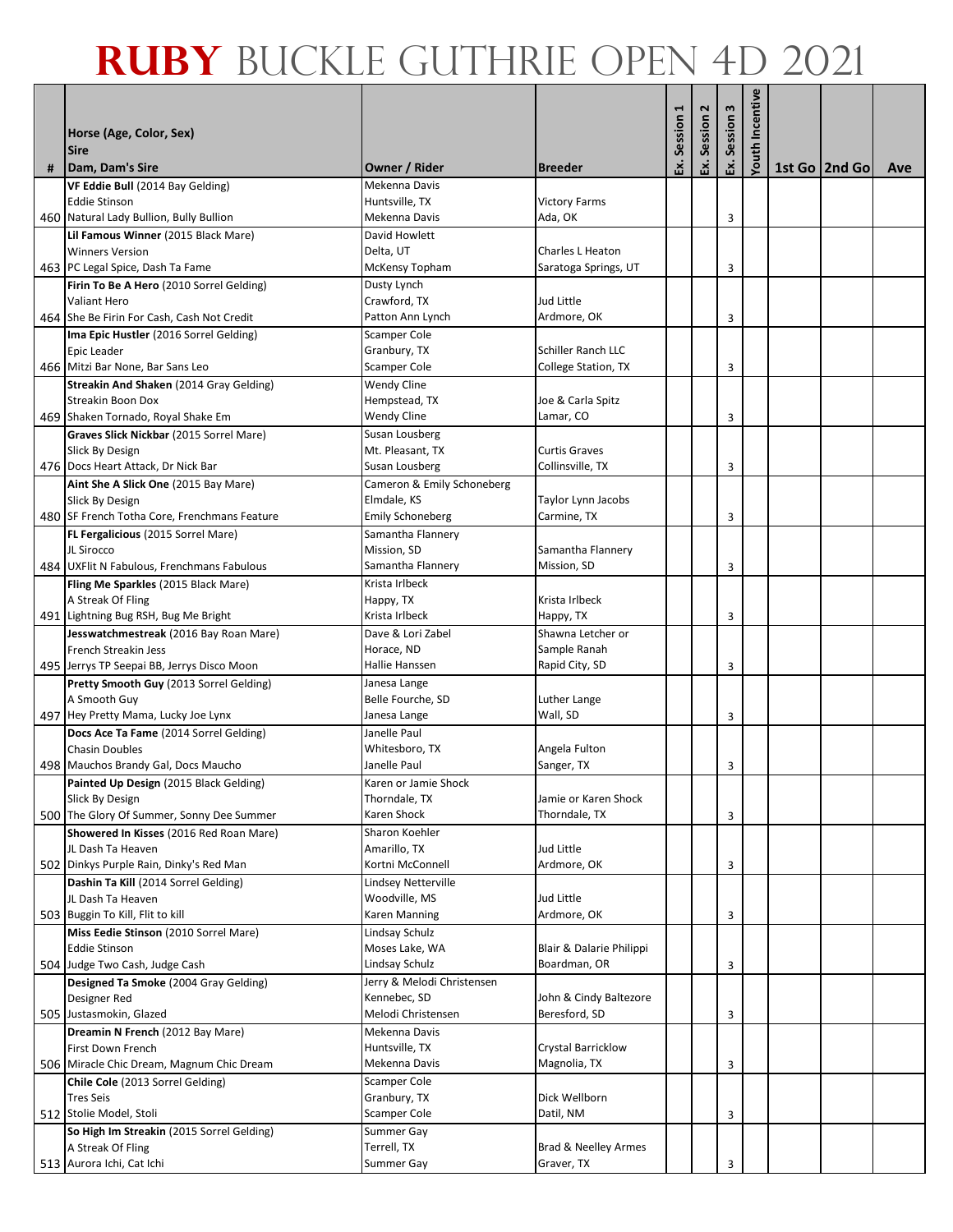|   | Horse (Age, Color, Sex)                                                  |                                            |                                               |             | Session 2 | Session 3 | Youth Incentive |                 |     |
|---|--------------------------------------------------------------------------|--------------------------------------------|-----------------------------------------------|-------------|-----------|-----------|-----------------|-----------------|-----|
|   | <b>Sire</b>                                                              |                                            |                                               | Ex. Session |           |           |                 |                 |     |
| # | Dam, Dam's Sire                                                          | Owner / Rider                              | <b>Breeder</b>                                |             | 덧.        | Š.        |                 | 1st Go   2nd Go | Ave |
|   | OE Money In My Socks (2015 Bay Mare)<br><b>BHR Frenchies Socks</b>       | <b>Ashley Harvey</b>                       | Harvey Ashley                                 |             |           |           |                 |                 |     |
|   | 520 Reds Dancing Duck, On The Money Red                                  | Decatur, TX<br>Ashley Harvey               | Decatur, TX                                   |             |           | 3         |                 |                 |     |
|   | CP Famous Miss Kitty (2016 Chestnut Mare)                                | Heather Toon                               |                                               |             |           |           |                 |                 |     |
|   | Epic Leader                                                              | Okmulgee, OK                               | <b>Claire Powell</b>                          |             |           |           |                 |                 |     |
|   | 528 CP Famous Diamonds, Dash Ta Fame                                     | <b>Heather Toon</b>                        | El Dorado, TX                                 |             |           | 3         |                 |                 |     |
|   | Mean Cheerleader (2015 Gray Mare)                                        | Jennifer Cook                              |                                               |             |           |           |                 |                 |     |
|   | Epic Leader                                                              | Alvarado, TX                               | Karma Loftin                                  |             |           |           |                 |                 |     |
|   | 531 Mean Dorene, Marthas Six Moons                                       | Jennifer Cook                              | Bluff Dale, TX                                |             |           | 3         |                 |                 |     |
|   | Fooled By Design (2015 Sorrel Gelding)<br>Slick By Design                | Jason & Andrea Newman<br>Vernal, UT        | Gianna O Desimoni                             |             |           |           |                 |                 |     |
|   | 532 RH Apache Darline, Apache Blue Boy                                   | Andrea Newman                              | Napa, GA                                      |             |           | 3         |                 |                 |     |
|   | License To Kill (2016 Sorrel Mare)                                       | Mattie Little Jackson                      |                                               |             |           |           |                 |                 |     |
|   | JL Dash Ta Heaven                                                        | Goldsby, OK                                | Jud Little                                    |             |           |           |                 |                 |     |
|   | 533 Buggin To Kill, Flit To Kill                                         | Mattie Jackson                             | Ardmore, OK                                   |             |           | 3         |                 |                 |     |
|   | Epic Dasher (2015 Gray Mare)                                             | Courtney Barnett                           |                                               |             |           |           |                 |                 |     |
|   | Epic Leader                                                              | Mandridge, KS                              | Lindsey Dominguez                             |             |           |           |                 |                 |     |
|   | 534 Sunfrost Dasher, Bestcreditmesunfrost                                | <b>Courtney Barnett</b>                    | Chickasha, OK                                 |             |           | 3         |                 |                 |     |
|   | IRA New Moon (2016 Sorrel Mare)<br><b>Firewater Canyon</b>               | Krista Irlbeck<br>Happy, TX                | Schiller Ranch LLC                            |             |           |           |                 |                 |     |
|   | 537 I R A Grand Victory, CEO                                             | Krista Irlbeck                             | College Station, TX                           |             |           | 3         |                 |                 |     |
|   | Ivory Candy (2013 Bay Gelding)                                           | Hanna Trimber                              |                                               |             |           |           |                 |                 |     |
|   | Ivory James                                                              | Millsap, TX                                | <b>Stanley Forbes</b>                         |             |           |           |                 |                 |     |
|   | 540 Jesses Candy, Mr Jess Perry                                          | Hanna Trimber                              | O'Donnell, TX                                 |             |           | 3         |                 |                 |     |
|   | Tres Movidas (2012 Sorrel Mare)                                          | Thomas F Jacobs                            |                                               |             |           |           |                 |                 |     |
|   | <b>Tres Seis</b>                                                         | Pritchett, CO                              | Thomas Ford Jacobs                            |             |           |           |                 |                 |     |
|   | 542 Sheza Blazin Move, Blazin Jetolena                                   | Hallie Hanssen                             | Pritchett, CO                                 |             |           | 3         |                 |                 |     |
|   | A Smooth Movin Lucy (2015 Red Roan Mare)<br>A Smooth Guy                 | Janesa Lange<br>Belle Fourche, SD          | Janesa Lange                                  |             |           |           |                 |                 |     |
|   | 543 Heartland Patti, Kings Mr Gold                                       | Janesa Lange                               | Belle Fourche, SD                             |             |           | 3         |                 |                 |     |
|   | Traffics Pistol Guy (2014 Bay Gelding)                                   | Karen or Jamie Shock                       |                                               |             |           |           |                 |                 |     |
|   | <b>Traffic Guy</b>                                                       | Thorndale, TX                              | Terrie F Zizzo                                |             |           |           |                 |                 |     |
|   | 546 Ms Lacy Mercedese, Mr Black Mercedese                                | Karen Shock                                | Belton, TX                                    |             |           | 3         |                 |                 |     |
|   | Makana (2015 Sorrel Mare)                                                | Kevin & Patricia Charleston                | Charlie Cole & Jason                          |             |           |           |                 |                 |     |
|   | Slick By Design                                                          | Reeds, MO<br>Emma Charleston               | Martin<br>Pilot Point, TX                     |             |           |           |                 |                 |     |
|   | 550 Rods Last Ladybug, Sharp Rodney<br>Cruzing On By (2011 Gray Mare)    | Jerry & Melodi Christensen                 |                                               |             |           | 3         |                 |                 |     |
|   | Furyofthewind                                                            | Kennebec, SD                               | Kirk Goodfellow                               |             |           |           |                 |                 |     |
|   | 557 Breezing Home, Free House                                            | Melodi Christensen                         | Nacogoches, TX                                |             |           | 3         |                 |                 |     |
|   | Cains Mary Etta (2016 Bay Mare)                                          | Presleigh Varnado                          | Renee & James David                           |             |           |           |                 |                 |     |
|   | JB Proud N Famous                                                        | Franklin, LA                               | Cain                                          |             |           |           |                 |                 |     |
|   | 558 NF Guys Tarita, Frenchmans Guy                                       | Presleigh Varnado                          | Dry Creek, LA                                 |             |           | 3         |                 |                 |     |
|   | Untresable Lad (2015 Sorrel Gelding)<br><b>Tres Seis</b>                 | <b>Blair Knight</b><br>Princeton, KY       | Ronald & Nancy Bullock                        |             |           |           |                 |                 |     |
|   | 559 Bootsie Lassie, Holland Ease                                         | <b>Blair Knight</b>                        | Aubrey, TX                                    |             |           | 3         |                 |                 |     |
|   | Crown B French Vogue (2016 Sorrel Mare)                                  | Terese Blommaert                           |                                               |             |           |           |                 |                 |     |
|   | <b>Traffic Guy</b>                                                       | Borger, TX                                 | <b>Terese Blommaert</b>                       |             |           |           |                 |                 |     |
|   | 562 Ducati Dash, Pure D Dash                                             | <b>Terese Blommaert</b>                    | Borger, TX                                    |             |           | 3         |                 |                 |     |
|   | SCR Prime Diamond (2016 Buckskin Gelding)                                | Gracey Lee Jarosek                         | Copper Spring Ranch NM                        |             |           |           |                 |                 |     |
|   | <b>Prime Talent</b>                                                      | Bastrop, TX                                | LLC                                           |             |           |           |                 |                 |     |
|   | 564 SCR Peptoes Diamond, Peptoes<br>Honkytonkbadonkedonk (2015 Bay Mare) | Gracey Lee Jarosek<br>Brad or Karly Knight | Tularosa, NM                                  |             |           | 3         |                 |                 |     |
|   | The Goodbye Lane                                                         | Roosevelt, UT                              | Dawson Seeley                                 |             |           |           |                 |                 |     |
|   | 570 PH Jazzy Judy, Tuff Buddy Cash                                       | Edria Day                                  | Spanish Fork, UT                              |             |           | 3         |                 |                 |     |
|   | Double Down Stinson (2015 Bay Gelding)                                   | Patricia Ralls                             |                                               |             |           |           |                 |                 |     |
|   | <b>Eddie Stinson</b>                                                     | Gainesville, TX                            | Shawn Coates                                  |             |           |           |                 |                 |     |
|   | 571 Sheza Lotta Perks, Dash For Perks                                    | Veronica Swales                            | Weatherford, TX                               |             |           | 3         |                 |                 |     |
|   | HP Ima Slick Guy (2015 Bay Gelding)                                      | Melanie Reynolds                           |                                               |             |           |           |                 |                 |     |
|   | Slick By Design<br>576 Guys Fancy Ladybug, Frenchmans Guy                | Greenbrier, AR<br>Melanie Reynolds         | <b>Brittany Pozzi Tonozzi</b><br>Lampasas, TX |             |           | 3         |                 |                 |     |
|   |                                                                          |                                            |                                               |             |           |           |                 |                 |     |